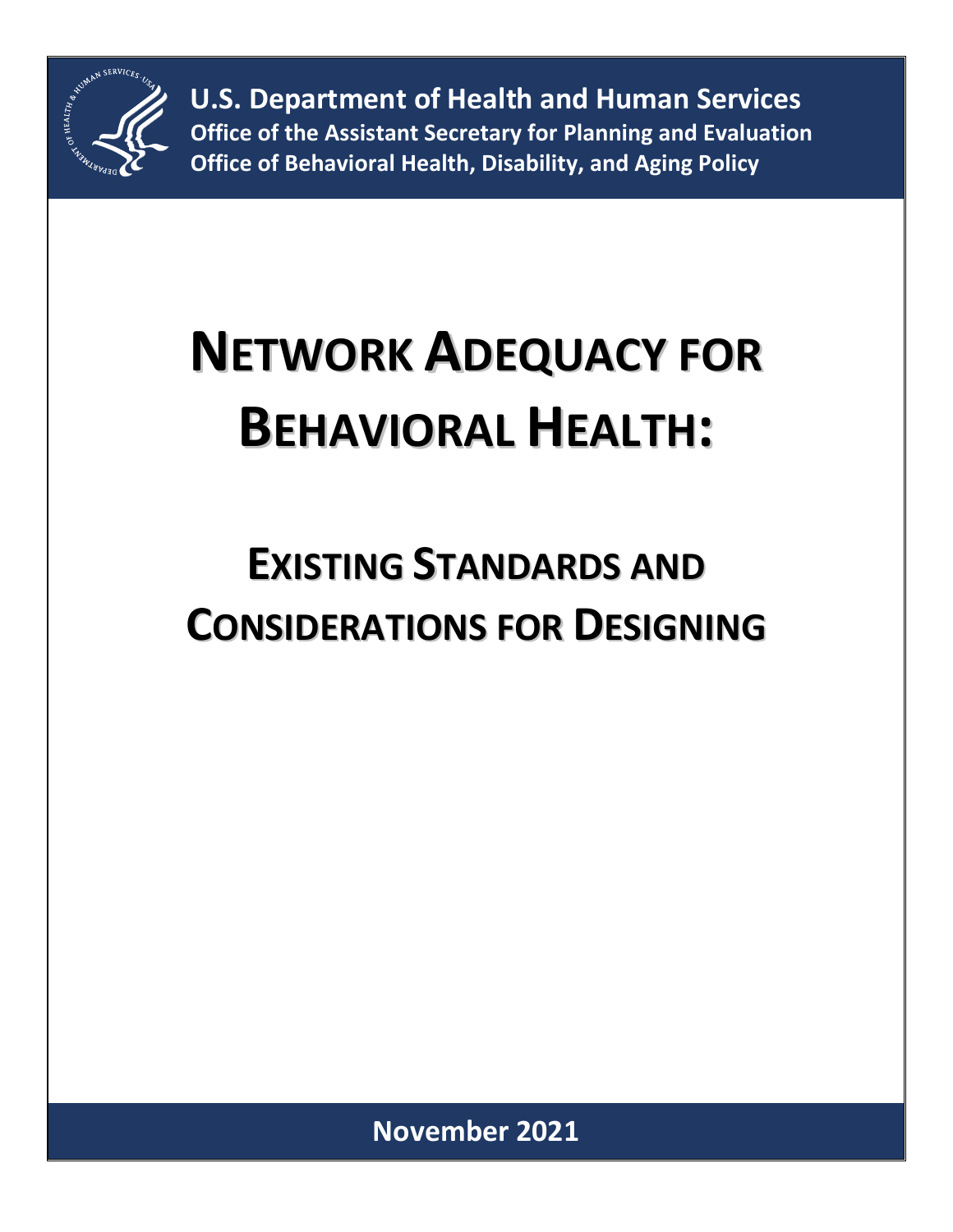## **Office of the Assistant Secretary for Planning and Evaluation**

The Assistant Secretary for Planning and Evaluation (ASPE) advises the Secretary of the U.S. Department of Health and Human Services (HHS) on policy development in health, disability, human services, data, and science; and provides advice and analysis on economic policy. ASPE leads special initiatives; coordinates the Department's evaluation, research, and demonstration activities; and manages cross-Department planning activities such as strategic planning, legislative planning, and review of regulations. Integral to this role, ASPE conducts research and evaluation studies; develops policy analyses; and estimates the cost and benefits of policy alternatives under consideration by the Department or Congress.

## **Office of Behavioral Health, Disability, and Aging Policy**

The Office of Behavioral Health, Disability, and Aging Policy (BHDAP) focuses on policies and programs that support the independence, productivity, health and well-being, and long-term care needs of people with disabilities, older adults, and people with mental and substance use disorders.

*NOTE: BHDAP was previously known as the Office of Disability, Aging, and Long-Term Care Policy (DALTCP). Only our office name has changed, not our mission, portfolio, or policy focus.*

This report was prepared under contract #HHSP233201500035I between HHS's ASPE/BHDAP and Mathematica. For additional information about this subject, you can visit the BHDAP home page at<https://aspe.hhs.gov/about/offices/bhdap> or contact the ASPE Project Officer, at HHS/ASPE/BHDAP, Room 424E, H.H. Humphrey Building, 200 Independence Avenue, S.W., Washington, D.C. 20201; Judith.Dey@hhs.gov, Laura.Jacobus-Kantor@hhs.gov, Daniel.Schwartz@hhs.gov.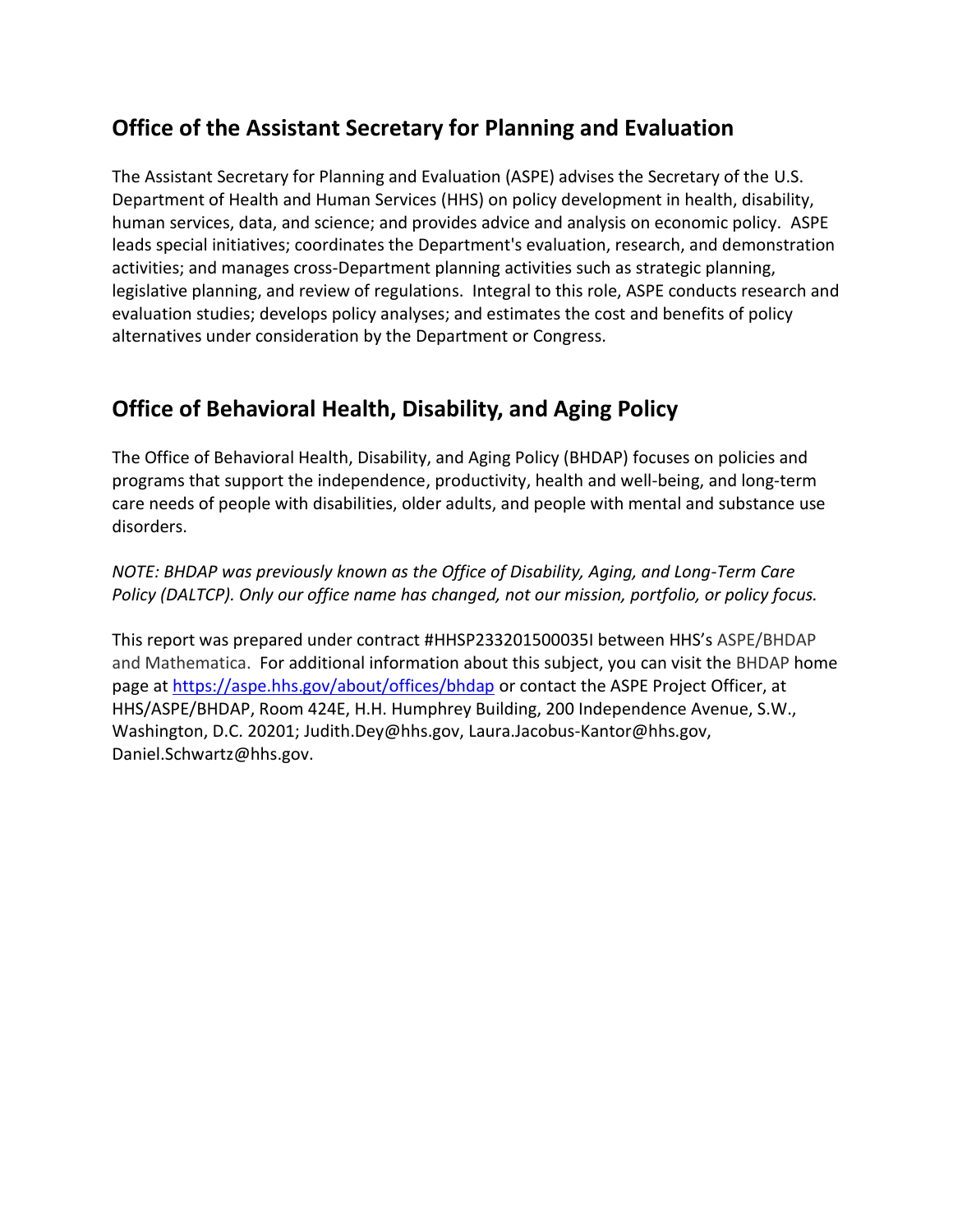## **NETWORK ADEQUACY FOR BEHAVIORAL HEALTH: Existing Standards and Considerations for Designing Standards**

**Katharine Bradley Allison Wishon Alexandra C. Donnelly Amanda Lechner**

Mathematica

November 2021

Prepared for Office of Behavioral Health, Disability, and Aging Policy Office of the Assistant Secretary for Planning and Evaluation U.S. Department of Health and Human Services Contract #HHSP233201600021I

**The opinions and views expressed in this report are those of the authors. They do not reflect the views of the Department of Health and Human Services, the contractor or any other funding organization. This report was completed and submitted on September 2020.**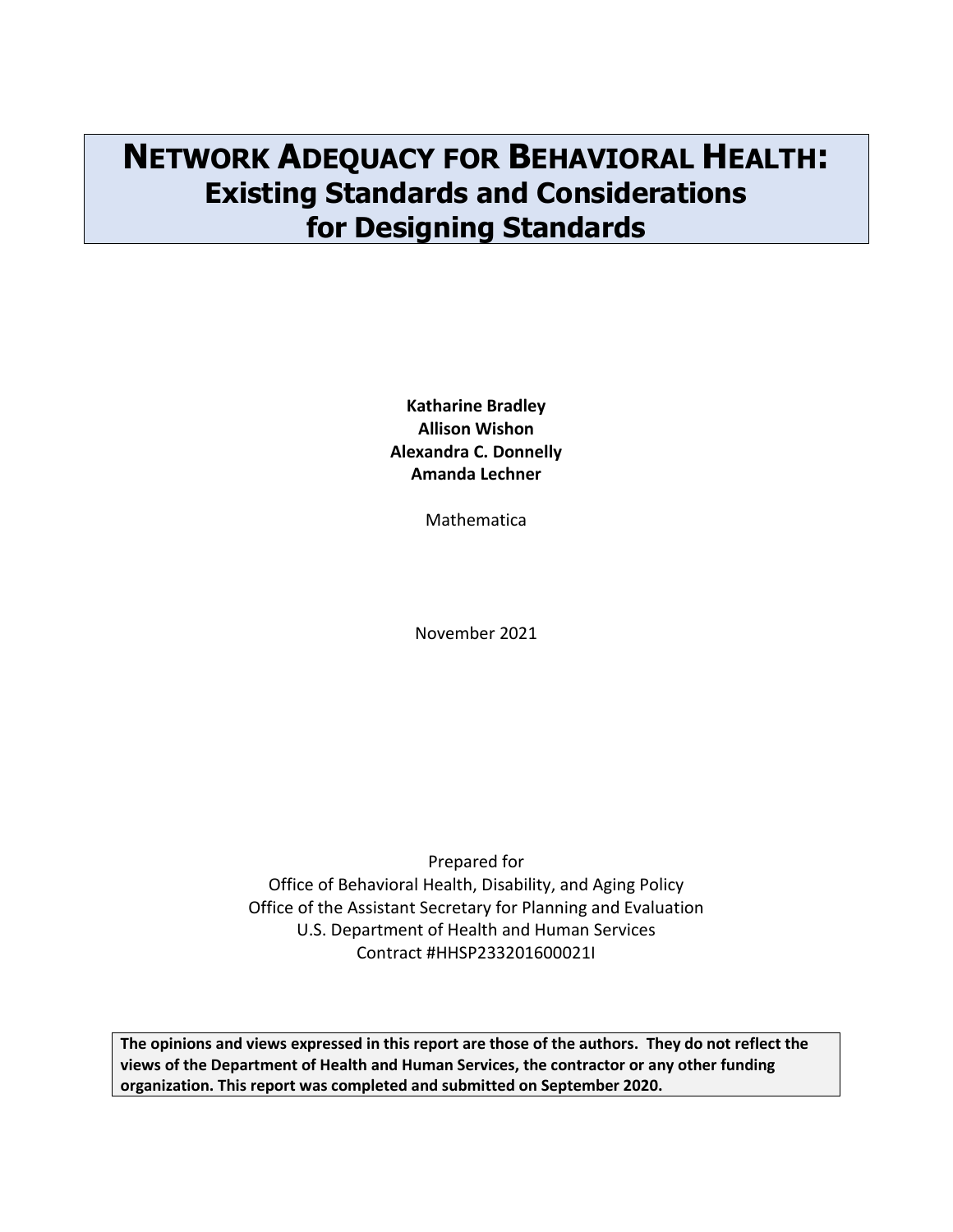## **TABLE OF CONTENTS**

| II.           |                                                                                   |  |
|---------------|-----------------------------------------------------------------------------------|--|
|               |                                                                                   |  |
|               |                                                                                   |  |
| III.          | EXISTING NETWORK ADEQUACY STANDARDS FOR BEHAVIORAL                                |  |
|               |                                                                                   |  |
|               |                                                                                   |  |
|               |                                                                                   |  |
|               |                                                                                   |  |
|               |                                                                                   |  |
| IV.           | <b>CONSIDERATIONS FOR DESIGNING NETWORK ADEQUACY</b>                              |  |
|               |                                                                                   |  |
|               | A. Challenges with Designing Network Adequacy Standards for Behavioral Health  14 |  |
|               | B. Principles for Designing Network Adequacy Standards for Behavioral Health  16  |  |
| $V_{\bullet}$ | MONITORING AND ENFORCEMENT OF NETWORK ADEQUACY                                    |  |
|               |                                                                                   |  |
|               |                                                                                   |  |
|               |                                                                                   |  |
| VI.           |                                                                                   |  |
|               |                                                                                   |  |
|               |                                                                                   |  |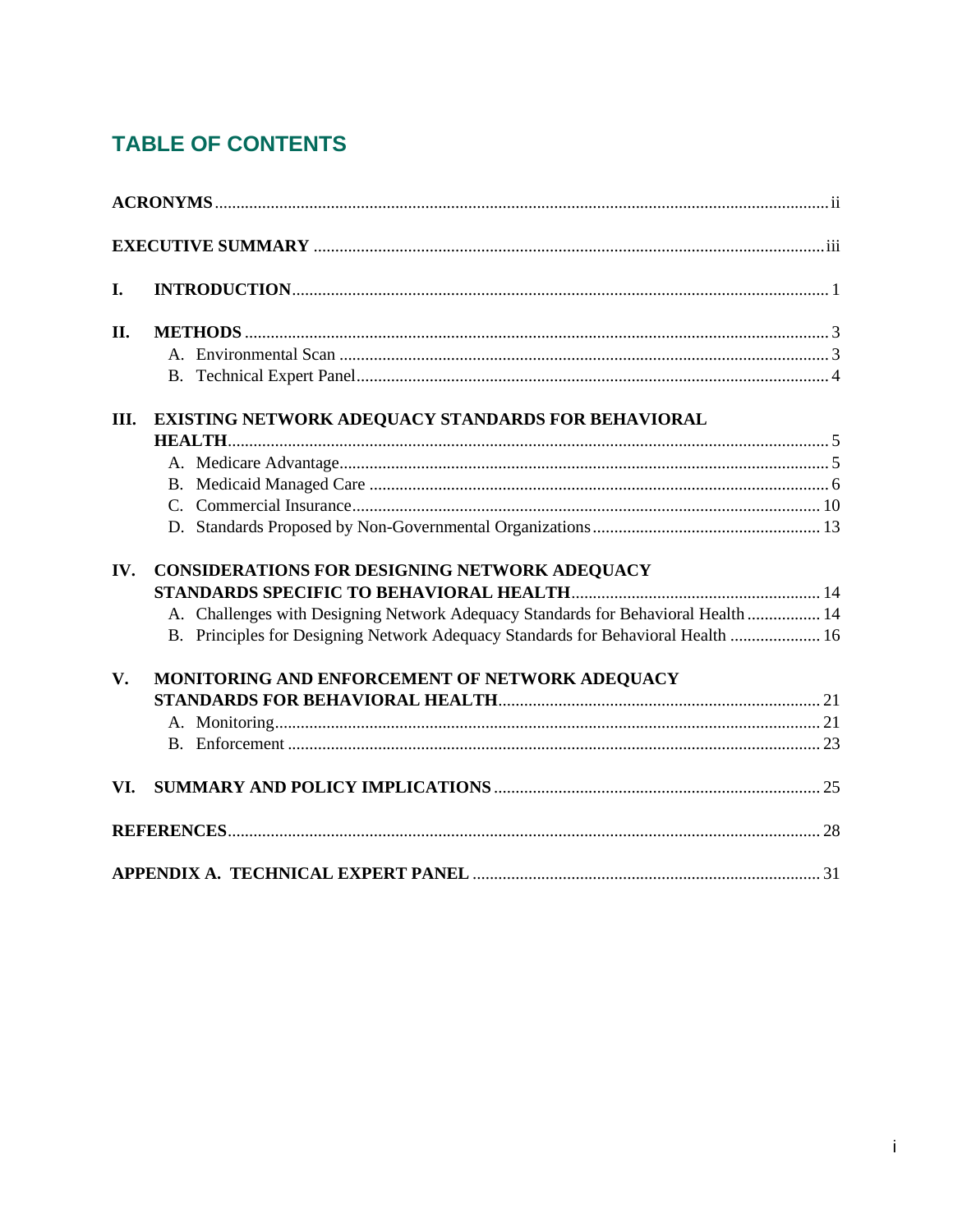## **ACRONYMS**

The following acronyms are mentioned in this report and/or appendices.

| <b>ACA</b>  | Affordable Care Act                                               |
|-------------|-------------------------------------------------------------------|
| <b>ASPE</b> | HHS Office of the Assistant Secretary for Planning and Evaluation |
| <b>CFR</b>  | Code of Federal Regulations                                       |
| <b>CHIP</b> | Children's Health Insurance Program                               |
| <b>CMS</b>  | HHS Centers for Medicare & Medicaid Services                      |
| ECP         | <b>Essential Community Provider</b>                               |
| <b>HHS</b>  | U.S. Department of Health and Human Services                      |
| <b>MAO</b>  | Medicare Advantage Organization                                   |
| <b>MAT</b>  | <b>Medication Assisted Treatment</b>                              |
| <b>NAIC</b> | National Association of Insurance Commissioners                   |
| <b>NCQA</b> | National Committee for Quality Assurance                          |
| OB/GYN      | Obstetrics and Gynecology                                         |
| OIG         | HHS Office of Inspector General                                   |
| <b>PFFS</b> | Private Fee-For-Service                                           |
| QHP         | <b>Qualified Health Plan</b>                                      |
| <b>SED</b>  | <b>Serious Emotional Disturbance</b>                              |
| SMI         | <b>Serious Mental Illness</b>                                     |
| <b>SSA</b>  | Social Security Act                                               |
| <b>SUD</b>  | <b>Substance Use Disorder</b>                                     |
| TEP         | <b>Technical Expert Panel</b>                                     |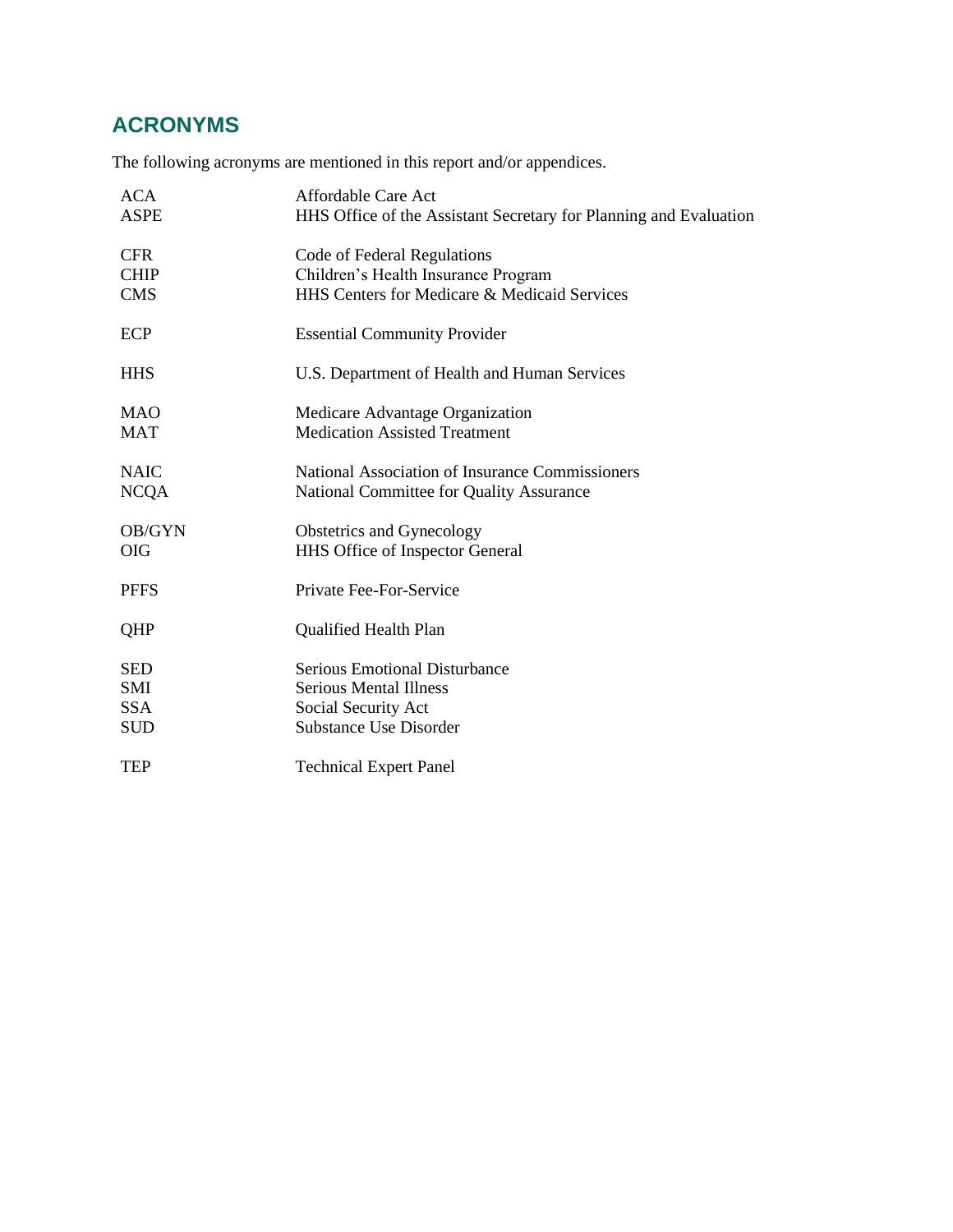## **EXECUTIVE SUMMARY**

Network adequacy is often defined as having enough providers within a health plan network to ensure reasonable and timely access to care. At a minimum, health plans should include a sufficient number of providers who deliver mental health and substance use disorder (SUD) services (collectively referred to in this report as behavioral health services) to support access to those services. Beyond a minimum number of providers, adequate networks should have an appropriate geographic distribution of providers who have the capacity to deliver a wide range of services that align with enrollees' needs. State and federal network adequacy requirements exist, but many consumers face barriers to accessing behavioral health services because networks do not have enough providers who offer the services they need (Zhu et al. 2017; Cama et al. 2017).

To better understand network adequacy standards for behavioral health and best practices in developing and enforcing such standards, the Office of the Assistant Secretary for Planning and Evaluation (ASPE) at the U.S. Department of Health and Human Services (HHS) contracted with Mathematica to conduct a targeted environmental scan and convene a technical expert panel (TEP).

## **Methods**

The environmental scan was a targeted search focused on publicly available standards published within the past 10 years and on standards specific to behavioral health in the Medicare Advantage, Medicaid managed care, and commercial insurance markets. We also searched for network adequacy monitoring and enforcement practices. We reviewed a sample of federal and state laws and regulations, state Medicaid managed care contracts, and summary reports from standard-setting bodies and organizations. We also reviewed gray and published literature.

The TEP included 13 panelists representing a variety of behavioral health organizations, state and federal agencies, and other stakeholders. We facilitated two separate virtual meetings of the TEP, in June and July 2020. We sought input from the TEP on: (1) whether more specific behavioral health network adequacy standards are needed; (2) which types of network adequacy standards best facilitate access to behavioral health care; (3) which providers, services, and measures should be included in behavioral health network adequacy standards; (4) how standards should be adapted to reflect the characteristics of communities; and (5) how states and the Federal Government should enforce network adequacy requirements for behavioral health providers.

## Existing Network Adequacy Standards for Behavioral Health

Our environmental scan found that standards specific to behavioral health typically include only a small number of provider types, such as psychiatrists or certain types of SUD treatment facilities, relative to the overall number of behavioral health providers and services. This is true for all three markets. For Medicare Advantage organizations (MAOs), network adequacy standards are defined at the federal level and include standards specific to a single behavioral health provider type and a single behavioral health facility type. Likewise, state standards for Medicaid and commercial behavioral health providers typically specify a handful of provider types. We also found that states with specific standards for behavioral health usually specify providers or settings, rather than behavioral health services such as alcohol and drug rehabilitation or Assertive Community Treatment. There are, however, exceptions. For example, both Kansas and New Mexico include a long list of behavioral health providers and services. Most states with standards specific to behavioral health define time and distance standards, but some states include other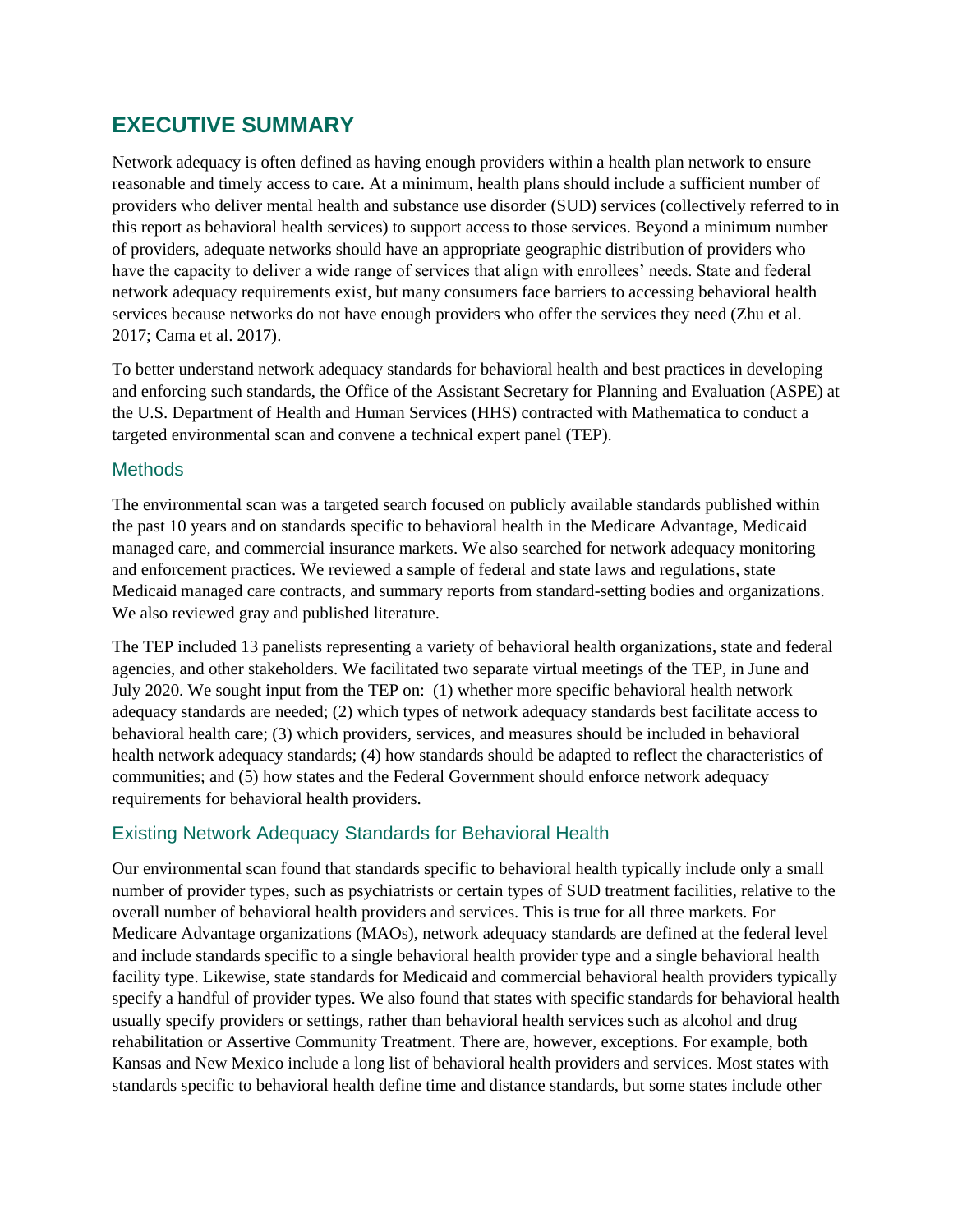quantitative standards, such as maximum appointment wait times or provider or bed ratios. Washington is an exception, with a complex set of qualitative standards and requirements specific to behavioral health.

## Considerations for Designing Network Adequacy Standards for Behavioral Health

The TEP did not make specific recommendations for network adequacy standards and requirements, such as a specific ratio of health plan enrollees to behavioral health providers. Instead, panelists focused on the underlying challenges with network adequacy and recommended considerations and principles that should guide the design of additional standards.

The panelists highlighted several underlying causes of inadequate behavioral health networks that warrant further attention from plans, regulators, and policymakers. These include workforce shortages, low reimbursement rates, plans' contracting and credentialing practices, and licensing and scope-of-practice restrictions. For example, panelists noted that some behavioral health providers can maintain a full panel of private-pay clients who pay cash rates that are often much higher than the rates paid by health plans. As another example, some panelists identified that some behavioral health providers find the credentialing process required to join a network time-consuming and burdensome; one panelist reported hearing from providers that credentialing for therapists is more difficult than for medical-surgical providers. Other challenges for designing network adequacy standards are gaps in the available data on provider availability and treatment needs and variation in the definitions of some behavioral health providers across states. Analyzing utilization data or conducting secret shopper surveys could generate more complete data on provider availability.

Panelists also identified a number of principles for designing network adequacy standards. Some of these principles are applicable to physical health providers but are especially important in the behavioral health context. These include the importance of: (1) accounting for provider willingness and capacity to provide certain services; (2) accounting for the number of contracted providers by geographic area; and (3) defining the right number and location of specific types of providers relative to community characteristics, client preferences and patterns of care, and population needs. Understanding provider availability relative to treatment need may be particularly important in behavioral health given workforce shortages and the need to understand which providers provide specific services.

Other principles relate to the unique characteristics of behavioral health providers and services. Panelists recommended that network adequacy standards support access to team-based and integrated models of care, given their importance in provision of behavioral health services. For example, services such as peer bridger programs and Assertive Community Treatment rely on multidisciplinary teams. Standards should require that networks include every member of these teams or directly contract for the service (rather than the individual providers). Panelists also recommended that standards specify certain high-priority behavioral health provider and service types, and account for the interplay between network design and mental health and SUD service parity laws.

Finally, panelists recommended using a layered approach to setting standards. For example, combining qualitative and quantitative standards can help plans and regulators adapt networks to local contexts, respond to access problems in a flexible way, and ensure access to high-priority providers and services. In addition, panelists discussed the need to include telehealth when developing network adequacy standards, particularly in the context of the COVID-19 public health emergency. Federal regulators have already begun to adapt network adequacy standards to reflect more widespread use of telehealth, but panelists noted the need to further define how telehealth contributes to meeting network adequacy standards for different types of behavioral health services.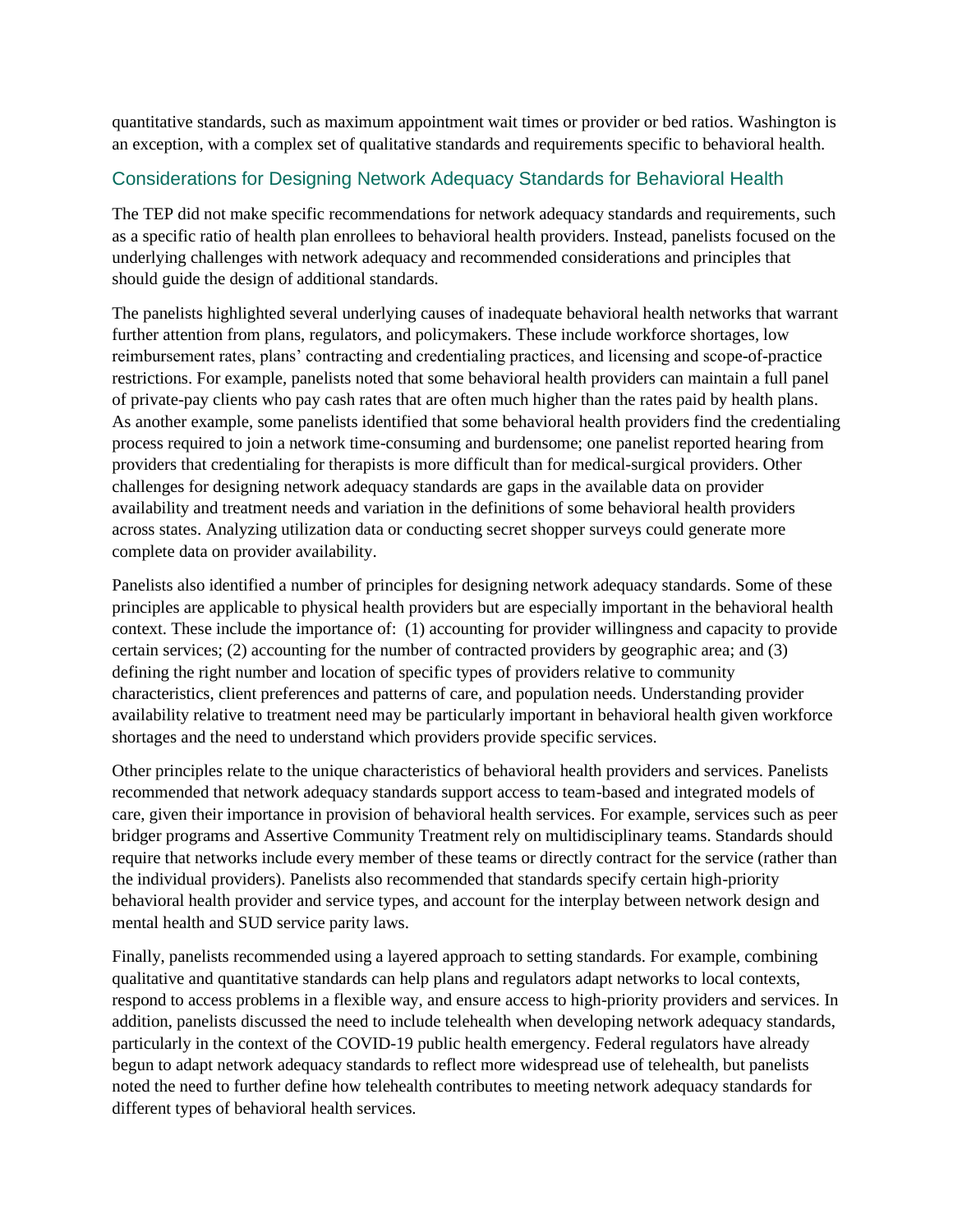## Monitoring and Enforcement of Network Adequacy Standards for Behavioral Health

Panelists emphasized that monitoring access and network adequacy is at least as important as improving standards. If the ideal standard design is not apparent, regulators should consider focusing their efforts on improving initial standards over time by monitoring access to care with both proactive and reactive monitoring strategies. There was little consensus among panelists on the best monitoring methods, but the effectiveness of different strategies may vary depending upon the combination of methods used and the nature of the network adequacy problems that regulators intend to address. Some regulators primarily rely on reactive strategies that address problems as they arise, as indicated by metrics such as consumer complaints, while others combine reactive strategies with proactive reviews of information at different points in the life cycle of health plan contracts to identify problems before an indication that there are any.

## Limitations and Findings of This Project Point to Multiple Avenues for Further Research

This report is based on a targeted rather than exhaustive scan of existing standards and on expert opinion. A systematic comparison of physical health and behavioral health standards by state and market could suggest ways to improve standards in some states. Other potential avenues for further research include: (1) studying the relationship between network adequacy standards for behavioral health and access to behavioral health care; (2) analyzing claims and encounter data to understand the differences between contracted and available providers; (3) using predictive models to understand how many providers of certain types are necessary to avoid triggering access problems; and (4) assessing how different types of behavioral health consumers have experienced telehealth services during the pandemic.

Finally, while this report largely focuses on how network adequacy standards can account for service availability and ensure access to care, more attention may be needed to other dimensions of access such as acceptability and affordability (Penchansky and Thomas 1981).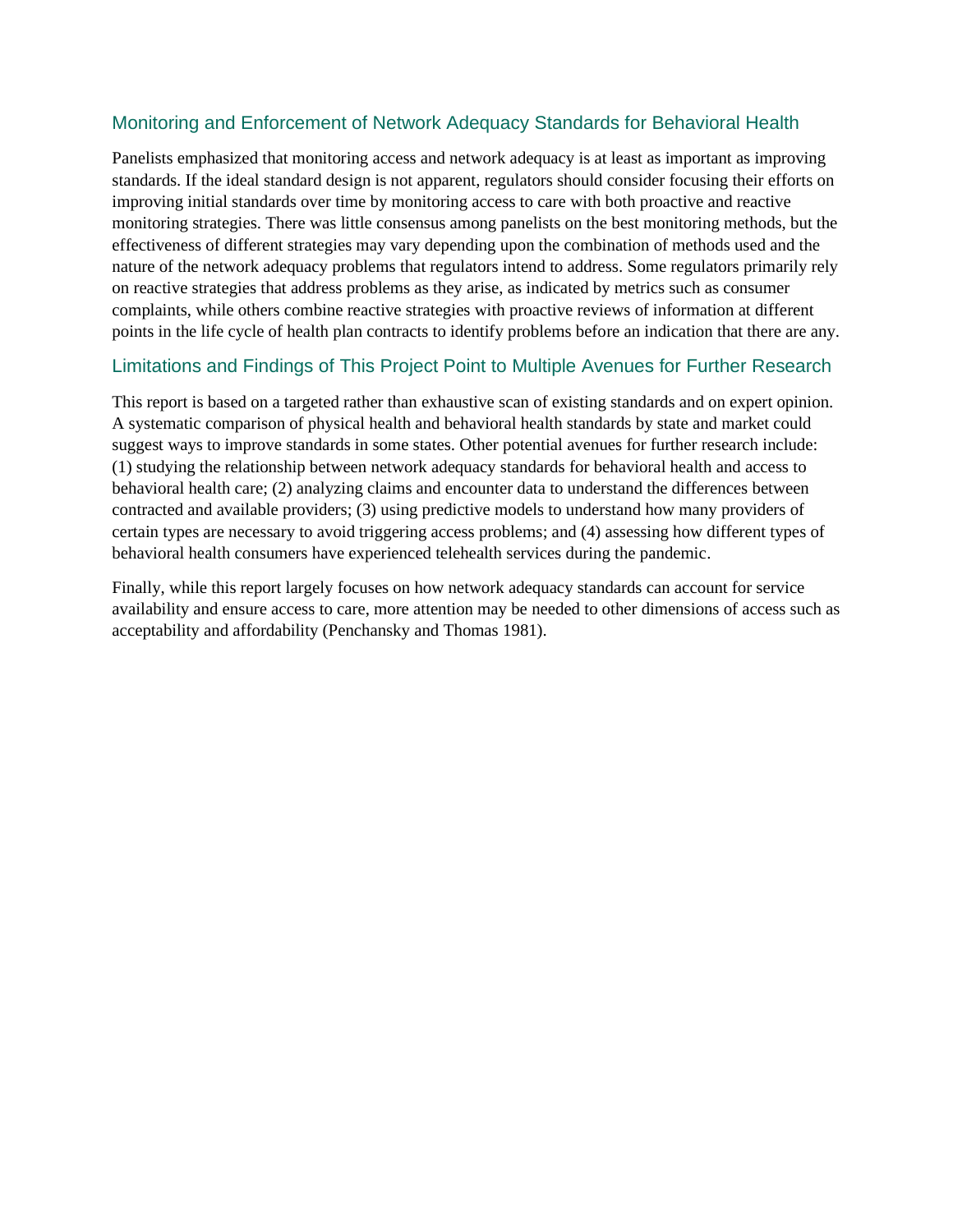## **I. INTRODUCTION**

Network adequacy is often defined as having enough providers within a health plan network to ensure reasonable and timely access to care. At a minimum, health plans must include a sufficient number of providers who deliver mental health and SUD services (collectively referred to in this report as behavioral health services) to support access to those services. Beyond a minimum number of providers, adequate networks must have an appropriate geographic distribution of providers who have the capacity to deliver a wide range of services that align with enrollees' needs.

Although state and federal network adequacy requirements exist, many consumers face barriers to accessing behavioral health services because networks do not have enough providers who offer the services they need (Zhu et al. 2017; Cama et al. 2017). For example, a recent report by the HHS Office of Inspector General (OIG) described how deficits in the supply of behavioral health providers in one state created barriers to receiving services. OIG proposed several strategies to bolster network adequacy standards and invest in the behavioral health workforce to improve access to care (OIG 2019). Separately, OIG has observed significant gaps in provider availability, network adequacy standards, and oversight and enforcement across states and has called on the HHS Centers for Medicare & Medicaid Services (CMS) to work with states to strengthen network oversight (OIG 2014a, 2014b).

Designing network adequacy standards is a complex task, and effective standards for behavioral health must take into account the unique nature of behavioral health conditions and services. For example, various treatments may be effective for a given mental health condition, and these treatments may be offered by a range of providers (psychologists, psychiatrists, social workers, peer support staff, and so on) or by multidisciplinary teams. Consumers of behavioral health services have different preferences when selecting among treatments and when selecting where and how to receive care (for example, in person or through telehealth technology). Network adequacy standards that focus exclusively on providers (or a limited set of providers) do not necessarily ensure access to the full range of effective services. As in other health care contexts, monitoring network adequacy and access to behavioral health care is necessary to identify gaps in service availability and inform refinements to standards over time. In addition, given widespread behavioral health provider shortages and other underlying systematic challenges, successfully establishing and enforcing network adequacy standards may require revisiting provider reimbursement rates, licensure, and credentialing requirements to support the goals of network adequacy standards.

To better understand network adequacy standards for behavioral health and best practices in developing and enforcing such standards, ASPE contracted with Mathematica to conduct a targeted environmental scan and convene a TEP. Specifically, the scan and TEP meetings focused on five research questions:

- 1. What network adequacy standards and requirements exist for behavioral health providers and services (both mental health and SUD)?
- 2. What is the evidence regarding the relationship of standards and the enforcement of those standards to access to behavioral health services?
- 3. Which network adequacy standards improve access to behavioral health services?
- 4. What types of requirements should be included in network adequacy standards for behavioral health providers and services?
- 5. Which network adequacy standards should differ based on community characteristics (for example, urbanicity or transportation infrastructure)?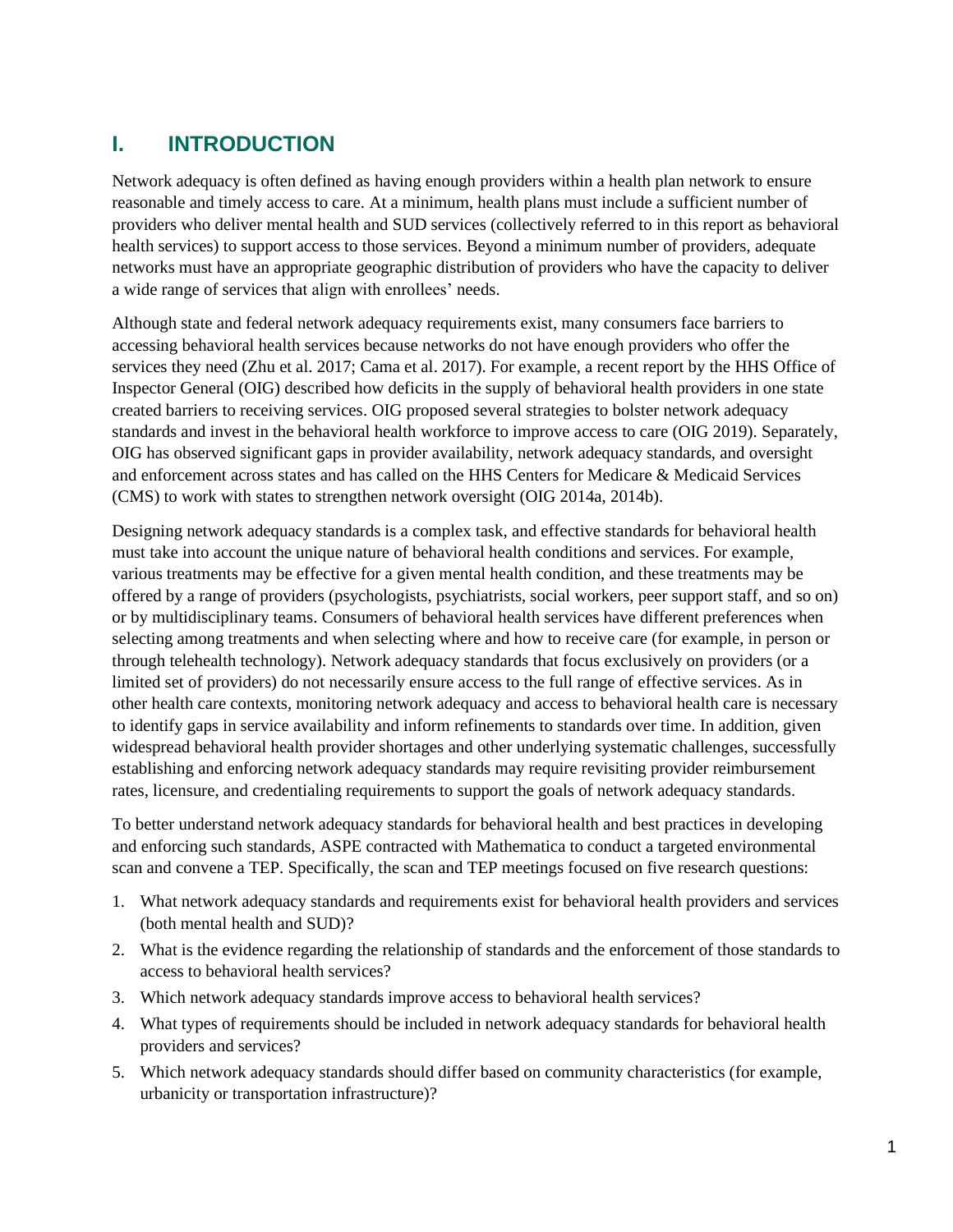This report synthesizes findings from the environmental scan and the TEP meetings. The remainder of the report describes our approach to both the scan and the TEP meetings (Chapter II); discusses network adequacy standards that apply to behavioral health providers and services across various markets (that is, Medicaid, Medicare, and commercial insurance) (Chapter III); and presents considerations for designing more specific standards for behavioral health providers and services (Chapter IV) as well as monitoring and enforcement of those standards (Chapter V). The report concludes with a summary of key findings, policy implications, and opportunities for future research (Chapter VI).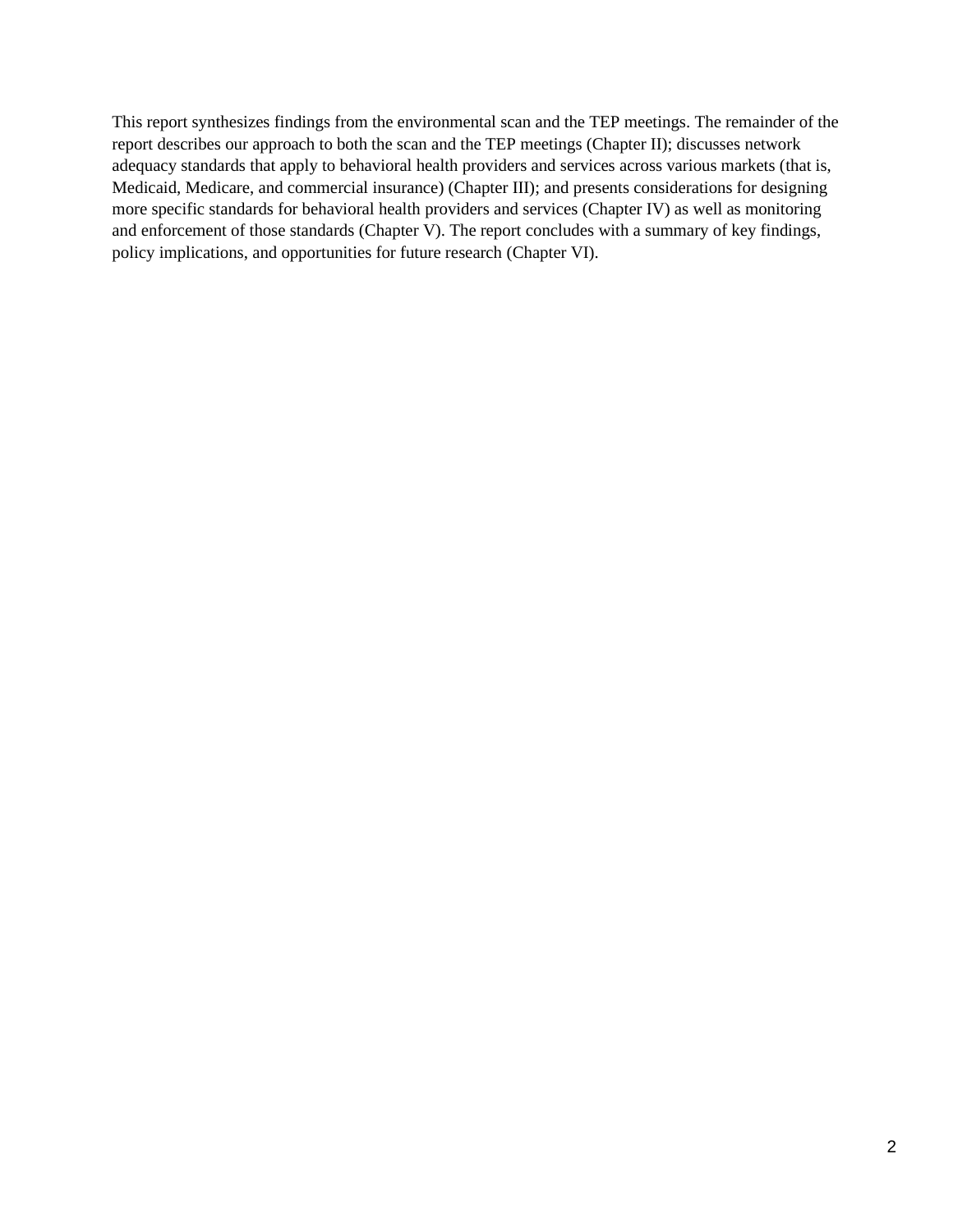## **II. METHODS**

## A. Environmental Scan

We conducted a targeted search to address research questions about existing standards and the relationship of those standards and their enforcement to access to behavioral health services. Our scan used a structured approach to gather information across a wide range of sources. Before beginning the scan, we developed a search protocol to specify search terms and sources. We populated an Excel template to capture consistent information across sources. We focused on publicly available standards published within the past 10 years and on standards specific to behavioral health in the Medicare Advantage, Medicaid managed care, and commercial insurance markets. We reviewed a sample of federal and state laws and regulations, state Medicaid managed care contracts, and summary reports from standard-setting bodies and organizations. We also reviewed gray and published literature. In addition, we conducted targeted scans to inform development of the TEP meeting agenda and to contextualize specific findings.

**Overview of network adequacy concepts and terms used in the scan.** We searched for information on network adequacy standards that existed in both qualitative and quantitative forms. Qualitative standards may use language requiring provider networks to be "sufficient" or to provide "reasonable" or "timely" access to providers without defining a specific quantitative threshold or requirement. Qualitative standards also give plans and their oversight bodies discretion to define adequacy, which may result in standards that vary across plans or within a single plan over time. Plans and oversight bodies may prefer this approach, given the increased flexibility it offers. However, qualitative standards are subjective and may not fully address concerns about equity among enrollees, advocates, and policymakers. Quantitative standards, in contrast, offer more specific, objective definitions of adequacy. They also support more uniform measurement. Quantitative standards generally fall into one of the following categories:

- **Time and distance (geographic access) standards** outline the maximum amount of time it should take an enrollee to travel to a provider or the maximum distance between a provider and an enrollee's residence. These standards often vary by geography (for example, urban, rural, and frontier areas).
- **Provider-to-enrollee ratios** specify the minimum number of providers relative to a certain number of enrollees. Similar standards may specify the percentage of contracted providers who are accepting new patients.
- **Wait time standards** specify the maximum number of days before the earliest available appointment from a provider or facility type. These standards generally differentiate between urgent or emergency appointments and routine care. Standards for in-office wait times--the maximum amount of time patients should wait in an office before a scheduled appointment--also exist.

Although quantitative standards are objective and measurable, they have limitations in their ability to ensure access to care, especially when used in the absence of effective monitoring and enforcement. As part of our scan, we also searched for existing monitoring and enforcement practices, although we found relatively little information because monitoring and enforcement are not always codified or described in publicly available sources. Common monitoring practices include regulatory reviews of information such as: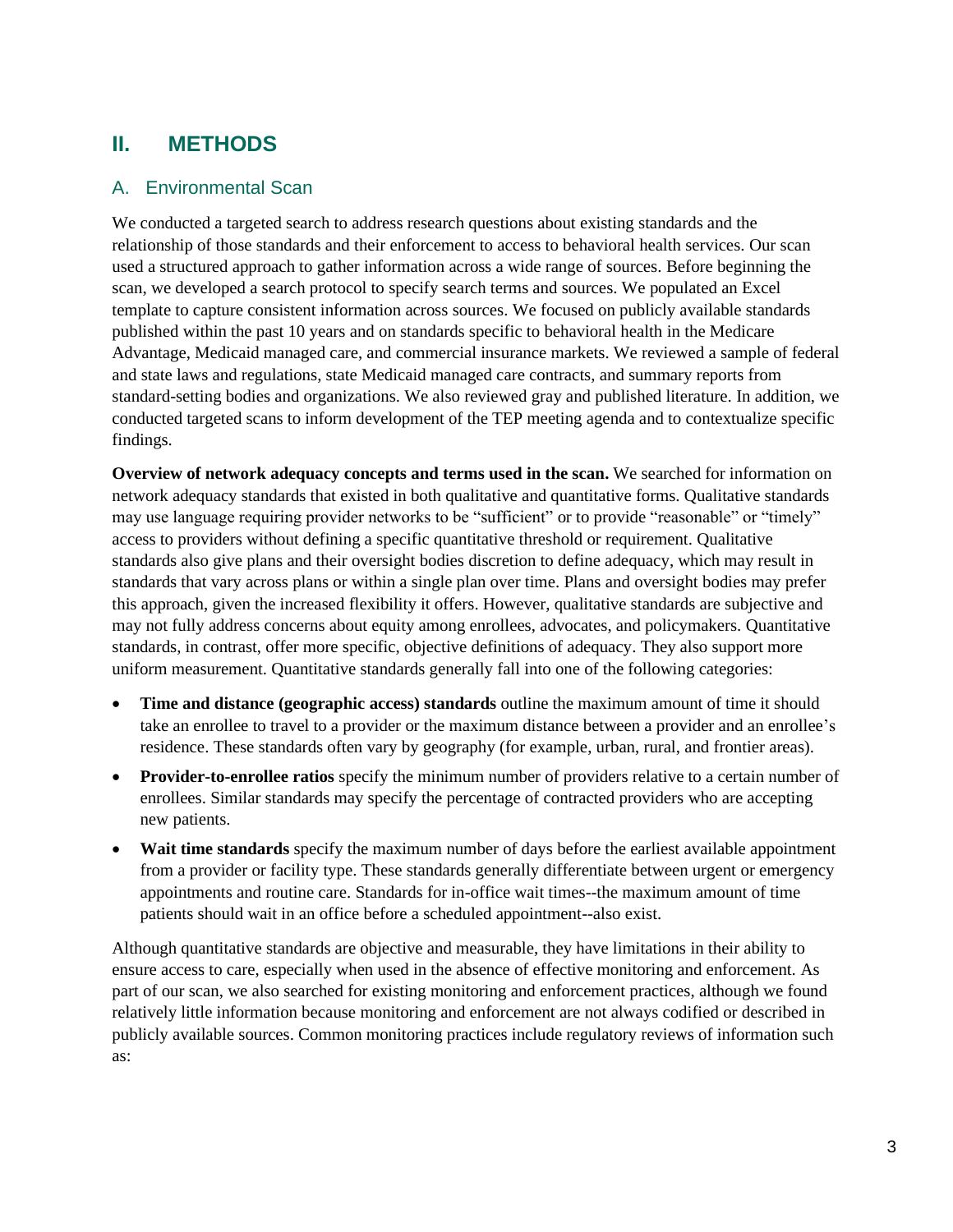- **Consumer complaints, appeals, and grievances** about problems with accessing care or about specific network adequacy issues.
- **Compliance with network adequacy standards** using information on plan networks. For reviews of compliance with time and distance standards, regulators might conduct sophisticated analyses such as geo-mapping, which uses software to compare the location of in-network providers to enrollees and calculates the time and distance between them.
- **Information on appointment wait times**, as reported by plans, consumers (through complaints), or secret shopper studies.

Enforcement actions for network adequacy can include corrective action plans, financial penalties, or legal actions such as lawsuits. As discussed in Chapter V, evidence suggests that enforcement actions for network adequacy are relatively rare (Barber et al. 2014).

## B. Technical Expert Panel

We convened a TEP to answer research questions on which network adequacy standards improve access to behavioral health services, the types of requirements that should be excluded in the standards, and how the standards should differ based on community characteristics. In collaboration with ASPE, we developed a list of potential TEP members who represented behavioral health advocates, providers, health plans, researchers, trade organizations, and federal and state regulators. The appendix contains the names, titles, and organizations of the 13 panelists who ultimately participated in the TEP. We facilitated two separate virtual meetings of the TEP, in June and July 2020. Most TEP members attended both meetings and we obtained input from some TEP members outside of the meetings.

Because the environmental scan found few network adequacy standards that were specific to behavioral health providers and services, we sought input from the TEP participants on their vision for better standards and oversight. Specifically, we asked: (1) whether more specific standards were needed; (2) which types of network adequacy standards best facilitated access to behavioral health care; (3) which providers, services, and measures should be included in behavioral health network adequacy standards; (4) how standards should be adapted to reflect the characteristics of communities; and (5) how states and the Federal Government should enforce network adequacy requirements for behavioral health providers. We summarized the meetings and requested that the TEP participants review the summary to ensure that we accurately captured their input.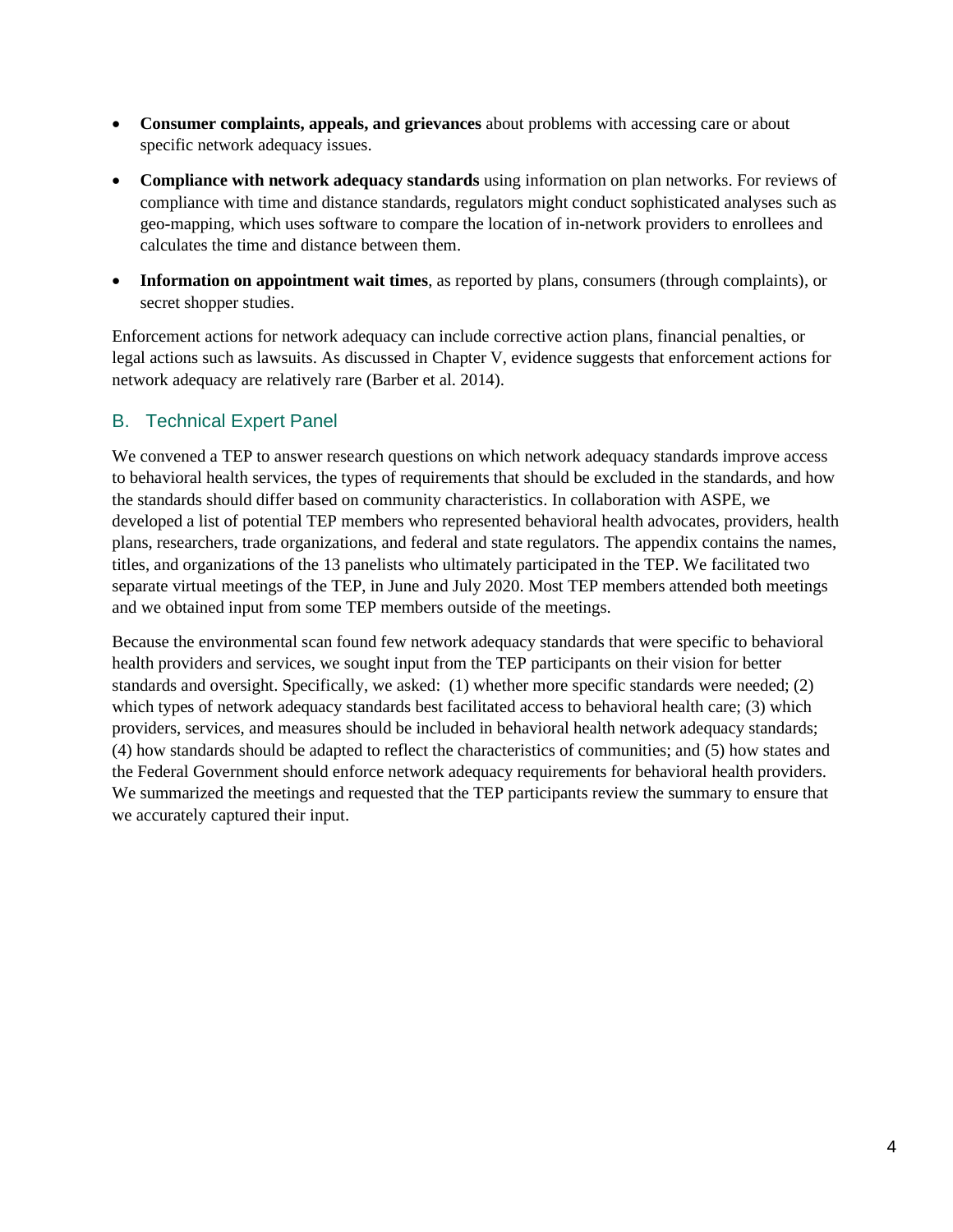## **III. EXISTING NETWORK ADEQUACY STANDARDS FOR BEHAVIORAL HEALTH**

This chapter summarizes the findings of our environmental scan of existing network adequacy standards for behavioral health providers and services, by market. We also briefly review the standards proposed by non-governmental organizations. Although our environmental scan included a search for evidence on the relationship between network adequacy standards and access to behavioral health services, we did not find high quality, published evidence on that topic.

The rules and regulations that govern network adequacy standards vary across Medicare Advantage, Medicaid managed care, and commercial plans.<sup>1</sup> For MAOs, network adequacy standards are defined at the federal level and include standards specific to a single behavioral health provider type (psychiatrists) and a single behavioral health facility type (inpatient psychiatric facilities). For Medicaid managed care and commercial plans, federal standards direct states to set network adequacy standards but do not specify the standards themselves. Standards therefore vary by state. In addition, specific quantitative standards for behavioral health providers and services exist only at the state level.

Overall, we found that many network adequacy standards treat behavioral health providers the same as other providers of specialty care--that is, the same standards apply to both. Across all three markets, the standards specific to behavioral health typically include only a small number of provider types, such as psychiatrists or certain types of SUD treatment facilities, relative to the overall number of behavioral health providers and services. Standards specific to each market are described below.

## A. Medicare Advantage

CMS regulations require MAOs that offer coordinated care plans, network-based PFFS plans, networkbased medical savings account plans, and Section 1876 cost organizations<sup>2</sup> to "maintain a network of appropriate providers that is sufficient to provide adequate access to covered services to meet the needs of

<sup>&</sup>lt;sup>1</sup> Traditional fee-for-service health insurance plans do not have networks and are therefore not subject to network adequacy standards. Some private fee-for-service plans contract with specific provider networks and are one of the Medicare Advantage plan types subject to Medicare network adequacy requirements (see "Private Fee-for-Service (PFFS) Plans" a[t https://www.medicare.gov/sign-up-change-plans/types-of-medicare-health-plans/private-fee-for](https://www.medicare.gov/sign-up-change-plans/types-of-medicare-health-plans/private-fee-for-service-pffs-plans)[service-pffs-plans\)](https://www.medicare.gov/sign-up-change-plans/types-of-medicare-health-plans/private-fee-for-service-pffs-plans). Fee-for-service Medicaid arrangements do not have network adequacy requirements, but states are required to maintain and monitor access to providers through sufficient payment rates. States must submit Access and Monitoring Review plans every 3 years to document that payment rates are "sufficient to enlist enough providers so that care and services are available under the state plan at least to the extent that such care and services are available to the general population in the geographic area" (see "Access Monitoring Review Plans" at [https://www.medicaid.gov/medicaid/access-care/access-monitoring-review-plans/index.html\)](https://www.medicaid.gov/medicaid/access-care/access-monitoring-review-plans/index.html). States must certify that rates support sufficient access to behavioral health services, including mental health and SUD services (See 42 CFR 447.203 and 42 CFR 447.204 at [https://www.ecfr.gov/cgi-](https://www.ecfr.gov/cgi-bin/retrieveECFR?gp=&SID=c54f7a2d261a636fbc18e3a6094fd3bd&mc=true&n=sp42.4.447.b&r=SUBPART&ty=HTML)

[bin/retrieveECFR?gp=&SID=c54f7a2d261a636fbc18e3a6094fd3bd&mc=true&n=sp42.4.447.b&r=SUBPART&ty=](https://www.ecfr.gov/cgi-bin/retrieveECFR?gp=&SID=c54f7a2d261a636fbc18e3a6094fd3bd&mc=true&n=sp42.4.447.b&r=SUBPART&ty=HTML) [HTML\)](https://www.ecfr.gov/cgi-bin/retrieveECFR?gp=&SID=c54f7a2d261a636fbc18e3a6094fd3bd&mc=true&n=sp42.4.447.b&r=SUBPART&ty=HTML). However, in 2019, CMS proposed rescinding these requirements and instead intends to identify other strategies to monitor access (See "Comprehensive Strategy for Monitoring Access in Medicaid" at <https://www.medicaid.gov/federal-policy-guidance/downloads/CIB071119.pdf> ). As of the writing of this report, the proposed rules had not been adopted.

 $2$  Cost contract plans are paid on the basis of the reasonable costs incurred by delivering Medicare-covered services to plan enrollees. Enrollees may use the cost plan's network of providers or receive their health care services through Original Medicare.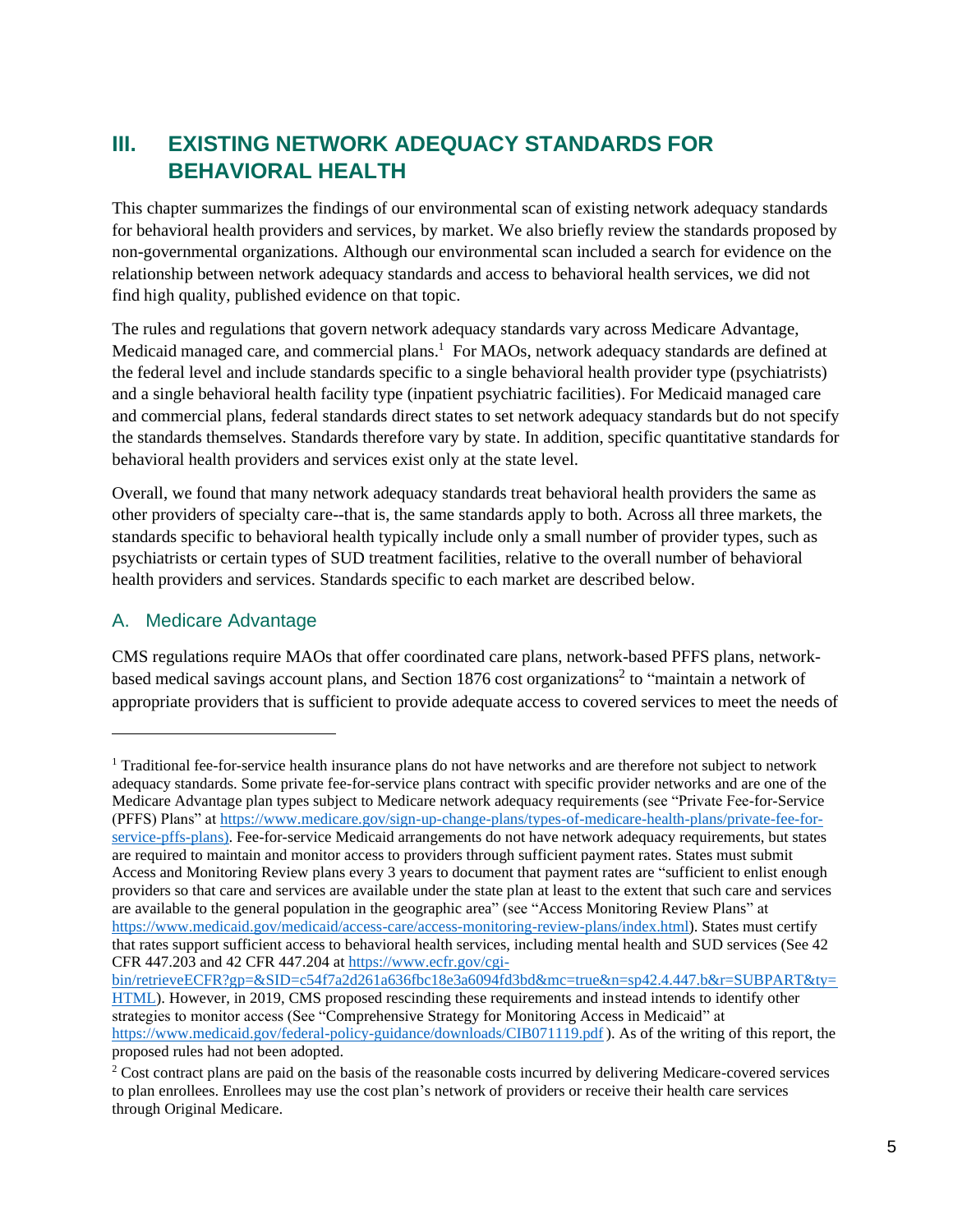the population served." <sup>3</sup> MAOs must contract with a network of providers that is "consistent with the prevailing community pattern of health care delivery in the areas where the network is being offered," as indicated by factors such as: (1) the number and geographic distribution of eligible health care providers who could potentially contract with an MAO in its service area; or (2) the rural or urban composition of the service area.<sup>4</sup>

CMS has developed time and distance standards and minimum provider numbers for 27 Medicare Advantage provider types and 14 facility types; these include only one type of behavioral health provider (psychiatrists) and one type of behavioral health facility (inpatient psychiatric facilities). Standards for these providers and facilities vary according to the geographic size and population density of the county where each MAO operates.<sup>5</sup> Prior to June 2020, CMS also required that MAOs contract with enough providers and facilities so that 90 percent of enrollees in a county resided within the maximum time and distance standards of at least one provider representing each of the 27 provider types and one facility representing each of the 14 facility types. 6 In June 2020, CMS finalized rules to modify network adequacy standards for MAOs that included: (1) reducing the required percentage of enrollees who must reside within the maximum time and distance standards from 90 percent to 85 percent in more rural counties; and (2) providing plans that contract with certain types of telehealth providers, including psychiatrists, with a 10 percent credit toward the percentage of enrollees who must reside within the required time and distance standards. 7

## B. Medicaid Managed Care

## **1. Federal network adequacy standards**

The Social Security Act (SSA) and associated federal rules outline network standards for managed care plans that enroll Medicaid and Children's Health Insurance Program populations. The SSA requires Medicaid managed care plans to: (1) offer "an appropriate range of services and access to preventive and primary care services;" and (2) maintain "a sufficient number, mix, and geographic distribution of providers of services."<sup>8</sup> Plans must also assure states that they have the "capacity to serve the expected enrollment" in their service areas. The SSA also requires states with Medicaid managed care plans to implement quality assessment and improvement strategies that include "standards for access to care so

<sup>6</sup> See 42 CFR, Part 438.116, at [https://www.ecfr.gov/cgi-bin/text-](https://www.ecfr.gov/cgi-bin/text-idx?c=ecfr&sid=ac79a8f841600f5f89b77ca11e21c619&rgn=div5&view=text&node=42:3.0.1.1.9&idno=42#se42.3.422_1112)

<sup>3</sup> See 42 CFR, Part 422.112, at [https://www.ecfr.gov/cgi-bin/text-](https://www.ecfr.gov/cgi-bin/text-idx?c=ecfr&sid=ac79a8f841600f5f89b77ca11e21c619&rgn=div5&view=text&node=42:3.0.1.1.9&idno=42#se42.3.422_1112)

[idx?c=ecfr&sid=ac79a8f841600f5f89b77ca11e21c619&rgn=div5&view=text&node=42:3.0.1.1.9&idno=42#se42.3.](https://www.ecfr.gov/cgi-bin/text-idx?c=ecfr&sid=ac79a8f841600f5f89b77ca11e21c619&rgn=div5&view=text&node=42:3.0.1.1.9&idno=42#se42.3.422_1112) [422\\_1112.](https://www.ecfr.gov/cgi-bin/text-idx?c=ecfr&sid=ac79a8f841600f5f89b77ca11e21c619&rgn=div5&view=text&node=42:3.0.1.1.9&idno=42#se42.3.422_1112)

<sup>4</sup> See 42 CFR, Part 422.112, at [https://www.ecfr.gov/cgi-bin/text-](https://www.ecfr.gov/cgi-bin/text-idx?c=ecfr&sid=ac79a8f841600f5f89b77ca11e21c619&rgn=div5&view=text&node=42:3.0.1.1.9&idno=42#se42.3.422_1112)

[idx?c=ecfr&sid=ac79a8f841600f5f89b77ca11e21c619&rgn=div5&view=text&node=42:3.0.1.1.9&idno=42#se42.3.](https://www.ecfr.gov/cgi-bin/text-idx?c=ecfr&sid=ac79a8f841600f5f89b77ca11e21c619&rgn=div5&view=text&node=42:3.0.1.1.9&idno=42#se42.3.422_1112) [422\\_1112.](https://www.ecfr.gov/cgi-bin/text-idx?c=ecfr&sid=ac79a8f841600f5f89b77ca11e21c619&rgn=div5&view=text&node=42:3.0.1.1.9&idno=42#se42.3.422_1112)

 $5$  Counties are classified into five types: (1) large metro; (2) metro; (3) micro; (4) rural; or (5) counties with extreme access considerations. For example, a county with a population greater than 1 million individuals and a density greater than or equal to 1,000 square miles is designated as large metro.

[idx?c=ecfr&sid=ac79a8f841600f5f89b77ca11e21c619&rgn=div5&view=text&node=42:3.0.1.1.9&idno=42#se42.3.](https://www.ecfr.gov/cgi-bin/text-idx?c=ecfr&sid=ac79a8f841600f5f89b77ca11e21c619&rgn=div5&view=text&node=42:3.0.1.1.9&idno=42#se42.3.422_1112) [422\\_1112.](https://www.ecfr.gov/cgi-bin/text-idx?c=ecfr&sid=ac79a8f841600f5f89b77ca11e21c619&rgn=div5&view=text&node=42:3.0.1.1.9&idno=42#se42.3.422_1112)

<sup>&</sup>lt;sup>7</sup> See final rule: Medicare Program; Contract Year 2021 Policy and Technical Changes to the Medicare Advantage Program, Medicare Prescription Drug Benefit Program, and Medicare Cost Plan Program, at [https://www.govinfo.gov/content/pkg/FR-2020-06-02/pdf/2020-11342.pdf.](https://www.govinfo.gov/content/pkg/FR-2020-06-02/pdf/2020-11342.pdf)

<sup>8</sup> Social Security Act of 1935, 42 U.S.C. 1396u-2 § 1932(b)(5)(A) and (B).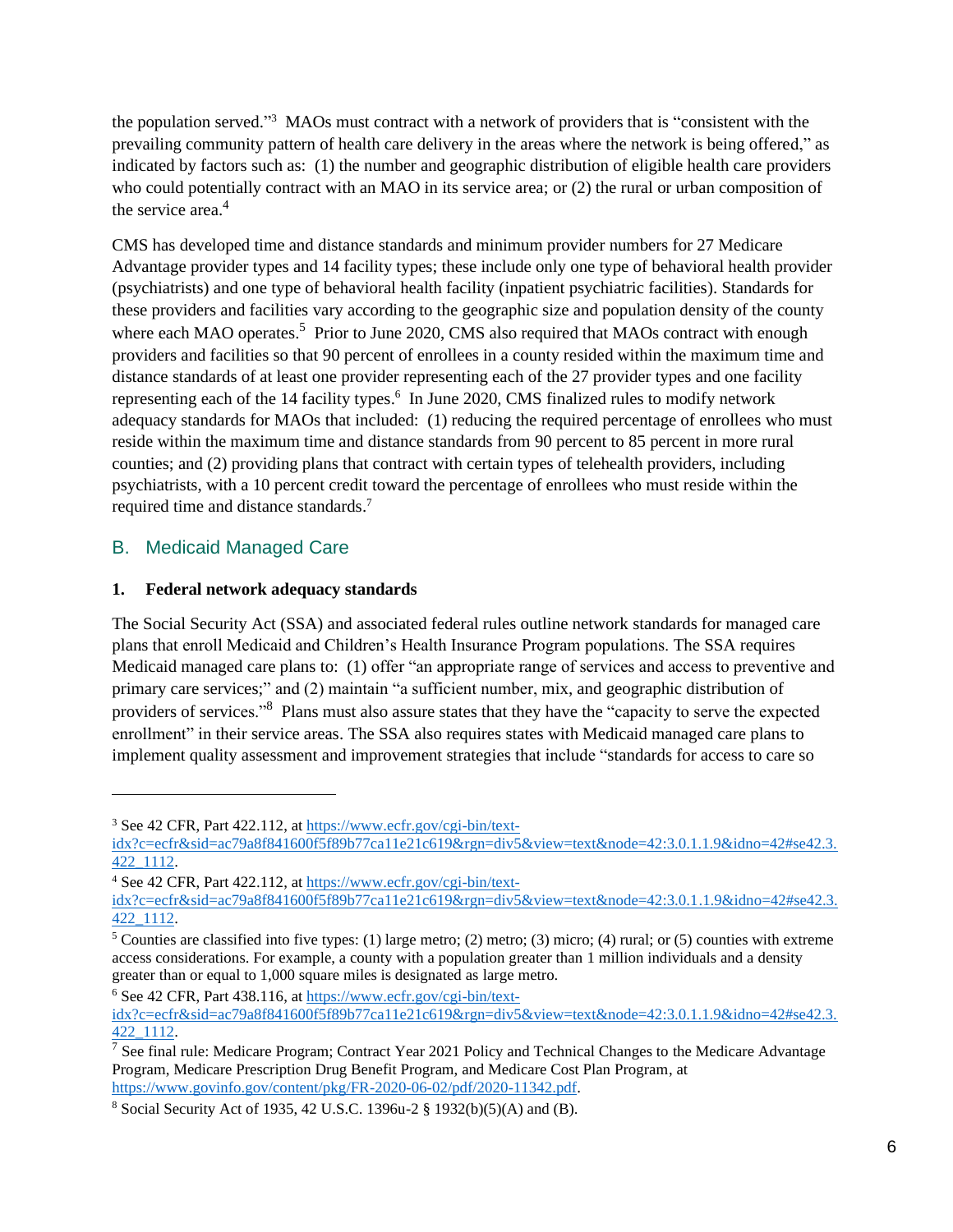that covered services are available within reasonable time frames and in a manner that ensures continuity of care and adequate primary care and specialized services capacity."<sup>9</sup>

Federal rules that govern the implementation of SSA network standards further require states to ensure that provider networks are sufficient in scope to deliver all contracted services, with timely coverage of out-of-network care "if the provider network is unable to provide necessary services."<sup>10</sup> In developing network adequacy standards for plans, states must consider various factors such as enrollment, expected utilization, number and types of providers, number of providers not accepting new Medicaid patients, and the geographic location of providers and enrollees. Geographic factors include distance, travel time, the means of transportation ordinarily used by Medicaid enrollees, and whether the location provides physical access for Medicaid enrollees with disabilities. $11$  States must also submit an assessment by an external quality review organization of the access in a managed care plan network. In addition, plans are required to submit documentation to the state to demonstrate the adequacy of their networks; however, the exact nature of this documentation is left to the state's discretion.<sup>12</sup>

CMS rules established in 2016 required states to develop, at a minimum, time and distance standards for a specified set of providers, including "behavioral health (mental health and SUD), adult and pediatric,"<sup>13</sup> and to document analyses that supported their assurances that each contracted plan's network was adequate.<sup>14</sup> The rule also specified that plans must require contracted providers to meet state standards for timely access to care and services, taking into account "the urgency of the need for services."<sup>15</sup>

In 2018, CMS proposed allowing states to remove time and distance standards and instead choose any quantitative standard through which reasonable and timely access to services could be evaluated.<sup>16</sup> The proposed rule outlines examples of quantitative standards that states could choose to implement, such as maximum appointment wait times, minimum provider-to-enrollee ratios, and a minimum percentage of contracted providers who are accepting new patients. As of the writing of this report, the proposed rules had not been adopted.

<sup>9</sup> Social Security Act of 1935, 42 U.S.C. 1396u-2 § 1932(c)(1)(A).

<sup>&</sup>lt;sup>10</sup> See 42 CFR, Part 438.206, at [https://ecfr.federalregister.gov/current/title-42/chapter-IV/subchapter-C/part-](https://ecfr.federalregister.gov/current/title-42/chapter-IV/subchapter-C/part-438#section-438.206)[438#section-438.206.](https://ecfr.federalregister.gov/current/title-42/chapter-IV/subchapter-C/part-438#section-438.206)

<sup>11</sup> See 42 CFR, Part 438.68, at [https://ecfr.federalregister.gov/current/title-42/chapter-IV/subchapter-C/part-](https://ecfr.federalregister.gov/current/title-42/chapter-IV/subchapter-C/part-438/subpart-B/section-438.68)[438/subpart-B/section-438.68.](https://ecfr.federalregister.gov/current/title-42/chapter-IV/subchapter-C/part-438/subpart-B/section-438.68)

<sup>&</sup>lt;sup>12</sup> See 42 CFR, Part 438.207, at [https://ecfr.federalregister.gov/current/title-42/chapter-IV/subchapter-C/part-](https://ecfr.federalregister.gov/current/title-42/chapter-IV/subchapter-C/part-438/subpart-D/section-438.207)[438/subpart-D/section-438.207.](https://ecfr.federalregister.gov/current/title-42/chapter-IV/subchapter-C/part-438/subpart-D/section-438.207)

<sup>13</sup> See 42 CFR, Part 438.68, at [https://ecfr.federalregister.gov/current/title-42/chapter-IV/subchapter-C/part-](https://ecfr.federalregister.gov/current/title-42/chapter-IV/subchapter-C/part-438/subpart-B/section-438.68)[438/subpart-B/section-438.68.](https://ecfr.federalregister.gov/current/title-42/chapter-IV/subchapter-C/part-438/subpart-B/section-438.68)

<sup>14</sup> See 42 CFR, Part 438.207, at [https://ecfr.federalregister.gov/current/title-42/chapter-IV/subchapter-C/part-](https://ecfr.federalregister.gov/current/title-42/chapter-IV/subchapter-C/part-438/subpart-D/section-438.207)[438/subpart-D/section-438.207.](https://ecfr.federalregister.gov/current/title-42/chapter-IV/subchapter-C/part-438/subpart-D/section-438.207)

<sup>15</sup> See 42 CFR, Part 438.206, at [https://ecfr.federalregister.gov/current/title-42/chapter-IV/subchapter-C/part-](https://ecfr.federalregister.gov/current/title-42/chapter-IV/subchapter-C/part-438#section-438.206)[438#section-438.206.](https://ecfr.federalregister.gov/current/title-42/chapter-IV/subchapter-C/part-438#section-438.206)

<sup>16</sup> See proposed rule: Medicaid Program; Medicaid and Children's Health Insurance Plan (CHIP) Managed Care, at [https://www.federalregister.gov/documents/2018/11/14/2018-24626/medicaid-program-medicaid-and-childrens](https://www.federalregister.gov/documents/2018/11/14/2018-24626/medicaid-program-medicaid-and-childrens-health-insurance-plan-chip-managed-care)[health-insurance-plan-chip-managed-care.](https://www.federalregister.gov/documents/2018/11/14/2018-24626/medicaid-program-medicaid-and-childrens-health-insurance-plan-chip-managed-care)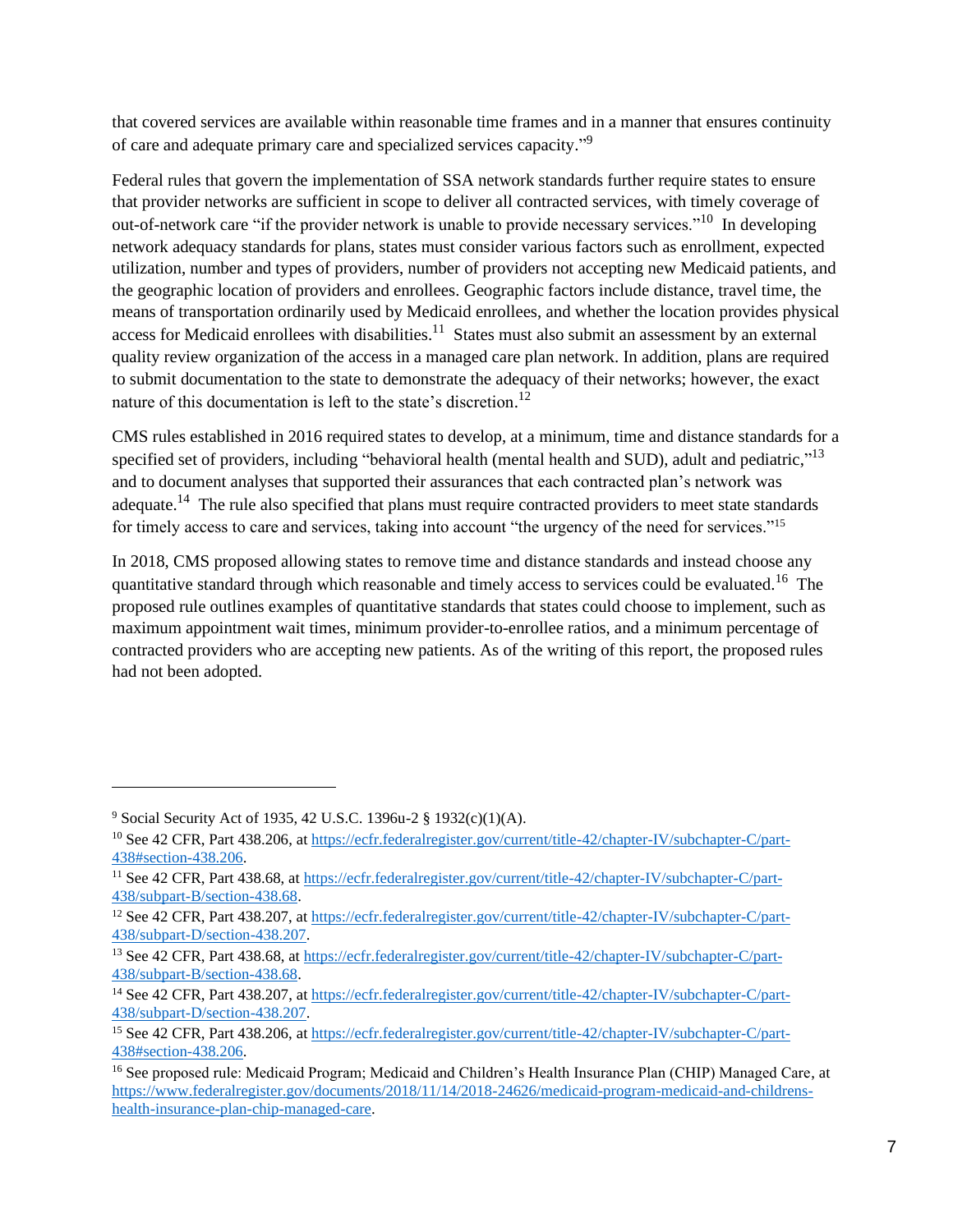#### **2. State network adequacy standards**

Most states have established explicit standards for the time or distance that enrollees must travel to providers, appointment wait times, and provider-to-enrollee ratios, although the specific thresholds for such standards vary widely within and across provider types (OIG 2014b). A 2018 review of Medicaid managed care contracts found that 13 of the 19 states included in the review set time and distance standards for specialty or behavioral health providers, but standards for primary care were more common (Rosenbaum et al. 2018). Our scan likewise identified several states that have quantitative standards specific to behavioral health providers and services for their Medicaid managed care programs. These states typically define maximum time and distance for travel to behavioral health providers; some have additional standards such as appointment wait times and provider ratios. However, states vary in the specificity with which they defined provider and service types. Below, we provide examples of the types of standards Medicaid managed care programs have established for behavioral health providers and services.

**States have developed time and distance standards for a range of behavioral health provider types.** 

For example, California has established maximum time and distance standards based on county population density for psychiatry, mental health outpatient (non-psychiatry) programs, SUD outpatient services, and opioid treatment programs. The state Medicaid Managed Care Final Rule requires plan networks to provide access to psychiatry, outpatient mental health providers, and opioid treatment programs within 60 miles or 90 minutes of an enrollee's residence in rural counties, 45 miles or 75 minutes in small counties, 30 miles or 60 minutes in medium counties, and 15 miles or 30 minutes in large counties. For SUD outpatient services, the standard for rural and small counties is the same (60 miles or 90 minutes). $17$ 

## **States also couple time and distance standards with additional quantitative standards, such as appointment wait times and provider ratios.** Examples include the following:

- **Florida**'s Medicaid managed care model contract outlines time and distance standards of 30 minutes or 20 miles in urban counties and of 60 minutes or 45 miles in rural counties. The state also has regional provider ratios for board-certified or board-eligible psychiatrists who treat adults and children and for licensed practitioners of the healing arts. For example, the state requires one adult psychiatrist per 1,500 enrollees and one child psychiatrist per 7,100 enrollees. The state has also established provider-to-enrollee ratios or bed ratios for the following facility types: licensed community substance abuse treatment centers, inpatient substance abuse detoxification units, fully accredited psychiatric community hospitals (adult) or crisis stabilization units or freestanding psychiatric specialty hospitals (adult and child), and medication and methadone treatment programs.<sup>18</sup>
- **Iowa** requires its Medicaid managed care plans to meet time and distance standards, as follows: 100 percent of enrollees must have access to inpatient mental health services within 30 minutes of their primary residence in urban settings or 45 minutes in rural settings, and they must have access to outpatient mental health and substance abuse services, including community-based services, within

<sup>&</sup>lt;sup>17</sup> See "Medicaid Managed Care Final Rule: Network Adequacy Standards," California Department of Health Care Services, a[t https://www.dhcs.ca.gov/formsandpubs/Documents/FinalRuleNAStandards3-26-18.pdf.](https://www.dhcs.ca.gov/formsandpubs/Documents/FinalRuleNAStandards3-26-18.pdf)

<sup>&</sup>lt;sup>18</sup> See "2018-2023 Model Health Plan Contract," Florida Agency for Health Care Administration, at [https://ahca.myflorida.com/medicaid/statewide\\_mc/pdf/Contracts/2020-02-01/Exhibit\\_II-A-MMA\\_2020-02-01.pdf.](https://ahca.myflorida.com/medicaid/statewide_mc/pdf/Contracts/2020-02-01/Exhibit_II-A-MMA_2020-02-01.pdf)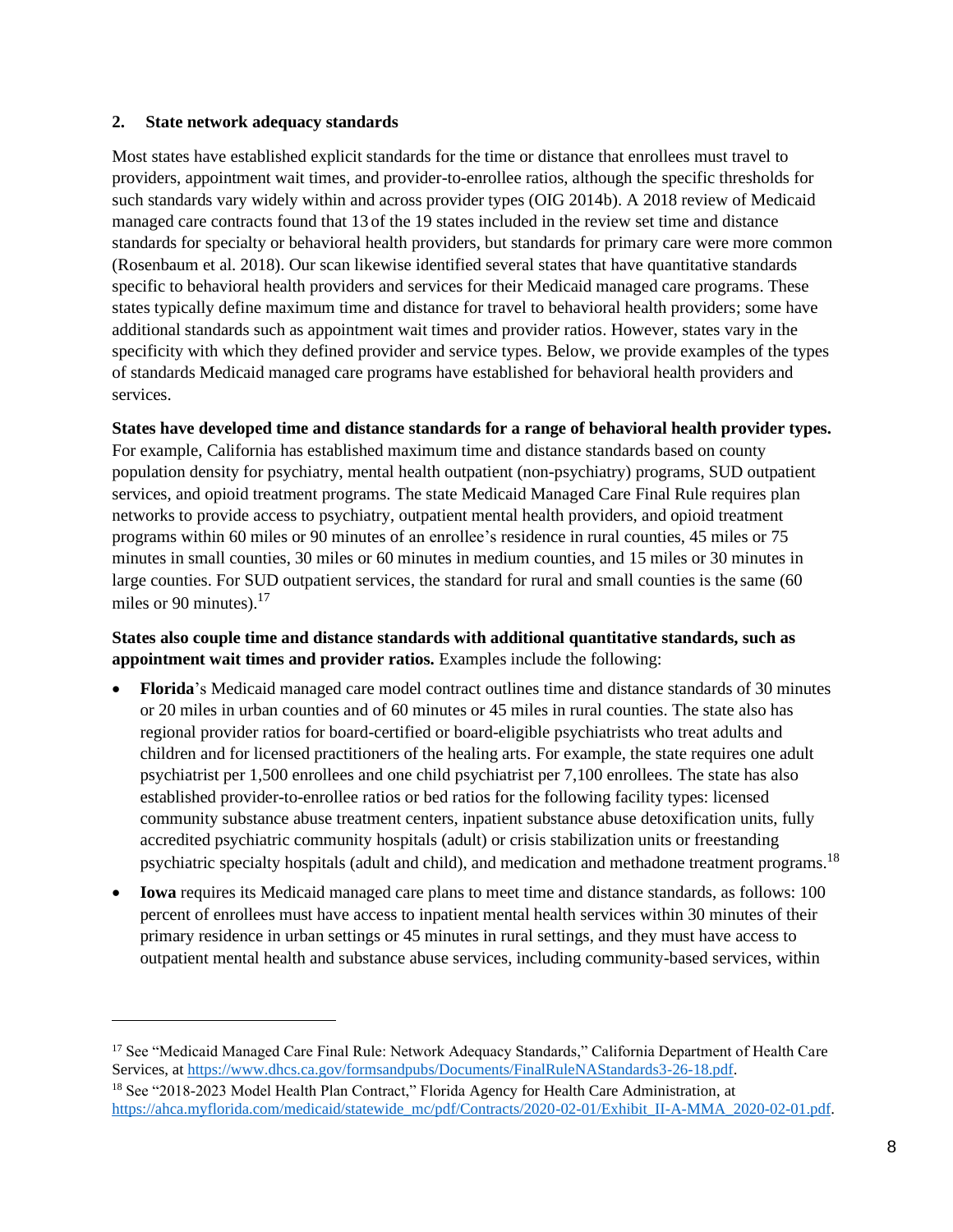45 minutes of their primary residence in urban and rural settings.<sup>19</sup> The state also requires appointment wait time standards of 15 minutes for emergency care, 1 hour for mobile crisis services, 1 hour for urgent care, 48 hours for persistent symptoms, and within 4 weeks for routine care.<sup>20</sup>

- **New Hampshire** has time and distance standards for adult and pediatric mental health providers of 45 minutes or 25 miles, for SUD counselors of 45 minutes or 15 miles, and for SUD programs of 60 minutes or 45 miles. Plans must also meet appointment wait time standards for behavioral health care: enrollees must be able to access care within 6 hours for an emergency that is not life-threatening, within 48 hours for urgent care, or within 10 business days for a routine office visit.<sup>21</sup>
- **West Virginia** has time and distance standards for certain types of behavioral health providers. Enrollees must have access to two of each type of behavioral health provider (psychologists, psychiatrists, licensed professional counselors, and licensed independent clinical social workers) within 45 miles or 60 minutes of travel time; one adult inpatient psychiatric unit within 30 miles or 45 minutes (urban) or within 60 miles or 90 minutes (rural); and one outpatient SUD provider within 45 miles or 60 minutes. The state also has appointment wait time standards, including 24-7 access to emergency care, access to urgent care within 48 hours of request, and access to routine care within 21 days. Plans must also contract with all residential SUD providers in the state and with an identified list of behavioral health clinics and psychiatric residential treatment facilities.<sup>22</sup>

**While most states with network adequacy standards for behavioral health specify providers and settings of care, some states also have standards for specific behavioral health services.** For example, in addition to establishing time and distance standards for a number of provider types, such as psychiatrists and psychologists, Kansas has established standards for a variety of behavioral health services, including home-based family therapy; alcohol and drug rehabilitation; positive behavior support; Screening, Brief Intervention, and Referral to Treatment (SBIRT) for both adults and children; and consultative clinical and therapeutic services and intensive individual support for children. Enrollees must be able to access these services within 30 miles or 60 minutes in urban areas, 45 miles or 75 minutes in densely settled rural areas, and 60 miles or 90 minutes in rural and frontier areas.<sup>23</sup> Similarly, New Mexico requires travel time and distance standards of 30 miles (urban), 60 miles (rural), and 90 miles

<sup>&</sup>lt;sup>19</sup> These standards apply unless the plan has been unable to develop additional capacity in rural areas for the services despite its documented best efforts, as accepted by the state.

<sup>&</sup>lt;sup>20</sup> See "Request for Proposals: the Iowa Plan for Behavioral Health," Iowa Department of Human Services, at [https://dhs.iowa.gov/sites/default/files/RFP%20MED-09-010.pdf?073020200041.](https://dhs.iowa.gov/sites/default/files/RFP%20MED-09-010.pdf?073020200041) 

<sup>&</sup>lt;sup>21</sup> See "Requirements for Access to Services and Network Adequacy," New Hampshire Department of Health and Human Services, a[t https://www.dhhs.nh.gov/ombp/caremgt/documents/mcm-network-adequacy.pdf.](https://www.dhhs.nh.gov/ombp/caremgt/documents/mcm-network-adequacy.pdf)

<sup>&</sup>lt;sup>22</sup> See "State Fiscal Year 2020 Model Purchase Service Provider Agreement," West Virginia Department of Health and Human Services, at

[https://dhhr.wv.gov/bms/Members/Managed%20Care/MCOcontracts/Documents/WV\\_SFY20\\_MCO\\_Model\\_Contr](https://dhhr.wv.gov/bms/Members/Managed%20Care/MCOcontracts/Documents/WV_SFY20_MCO_Model_Contract_v9.pdf) [act\\_v9.pdf.](https://dhhr.wv.gov/bms/Members/Managed%20Care/MCOcontracts/Documents/WV_SFY20_MCO_Model_Contract_v9.pdf)

<sup>23</sup> See "KanCare Network Adequacy Standards," Kanas Department of Health and Environment, at [https://www.kancare.ks.gov/docs/default-source/policies-and-reports/network-adequacy-reporting/geo-access](https://www.kancare.ks.gov/docs/default-source/policies-and-reports/network-adequacy-reporting/geo-access-standards--effective-01-01-2019.pdf?sfvrsn=a4654d1b_9)[standards--effective-01-01-2019.pdf?sfvrsn=a4654d1b\\_9.](https://www.kancare.ks.gov/docs/default-source/policies-and-reports/network-adequacy-reporting/geo-access-standards--effective-01-01-2019.pdf?sfvrsn=a4654d1b_9)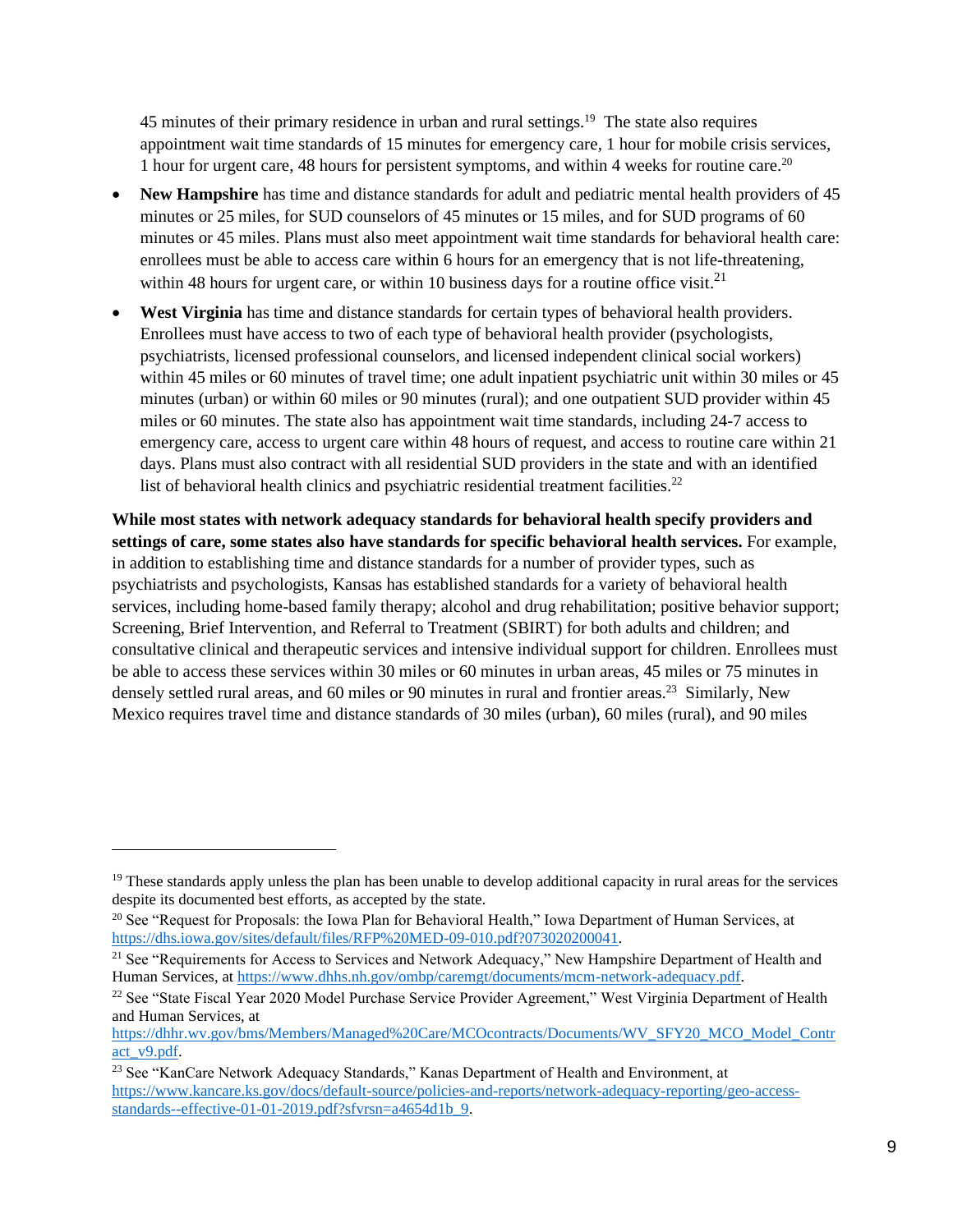(frontier) for a lengthy list of behavioral health provider types, as well the following specific services: Assertive Community Treatment, Multi-Systemic Therapy, and intensive outpatient services.<sup>24</sup>

**A handful of state Medicaid managed care contracts have established other access standards for behavioral health, such as requiring plans to ensure reasonable accommodations for people with behavioral health conditions and provider trainings for their treatment and care.** For example, Pennsylvania required plans to train providers in a way that bolstered the number and skills of providers who were eligible to contract with the plan, including training on the "identification and appropriate referral for mental health, drug, and alcohol and substance abuse services." Kentucky required its plans to attempt to enroll specific provider types, including community mental health centers, in their networks.

## C. Commercial Insurance

## **1. Federal network adequacy standards**

The Affordable Care Act (ACA) established the first federal network adequacy standards for commercial (or private) health plans; previously, federal standards were limited to Medicare and Medicaid (Wishner and Marks 2017). The ACA authorized rules requiring qualified health plans (QHPs) to maintain a network of providers that is "sufficient in number and types of providers, including providers that specialize in mental health and substance abuse services, to assure that all services will be accessible without unreasonable delay.<sup>"25</sup> CMS defined quantitative time and distance standards to assess whether QHPs in the federally facilitated Marketplace met this very broad standard, starting with the 2016 plan year. CMS defined different time and distance standards for categories of providers, including mental health and SUD providers, by level of population density.<sup>26</sup> Subsequently, beginning with the 2018 plan year, CMS announced that it would not apply quantitative standards and would instead rely on states to assess network adequacy even if they do not operate a Marketplace.  $27,28$ 

[https://www.healthaffairs.org/do/10.1377/hblog20170914.061958/full/.](https://www.healthaffairs.org/do/10.1377/hblog20170914.061958/full/) 

<sup>&</sup>lt;sup>24</sup> See "Medicaid Managed Care Services Agreement," State of New Mexico Human Services Department, at [https://www.hsd.state.nm.us/uploads/FileLinks/c06b4701fbc84ea3938e646301d8c950/Sample\\_Contract\\_\\_SOW\\_\\_A](https://www.hsd.state.nm.us/uploads/FileLinks/c06b4701fbc84ea3938e646301d8c950/Sample_Contract__SOW__Appendix_O_for_MCO_RFP_%2318_630_8000_0001_for_CC_2.0___9_1_17.pdf) [ppendix\\_O\\_for\\_MCO\\_RFP\\_%2318\\_630\\_8000\\_0001\\_for\\_CC\\_2.0\\_\\_\\_9\\_1\\_17.pdf.](https://www.hsd.state.nm.us/uploads/FileLinks/c06b4701fbc84ea3938e646301d8c950/Sample_Contract__SOW__Appendix_O_for_MCO_RFP_%2318_630_8000_0001_for_CC_2.0___9_1_17.pdf)

<sup>&</sup>lt;sup>25</sup> See 45 CFR, Part 156.230, at [https://www.ecfr.gov/cgi-bin/text-](https://www.ecfr.gov/cgi-bin/text-idx?SID=3e2ebe8004f31d2eb92ecf407e031dfd&node=pt45.1.156&rgn=div5)

[idx?SID=3e2ebe8004f31d2eb92ecf407e031dfd&node=pt45.1.156&rgn=div5](https://www.ecfr.gov/cgi-bin/text-idx?SID=3e2ebe8004f31d2eb92ecf407e031dfd&node=pt45.1.156&rgn=div5)

<sup>&</sup>lt;sup>26</sup> See "Addendum to 2018 Letter to Issuers in the Federally-Facilitated Marketplaces," pp. 24-25, at [https://www.cms.gov/CCIIO/Resources/Regulations-and-Guidance/Downloads/Final-2018-Letter-to-Issuers-in-the-](https://www.cms.gov/CCIIO/Resources/Regulations-and-Guidance/Downloads/Final-2018-Letter-to-Issuers-in-the-Federally-facilitated-Marketplaces-and-February-17-Addendum.pdf)[Federally-facilitated-Marketplaces-and-February-17-Addendum.pdf.](https://www.cms.gov/CCIIO/Resources/Regulations-and-Guidance/Downloads/Final-2018-Letter-to-Issuers-in-the-Federally-facilitated-Marketplaces-and-February-17-Addendum.pdf)

<sup>&</sup>lt;sup>27</sup> If states do not have "the authority and means" to review network adequacy, CMS will rely on the issuer's accreditation status. See "Guidance to States on Review of Qualified Health Plan Certification Standards in Federally-Facilitated Marketplaces for Plan Years 2018 and Later," at

[https://www.cms.gov/CCIIO/Resources/Regulations-and-Guidance/Downloads/QHP-Certifcation-Reviews-](https://www.cms.gov/CCIIO/Resources/Regulations-and-Guidance/Downloads/QHP-Certifcation-Reviews-Guidance-41317.pdf)[Guidance-41317.pdf.](https://www.cms.gov/CCIIO/Resources/Regulations-and-Guidance/Downloads/QHP-Certifcation-Reviews-Guidance-41317.pdf) See also "2019 Letter to Issuers in the Federally-Facilitated Exchanges," p. 13, at [https://www.cms.gov/CCIIO/Resources/Regulations-and-Guidance/Downloads/2019-Letter-to-Issuers.pdf.](https://www.cms.gov/CCIIO/Resources/Regulations-and-Guidance/Downloads/2019-Letter-to-Issuers.pdf) For a useful overview, see Hall and Brandt (2017) at

 $^{28}$  In addition to ceding assessment responsibility to states for OHPs in the federally facilitated Marketplace, CMS also eliminated a requirement, starting with the 2019 plan year, for states with their own Marketplaces that use the federal enrollment platform to follow federal network adequacy standards. CMS now permits these states to establish their own standards.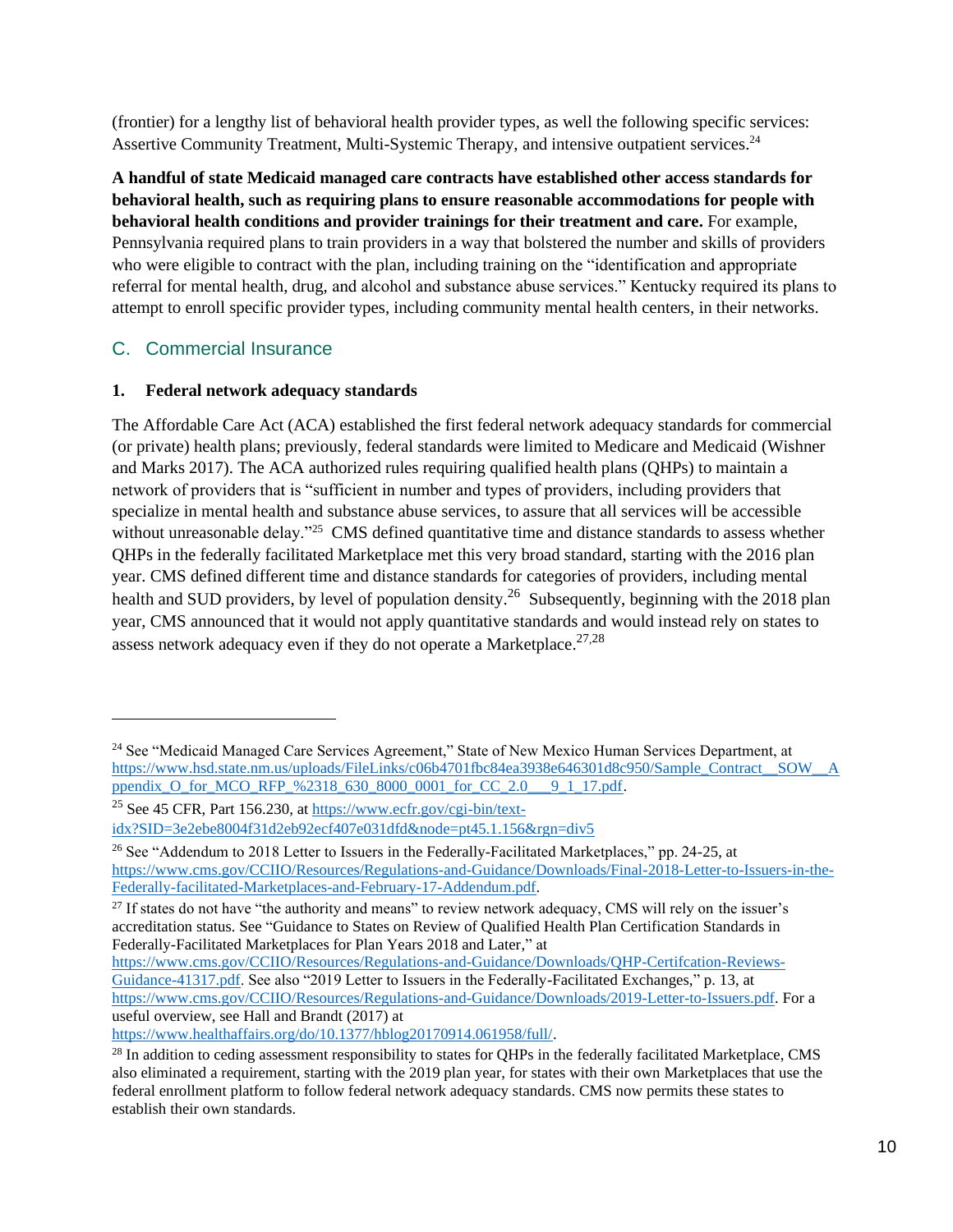Federal rules also require QHPs in the federally facilitated Marketplace to ensure that there is a "sufficient number and geographic distribution of essential community providers (ECPs), where available, to ensure reasonable and timely access to a broad range of such providers for low-income individuals or individuals residing in designated Health Professional Shortage Areas within the QHP's service area."<sup>29</sup> CMS currently requires that QHP issuers include 20 percent of the ECPs in their service area or justify their departure from that standard. QHPs can count behavioral health providers as ECPs, although they are not explicitly listed in the federal ECP categories.<sup>30</sup>

Beyond regulations for QHPs, the Federal Government has not established national standards for plans in the private market; this responsibility generally lies with state insurance commissioners.

## **2. State network adequacy standards**

States may adopt more stringent or specific network standards for QHPs than the federal requirement that QHPs ensure reasonable access, but they do not have to. Our environmental scan found that several states have established standards specific to behavioral health providers and services. States may also define their own categories for the ECPs that are required to be represented in QHP networks. Two states, Kentucky and New Mexico, have specifically included behavioral health providers in their ECP categories (Kaiser Family Foundation n.d.). Some states have established network adequacy regulations that apply to all health plan carriers that serve the state's commercial market, including but not limited to QHPs.

**Similar to Medicaid managed care, states with specific standards for behavioral health providers in commercial plans typically establish time or distance standards.** For example, Arkansas has distance standards that require health plan carriers to ensure that enrollees have access to specialty services, including behavioral health, within 60 miles of their residence. Carriers must provide the state with geographic access maps of psychiatric and state-licensed clinical psychologists; SUD providers; and other mental health, behavioral health, and substance user providers. The maps must indicate which providers are accepting new patients.<sup>31</sup> Delaware's QHP rules include distance standards for behavioral health, mental health, substance abuse providers, and psychiatric hospitals. Enrollees must be able to access these providers within 35 miles in urban and suburban areas and within 45 miles in rural areas. The rules include a lengthy list of examples of behavioral health providers that the standards might apply to.<sup>32</sup> Minnesota requires "all health carriers that offer health plans that require an enrollee to use or that create incentives, including financial incentives, for an enrollee to use a designated provider network" to meet

<sup>30</sup> Federal ECP categories are federally qualified health centers; Ryan White providers; family planning providers; Indian Health providers; qualifying hospitals such as disproportionate share hospitals; and "other ECP providers," such as clinics that treat sexually transmitted diseases or tuberculosis or other entities that serve low-income and underserved communities. See [https://www.cms.gov/CCIIO/Programs-and-](https://www.cms.gov/CCIIO/Programs-and-Initiatives/Files/Downloads/Chapter_07_ECP_Instructions_Ver1_04162014.pdf)

[Initiatives/Files/Downloads/Chapter\\_07\\_ECP\\_Instructions\\_Ver1\\_04162014.pdf.](https://www.cms.gov/CCIIO/Programs-and-Initiatives/Files/Downloads/Chapter_07_ECP_Instructions_Ver1_04162014.pdf) See also Pellitt (2016) at [https://www.thenationalcouncil.org/capitol-connector/2016/09/cms-releases-draft-list-essential-community](https://www.thenationalcouncil.org/capitol-connector/2016/09/cms-releases-draft-list-essential-community-providers-2018-plan-year/)[providers-2018-plan-year/.](https://www.thenationalcouncil.org/capitol-connector/2016/09/cms-releases-draft-list-essential-community-providers-2018-plan-year/)

<sup>&</sup>lt;sup>29</sup> See 45 CFR, Part  $156.235(a)(1)$ , at [https://www.ecfr.gov/cgi-bin/text](https://www.ecfr.gov/cgi-bin/text-idx?SID=ec6cf4bd9dfbbecd13bc660632ba2b88&mc=true&node=se45.1.156_1235&rgn=div8)[idx?SID=ec6cf4bd9dfbbecd13bc660632ba2b88&mc=true&node=se45.1.156\\_1235&rgn=div8.](https://www.ecfr.gov/cgi-bin/text-idx?SID=ec6cf4bd9dfbbecd13bc660632ba2b88&mc=true&node=se45.1.156_1235&rgn=div8)

<sup>&</sup>lt;sup>31</sup> See "Rule 106: Network Adequacy Requirements for Health Benefits Plans," State of Arkansas, at [http://arr.blr.arkansas.gov/Portals/0/Rules/ARR/Entities/117/Rules/9520/Final/Rule%20106.pdf.](http://arr.blr.arkansas.gov/Portals/0/Rules/ARR/Entities/117/Rules/9520/Final/Rule%20106.pdf)

<sup>&</sup>lt;sup>32</sup> See "2020 Medical Issuer OHP Submission Guide," Delaware Department of Insurance, at [https://insurance.delaware.gov/wp-content/uploads/sites/15/2019/04/DE-Issuer-QHP-Submission-Guide-2020.pdf.](https://insurance.delaware.gov/wp-content/uploads/sites/15/2019/04/DE-Issuer-QHP-Submission-Guide-2020.pdf)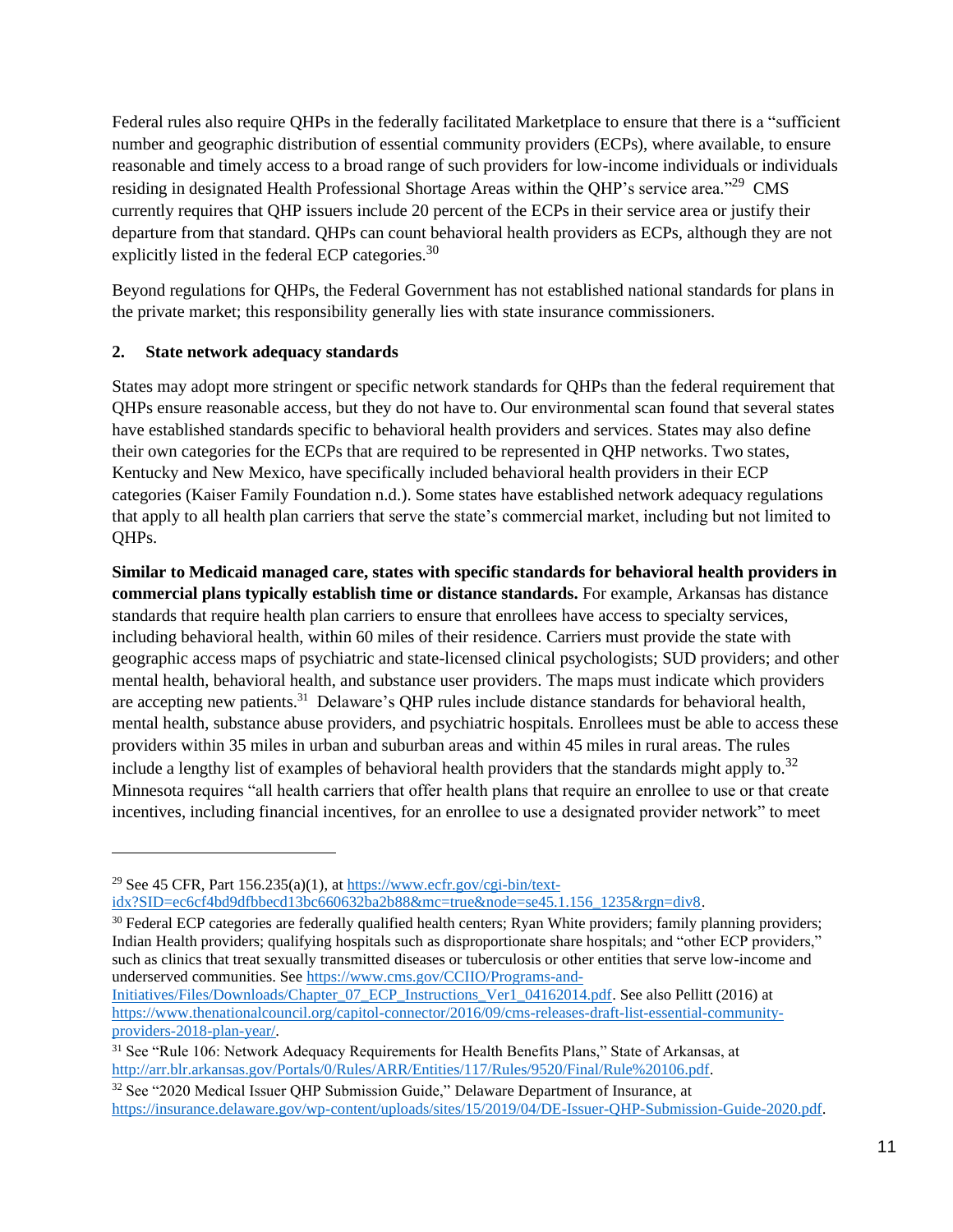time and distance standards. The maximum travel distance or time for an enrollee must be the lesser of 30 miles or 30 minutes to the nearest primary care, mental health, or general hospital services and the lesser of 60 miles or 60 minutes to specialty physician services, ancillary services, specialized hospital services, or other types of services.<sup>33</sup>

#### **Some states have also set quantitative standards for behavioral health services in addition to**

**providers.** For example, New Hampshire has both time and distance and appointment wait time standards that apply to all insurers with plans whose "plan design and benefits include a provider network with differential payment or coverage associated with use of an in-network provider." The state has specific maximum wait time standards for in-network behavioral health providers of 6 hours for an emergency visit, 48 hours for urgent care, and 10 days for an initial or evaluation visit.<sup>34</sup> The state also has time and distance standards for three behavioral health service categories: (1) core services (such as alcohol or drug treatment in an ambulatory setting, case management, individual or group counseling); (2) common services (such as general psychiatric care on an inpatient basis or psychiatric diagnostic evaluation with medical services); and (3) specialized services (such as alcohol or drug acute detoxification). Maximum times and distances vary by service type and rurality.

## **States have also established qualitative standards that govern network adequacy for behavioral health providers and services.** For example, Washington State's regulations say the following:

"Adequate networks include crisis intervention and stabilization, psychiatric inpatient hospital services, including voluntary psychiatric inpatient services, and services from mental health providers. There must be mental health providers of sufficient number and type to provide diagnosis and medically necessary treatment of conditions covered by the plan through providers acting within their scope of license and scope of competence established by education, training, and experience to diagnose and treat conditions found in the most recent version of the *Diagnostic and Statistical Manual of Mental Disorders* or other recognized diagnostic manual or standard."

The state has also defined additional qualitative standards and requirements, including that plans must: (1) establish a reasonable standard for the number and geographic distribution of mental health providers who can treat serious mental illness (SMI) in adults and serious emotional disturbance (SED) in children by taking into account the various types of mental health practitioners acting within the scope of their licensure; (2) provide emergency mental health services, including crisis intervention and crisis stabilization services, in the network; (3) include a sufficient number and type of mental health and SUD treatment providers and facilities within a service area based on normal utilization patterns; and (4) ensure that an enrollee can identify information about mental health services and SUD treatment, including benefits, providers, coverage, and other relevant information, by calling a customer service representative during normal business hours. Plans must also monitor access by measuring the adequacy of the mental health network at least twice per year and submitting an action plan if the standard is not met.<sup>35</sup>

<sup>33</sup> See "Provider Network Adequacy Instructions," Minnesota Department of Health, at [https://www.health.state.mn.us/facilities/insurance/managedcare/docs/netadequacyinst17.pdf.](https://www.health.state.mn.us/facilities/insurance/managedcare/docs/netadequacyinst17.pdf)

<sup>&</sup>lt;sup>34</sup> See the New Hampshire Administrative Code, Part 2701.06–2701.09, at [http://www.gencourt.state.nh.us/rules/state\\_agencies/ins2700.html.](http://www.gencourt.state.nh.us/rules/state_agencies/ins2700.html)

<sup>&</sup>lt;sup>35</sup> See the Washington Administrative Codes, Section 284-170-200, at [https://apps.leg.wa.gov/wac/default.aspx?cite=284-170-200.](https://apps.leg.wa.gov/wac/default.aspx?cite=284-170-200)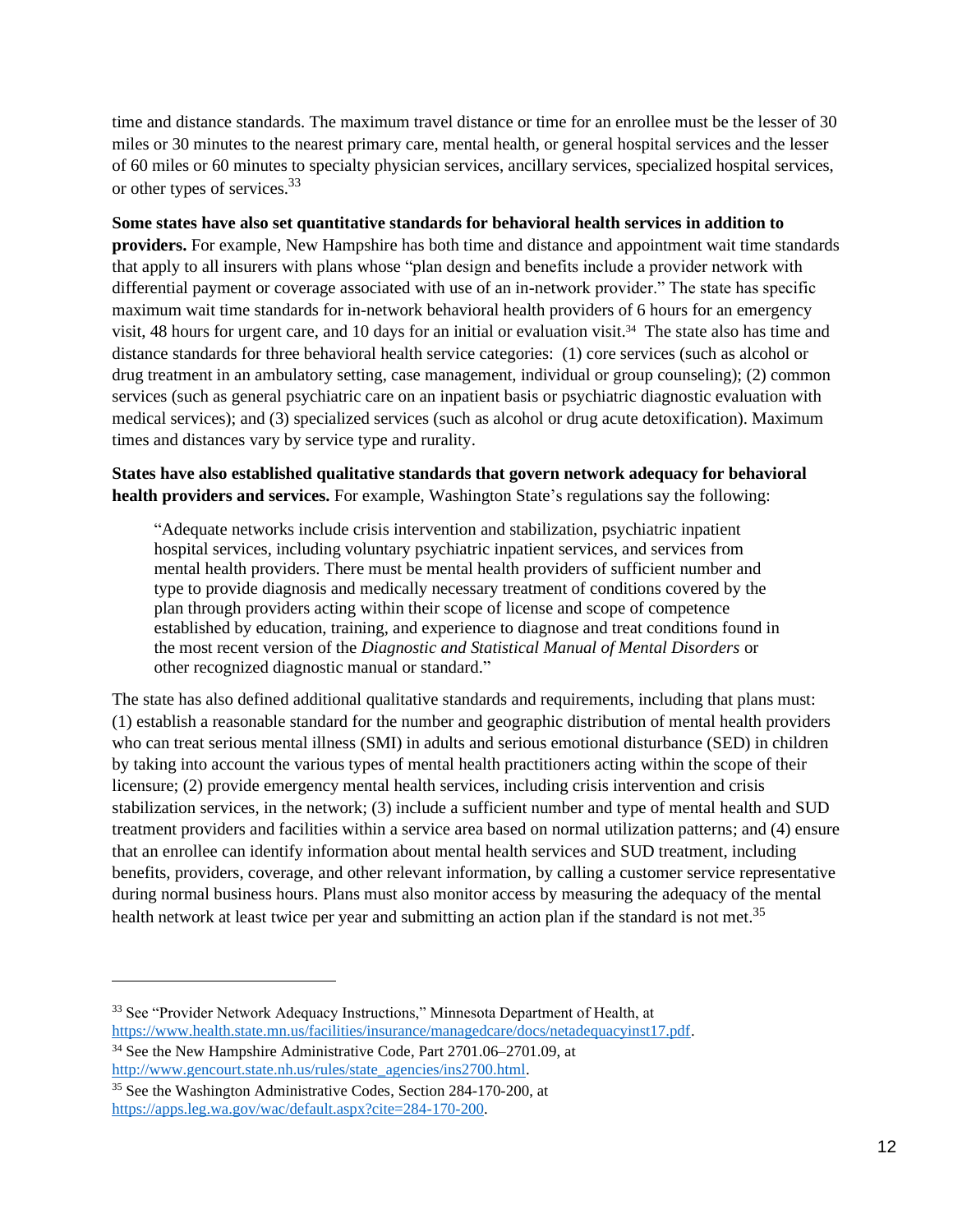## D. Standards Proposed by Non-Governmental Organizations

Non-governmental organizations have outlined processes and standards related to network adequacy that can serve as important points of reference for regulators. For example, CMS currently refers states and issuers to the following processes or standards if states are unable to review the network adequacy of QHPs in federally facilitated Marketplaces:<sup>36</sup>

- As part of its accreditation process, the National Committee for Quality Assurance (NCQA) requires insurance carriers to establish quantitative standards to measure the availability and accessibility of primary care and specialty care, as well as standards for appointment wait times for specific types of appointments (for example, urgent or routine) and providers, including behavioral health providers.<sup>37</sup> Accredited plans must also demonstrate that they monitor appointment availability. Some states require Medicaid managed care or private plans to be accredited by NCQA (or another accrediting body) and to meet NCQA standards for network adequacy as part of their own network adequacy requirements.
- The National Association of Insurance Commissioners (NAIC) has created model state legislation that outlines various types of standards and practices, which states can use not only to establish requirements for provider networks but also to monitor them (NAIC 2015). The model law suggests standards for network adequacy, such as geographic accessibility of providers, provider-to-enrollee ratios by specialty, wait times, and hours of operation, among others. The model law also incorporates requirements for provider directories, enforcement mechanisms, and penalties. As of 2019, three states had adopted the model law (Weatherford et al. 2019).

<sup>36</sup> See "2019 Letter to Issuers in the Federally-Facilitated Exchanges," at [https://www.cms.gov/CCIIO/Resources/Regulations-and-Guidance/Downloads/2019-Letter-to-Issuers.pdf.](https://www.cms.gov/CCIIO/Resources/Regulations-and-Guidance/Downloads/2019-Letter-to-Issuers.pdf)

 $37$  For a helpful overview, see "Spotlight on Provider Access to Care Requirements" from SPH Analytics at [https://www.sphanalytics.com/provider-access-to-care-requirements/.](https://www.sphanalytics.com/provider-access-to-care-requirements/)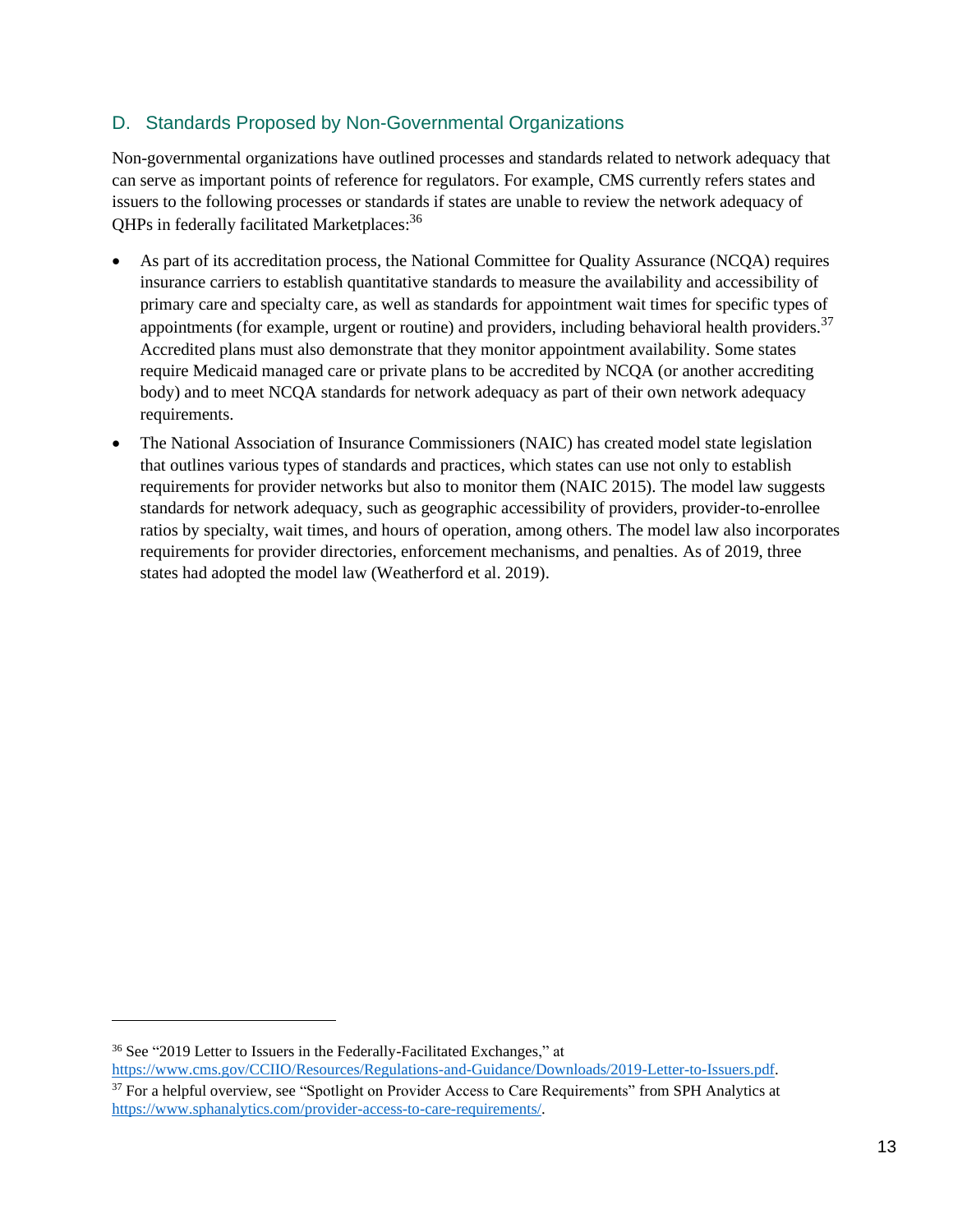## **IV. CONSIDERATIONS FOR DESIGNING NETWORK ADEQUACY STANDARDS SPECIFIC TO BEHAVIORAL HEALTH**

This chapter identifies considerations for regulators tasked with designing network adequacy standards, based on input from the TEP. Overall, the panelists declined to provide specific recommendations for network adequacy standards and requirements (such as a specific ratio of health plan enrollees to behavioral health providers) in favor of highlighting the underlying challenges with network adequacy and recommending principles that should guide the design of additional standards.<sup>38</sup>

## A. Challenges with Designing Network Adequacy Standards for Behavioral Health

The panelists identified two overarching challenges to designing behavioral health network adequacy standards: (1) workforce and system barriers that may constrain the supply of behavioral health providers who are participating in networks; and (2) limitations of available data to estimate supply and demand for behavioral health services. These challenges do not constitute reasons to avoid setting or improving network adequacy standards, but rather are issues that may require separate policy solutions and that regulators and health plan issuers should be aware of as they work together to improve access to care.

## **1. Underlying issues that may contribute to gaps in behavioral health networks**

**Behavioral health workforce shortages are pervasive and particularly acute for some provider types.** The panelists noted that health plans struggle to include enough providers with advanced training or credentials, such as psychiatrists and psychologists; providers of medication assisted treatment (MAT); residential treatment services; and providers of pediatric behavioral health services. One panelist pointed out that the per capita number of psychiatrists has decreased over the last 15-20 years while demand for care from psychiatrists and other behavioral health professionals has increased. These comments are broadly consistent with the findings of federal studies of provider supply and demand for services (National Center for Health Workforce Analysis 2015; Substance Abuse and Mental Health Services Administration 2019). Other comments emphasized shortages of child and adolescent behavioral health professionals, including both psychiatrists and psychiatric nurses. Several panelists noted that networks lack accessible residential treatment providers, especially in rural areas and for adolescents. As a result, some consumers need to travel to different regions or even out of state to receive this level of care.

**In some states, stringent or out-of-date licensing, board certification, or scope-of-practice requirements restrict the supply of providers who are eligible to participate in health plan networks.** Panelists suggested that some states are beginning to relax some of these requirements. For example, some states now allow providers who are in the process of obtaining their licenses to provide care with supervision; whereas they did not allow unlicensed providers to provide any care in the past. In addition, one panelist said that past state licensure requirements for behavioral health facilities have been based on requirements established for physical health facilities rather than programmatic needs such as staffing and service hours--even though programmatic needs may be a more appropriate basis for licensing behavioral health facilities.

<sup>&</sup>lt;sup>38</sup> Throughout the report, we summarize statements made by one or more panelists. Readers should not infer that all panelists necessarily agreed with or supported each statement.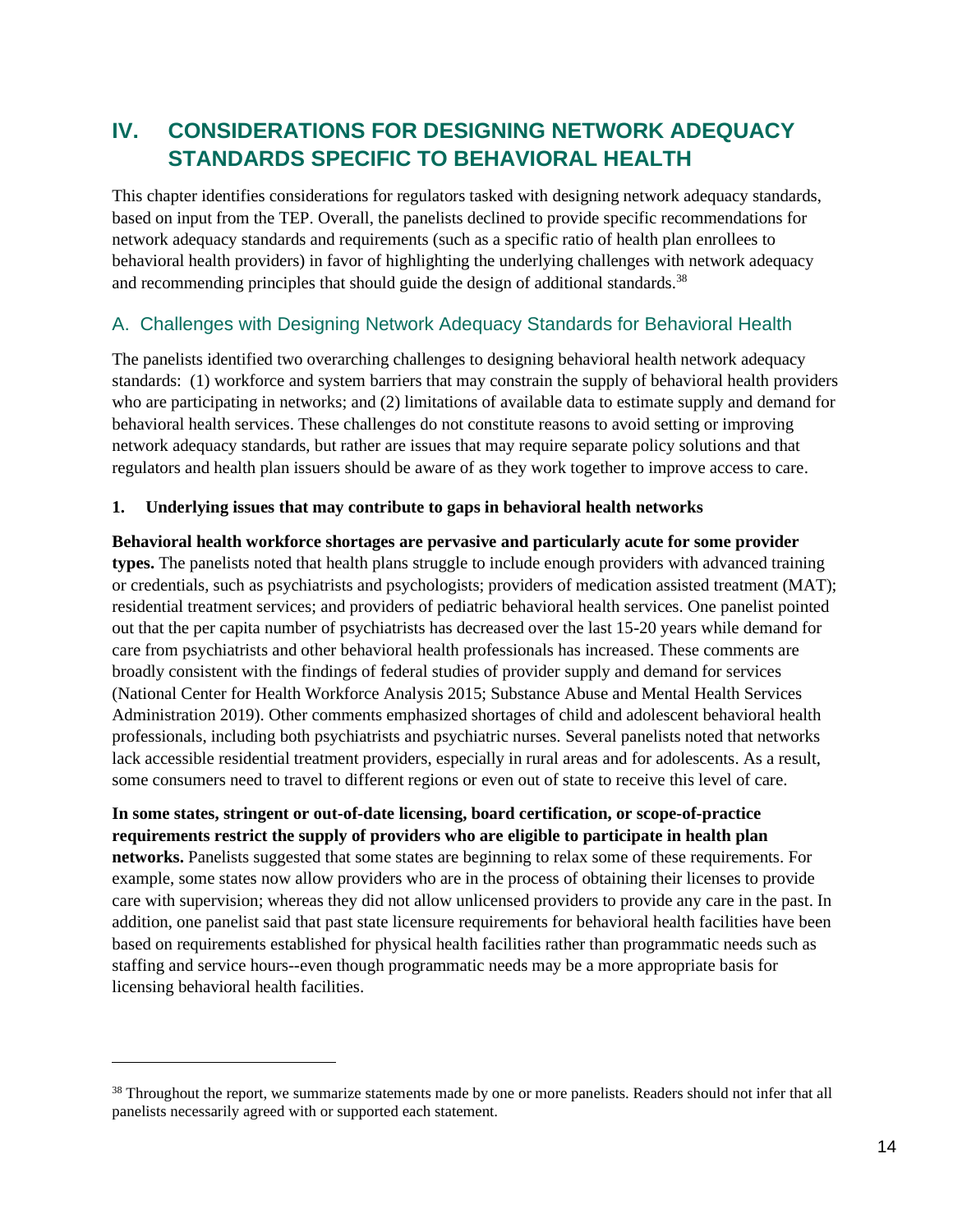Some panelists also suggested that insufficient or non-existent state credentialing or licensure standards for certain types of programs or providers (for example, peer specialists) may prevent or discourage health plans from contracting with these programs or providers. Panelists explained that health plans rely partly on state credentialing and licensure standards to set a minimum threshold for enrollment into the network. In some states, the definitions and licensure standards for certain types of providers (such as SUD counselors) are so broad that they do not indicate a specific level of training or ability to provide high quality services. As a result, some panelists suggested a need to clarify the definitions of certain types of providers and to revisit the licensure standards for them to support network adequacy. It is also possible that tightening requirements on some providers could have the effect of limiting the pool of potential providers with whom to contract.

## **Low reimbursement rates and burdensome credentialing and documentation requirements may discourage behavioral health providers from contracting with health plans.** More specific network adequacy standards could encourage plans to address such barriers; however, addressing insurer reimbursement and credentialing practices separately could also help to improve networks irrespective of network adequacy

standards, or could make standards easier to meet. For example, panelists reported that low reimbursement rates may inhibit provider participation in health plan networks.

#### **Panelist perspective: Reimbursement**

"I think one measure of whether or not the amount of pay will make a difference in [provider participation] is the spread between the out-of-network payment level and the innetwork payment level. [Studies have shown] that the spread for primary care if you go outof-network [is] about 10 percent more. The spread on psychiatry and psychology if you go out-of-network is 80 percent more."

Some behavioral health providers can maintain a full panel of private-pay clients who pay cash rates that are often much higher than the rates paid by health plans. However, one panelist noted that higher reimbursement rates alone would not improve the adequacy of child and adolescent providers in networks because there is such high demand from private-pay clients. Another issue is that some behavioral health providers find the credentialing process required to join a network time-consuming and burdensome. For example, one panelist, a state regulator, mentioned hearing from providers that credentialing for therapists is more difficult than for medical-surgical providers, and reported "credentialing for mental health is harder, and could be made easier and still be sufficient." Health plans may also request that providers comply with specific documentation requirements (for example, documentation of treatment plan updates) and they may require medical record audits or have other reporting requirements. Some behavioral health providers may not have the capacity to adhere to the documentation and reporting requirements of multiple plans.

### **2. Lack of comprehensive, accurate data on the behavioral health workforce, provider capacity, and consumer characteristics**

**Existing data sources do not provide a comprehensive profile of the behavioral health workforce relative to consumer needs in every community.** Panelists reported that many psychiatrists and other types of behavioral health providers, such as psychologists and social workers, do not accept insurance (and therefore do not submit claims to insurers), which makes it difficult to count the number of providers in a community and assess whether they are providing any services to health plan enrollees. One panelist suggested that comprehensive community-wide data on the number of providers, how many work fulltime versus part-time, and their age distribution (reflecting how long they will likely continue to provide services) are necessary to assess provider supply relative to need. Panelists also suggested that counts of providers should not assume that different types of behavioral health providers are interchangeable (for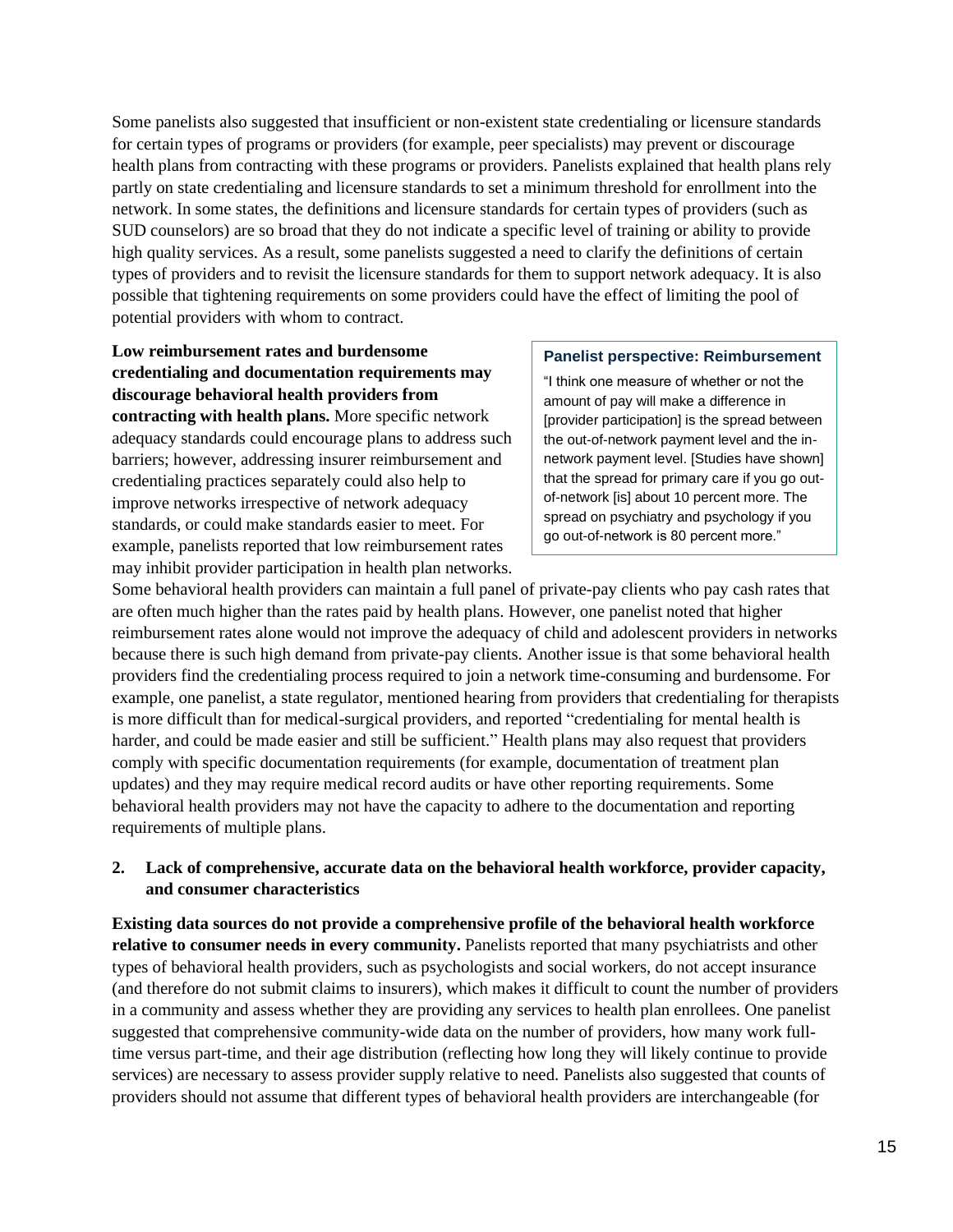example, counting two psychologists as equivalent to one psychiatrist). Finally, panelists suggested that community-level data on the characteristics of behavioral health consumers (for example, their age, race, and ethnicity) and their health conditions are necessary to assess the availability of providers relative to the needs of the community, although such information is more readily available at the state level.

**Measuring network adequacy is challenging when providers belong to multiple networks or do not accept new patients.** One state insurance regulator said that the state does not have information on the number of networks an individual provider belongs to or how many clients a provider is serving across those networks or across different payers. As a result, the state cannot assess a provider's capacity to take on additional patients within a given network. Panelists noted that some providers may belong to many networks (and get counted toward network adequacy standards) but might not realistically have the capacity to serve clients across multiple networks. Some providers only join a network to obtain reimbursement for a single patient in their practice, without the intention of taking on new patients who are enrollees in the same health plans. Panelists also noted that provider network directories are often outof-date or inaccurate or may list providers who are not accepting new clients, either because they have not updated their information or because it was not accurate in the first place. As a result, the networks are

#### **Panelist perspective: Scope of practice**

"Problems in state definitions of scope of practice [are] true, but there are also problems with many, many, many of our providers not actually working up to their scope of practice. So, if you make assumptions about the services that someone can provide [based on the scope of practice that is allowed] … that may or may not actually be true. That may be a false assumption."

not as robust as they seem. One panelist noted that improving the accuracy of provider directories is a shared responsibility: plans must collect and publish provider information and providers must supply updates. A related issue is that providers may not be providing services up to their full scope of practice or training, whether due to provider choice, licensure issues, or other reasons. Panelists therefore cautioned against assuming a certain level of service capacity across a network based on the numbers of providers, in the absence of information on whether those providers are accepting new patients and practicing at the highest level of their scope of practice.

## B. Principles for Designing Network Adequacy Standards for Behavioral Health

In light of the challenges noted above, panelists identified a number of principles for designing network adequacy standards for behavioral health providers and services. Some of the following principles also apply to physical health providers and services, such as accounting for provider willingness and capacity to provide certain services, but the panelists emphasized their importance in the behavioral health context.

#### **1. Use data to develop more meaningful and sophisticated standards**

Panelists offered specific recommendations for using better information on the behavioral health workforce and on the characteristics of communities and populations that the plans serve to improve existing standards and develop new ones.

**Standards should account for provider willingness and capacity to provide specific services.** Several panelists strongly recommended that standards for behavioral health providers and services differentiate between providers who are willing and have the capacity to accept new clients versus those who merely have a contract with the state or plan but are not accepting new clients. Given the lack of accurate information on provider capacity and willingness to accept new clients, as noted above, implementing this approach might require creative use of utilization data or investments in secret shopper surveys. For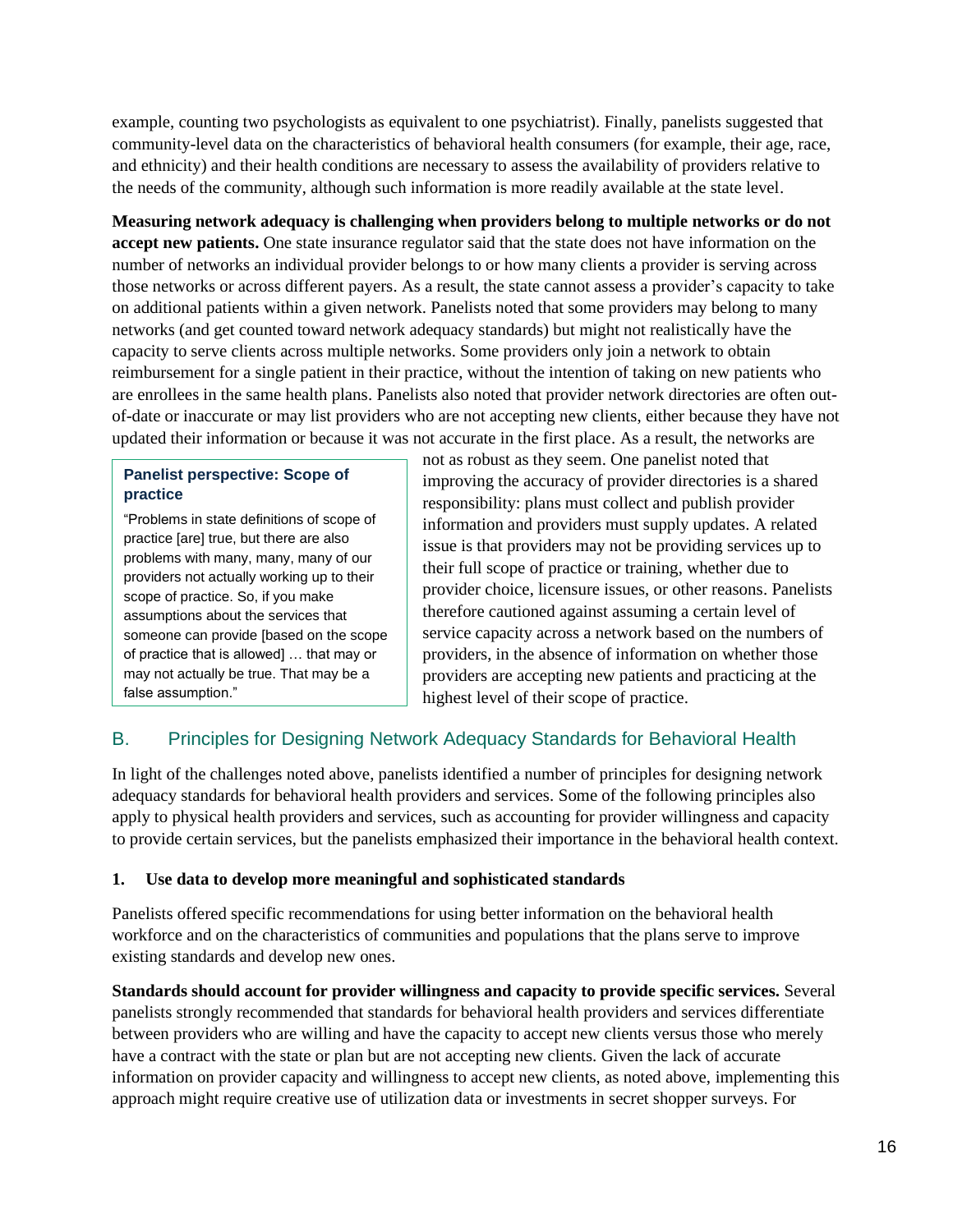example, several panelists suggested that meaningful standards should account for service availability based on the number of providers who bill for specific services within a certain time frame. Measuring the number of providers actively serving health plan enrollees and the number of unique enrollees each provider serves would help to identify providers who enroll in the network but seemingly do not accept new patients with that health plan. One panelist also mentioned that many behavioral health providers do not practice full-time, and therefore network adequacy standards should consider staff based on full-time equivalents rather than simply counting the number of providers in a network.

#### **Standards based on provider supply and distribution should account for the number of contracted providers by geographic area.** Some panelists suggested that

#### **Panelist perspective: Counting providers**

"Provider counts are fine as long as you are counting providers that are actually available to take cases within the prescribed time frames--the emergency time frame, the routine time frame. The best way to do it is by a random secret shopper that also lets you do something about the accuracy [of provider directories]. [But secret shopper studies are] a lot of work and expensive to do. The other way you can get somewhat closer is to see how many different [providers] have actually filed a claim for how many services in the last period, 90 days, 6 months, 180 days."

standards should account for the geographic distribution of providers and the ratio of network providers to the overall number of providers within a geographic area. Such standards could be more helpful than basic time and distance standards because they would better reflect overall provider capacity and identify specific access problems. For example, if a plan contracts with a small percentage of the overall number of available providers in a geographic area, that is a different problem than if the plan is contracting with a large percentage of overall providers in a geographic area where that overall number is small. Knowing which situation is true could help regulators decide how to approach the problem. However, one panelist also noted that the recent growth in the use of telehealth as a result of the COVID-19 public health emergency--a change that may persist over time--means that geographic standards should account for the provision of some services by providers outside of a given area (in states that permit out-of-state providers to deliver services via telehealth).

**Standards should define the right number and location of specific types of providers relative to community characteristics, client preferences and patterns of care, and population needs.** Panelists suggested that geographic access standards reflect how and where enrollees are accessing care, particularly as a result of community characteristics, such as rurality, obstacles such as mountains and rivers, and transportation barriers.<sup>39</sup> Some panelists also recommended that standards address historically underserved or impoverished areas and ensure access to ECPs such as federally qualified health centers and tribal agencies in such areas. One panelist suggested that standards should consider consumers' preferences for where to seek care, such as whether they tend to prefer rural versus urban areas or certain settings or levels of care (for example, in person versus telehealth). Another panelist proposed creating, as an initial step, objective standards for populations with certain characteristics or conditions. For example, there could be a standard for the range of provider types and the minimum number of providers of each type necessary to meet the needs of a population of 10,000 people with SMI. Such a standard would then

<sup>&</sup>lt;sup>39</sup> According to our environmental scan, people with behavioral health conditions often rely on public transportation or a Medicaid transportation benefit. Therefore, standards may need to consider the specific transportation needs of this population to ensure access to care. See the Medical Transportation Access Coalition's website at [https://mtaccoalition.org/national-council-for-behavioral-health/.](https://mtaccoalition.org/national-council-for-behavioral-health/)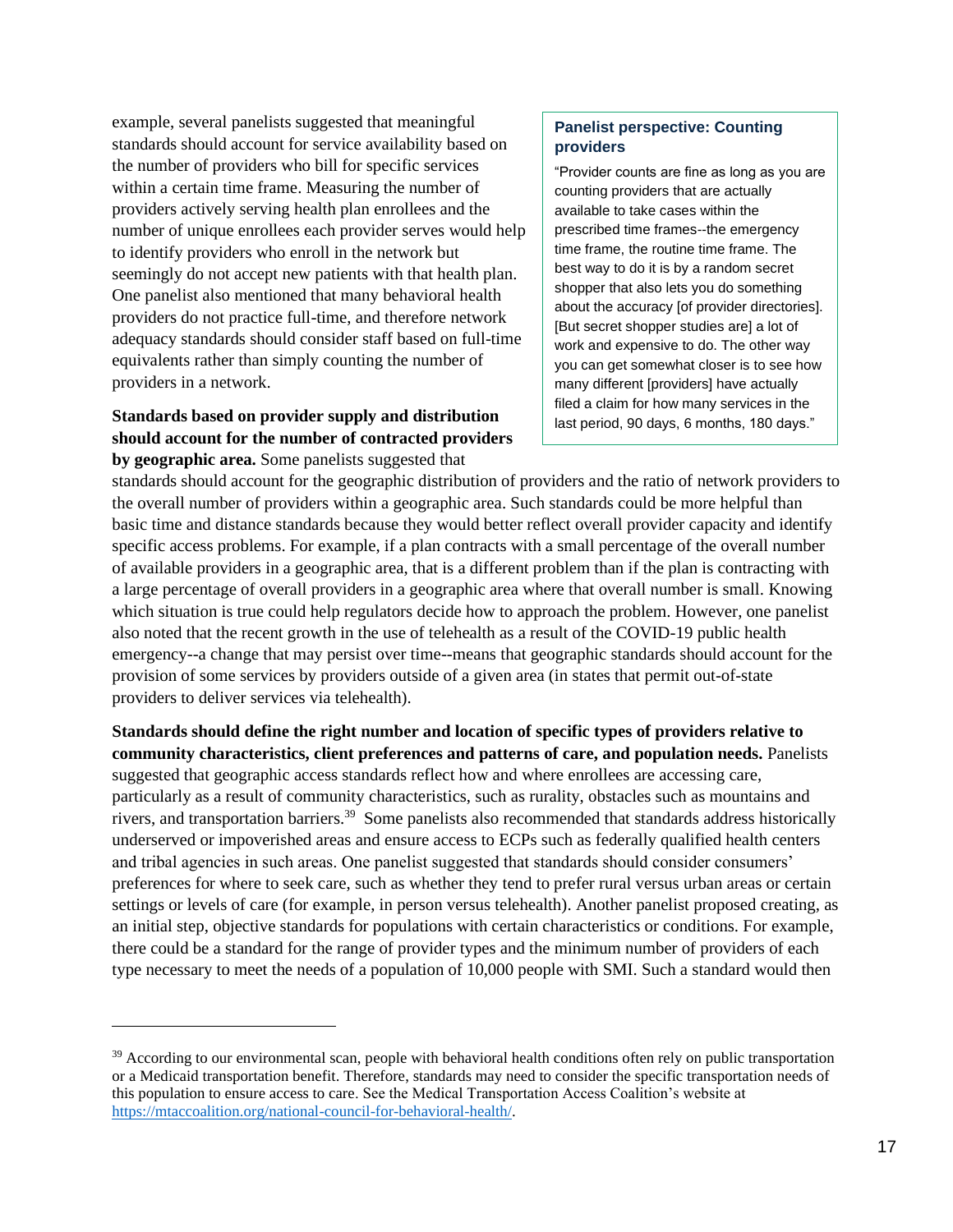serve as a basis for comparison of the networks that plan issuers or states have in place and for other population types (for example, people with SUD) within a state.

#### **2. Account for the characteristics of behavioral health providers and services**

Panelists suggested that network adequacy standards could also do more to ensure access to behavioral health providers and services by accounting for unique or important dimensions of behavioral health, such as the use of team-based care models or mental health and SUD parity laws.

#### **Panelist perspective: Integrated care delivery**

"We're going to need to develop ways of including in network adequacy some of the integrated delivery of care approaches like collaborative care. I could work full-time in a primary care practice [as a behavioral health provider] and impact the care of 800 patients. But I would not be counted in network because I was doing [so as] a behavioral health consultant to the primary care doctor."

**Standards should reflect the unique structure of team-based care and integrated care.** Panelists suggested that if health plans contract with only individual providers, the plans inadvertently limit access to certain types of team-based services that require the participation of multiple providers. For example, for services such as peer bridger programs and Assertive Community Treatment, which rely on multidisciplinary teams, standards should require that networks include every member of these teams or directly contract for the service (rather than the individual providers). Similarly, panelists noted that standards may also need to account for the integration of primary care into specialty behavioral health settings or the integration of behavioral health services into primary care.

**Panelists highlighted several types of providers and services for which network adequacy standards might be especially useful.** More than half of the panelists indicated that network adequacy standards should prioritize the inclusion of psychiatrists and SUD counselors. Having a sufficient number of psychiatrists in a network is important because they can prescribe medications and treat a broad range of conditions. Panelists also recommended establishing standards for residential treatment, crisis services, inpatient and acute care hospitals, MAT providers, case managers or care coordinators, and telebehavioral health services. However, the right emphasis to place on some of these providers and services is not clear. For example, residential treatment services for SUD may be critical for some clients, but one panelist noted that they should ideally help people transition to outpatient services and that clients should have access to lower intensity services as well. Panelists agreed that prioritizing services and providers relative to the need within a community is most important. They also agreed that standards should separately define services and settings because settings may offer various services or levels of care. Finally, one panelist suggested that the best way to identify the providers and services to prioritize in network adequacy standards would be to ask plan participants what treatments and providers they have trouble accessing.

#### **Standards must reflect restrictions established by mental health and SUD service parity laws.**

Federal mental health parity rules are intended to ensure that insurance plans treat behavioral health benefits no more restrictively than physical health benefits. However, federal parity requirements may complicate the development of network adequacy standards that are specific to behavioral health providers and services because they restrict non-quantitative treatment limitations for behavioral health services to those for physical health services (U.S. Department of Labor n.d.). Non-quantitative treatment limitations could be, for example, network tier design or restrictions based on geographic location, facility type, or provider specialty. States may also have enacted additional parity requirements above and beyond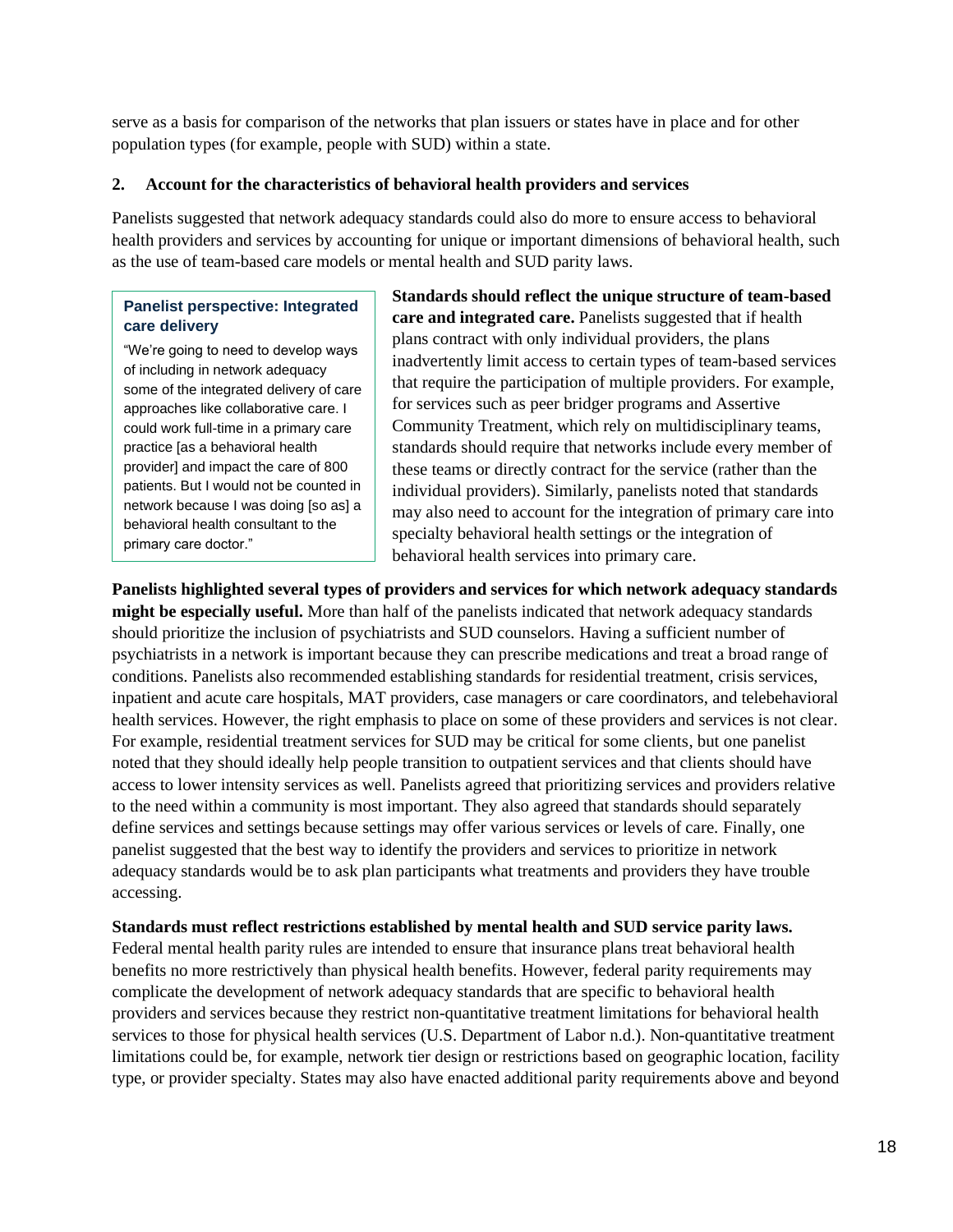the federal floor. Network standards that specifically address behavioral health providers and services must comply with parity laws and may need to account for the interplay between parity laws and network design. Although some panelists underscored the need for specific standards for behavioral health providers and services, they also cautioned that establishing additional requirements for behavioral health providers that are above and beyond those for medical-surgical providers could run afoul of federal and state parity laws. In addition, several panelists suggested that network adequacy compliance and parity compliance go hand in hand--that is, problems with one may signal problems with the other.

#### **Panelist perspective: Parity**

"[Federal guidance identifies] network adequacy [standards] and reimbursement [as] non-quantitative treatment limits that need to be analyzed as treatment limitations for purposes of mental health parity. So, any way you slice it, we need to be looking at networks--and especially networks for mental health and SUD--to make sure that people are getting access, because there are federal laws that protect those for purposes of consumer rights and consumer access."

#### **3. Use a layered approach to standards and incorporate telehealth**

The panel also discussed the value of combining standards in different ways, including adding standards for telehealth.

**Using multiple types of standards and a layered approach to standards based on high-priority behavioral health provider types and treatment needs can help plans and regulators ensure access to care.** Regulators need to find a balance between network adequacy standards that are specific enough to ensure access to care but not so specific that they limit supply through onerous credentialing requirements. To achieve this balance, panelists discussed the need for layered approaches, where regulators set base requirements for certain providers and then add specific requirements for different subspecialties or types of services. For example, regulators could establish basic geographic access standards for certain provider types (for example, psychologists) and then layer on additional types of standards or requirements for different psychologist subspecialties or levels of care based on patient needs or geographic variation in the prevalence of conditions. Similarly, panelists discussed the benefits of layering qualitative and quantitative standards to allow regulators to respond more nimbly to specific deficiencies. For example, standards might require a plan to meet a defined quantitative threshold for certain providers or services, with an added qualitative requirement that plans ensure access for enrollees.

**Panelists emphasized the importance of understanding client needs and preferences for telehealth as a precursor to including telehealth in network adequacy standards.** Use of telehealth has grown rapidly over the past several months in response to the COVID-19 public health emergency, and this trend may continue for the foreseeable future. Panelists noted that increased use of telehealth has enabled consumers to discover new preferences for receiving care. One panelist mentioned that some consumers may prefer telehealth to in-person mental health services because they can stay in their own environment, which offers additional privacy and allows consumers to control how they engage with their provider. Others noted that telehealth may be less appropriate for consumers with SMI or SUD who need in-person supports. In addition, some consumers may have less access to the technology required to make use of telehealth options. Another panelist mentioned that it would be useful to research how different types of behavioral health consumers have experienced telehealth services during the pandemic to inform evolving standards over the long term.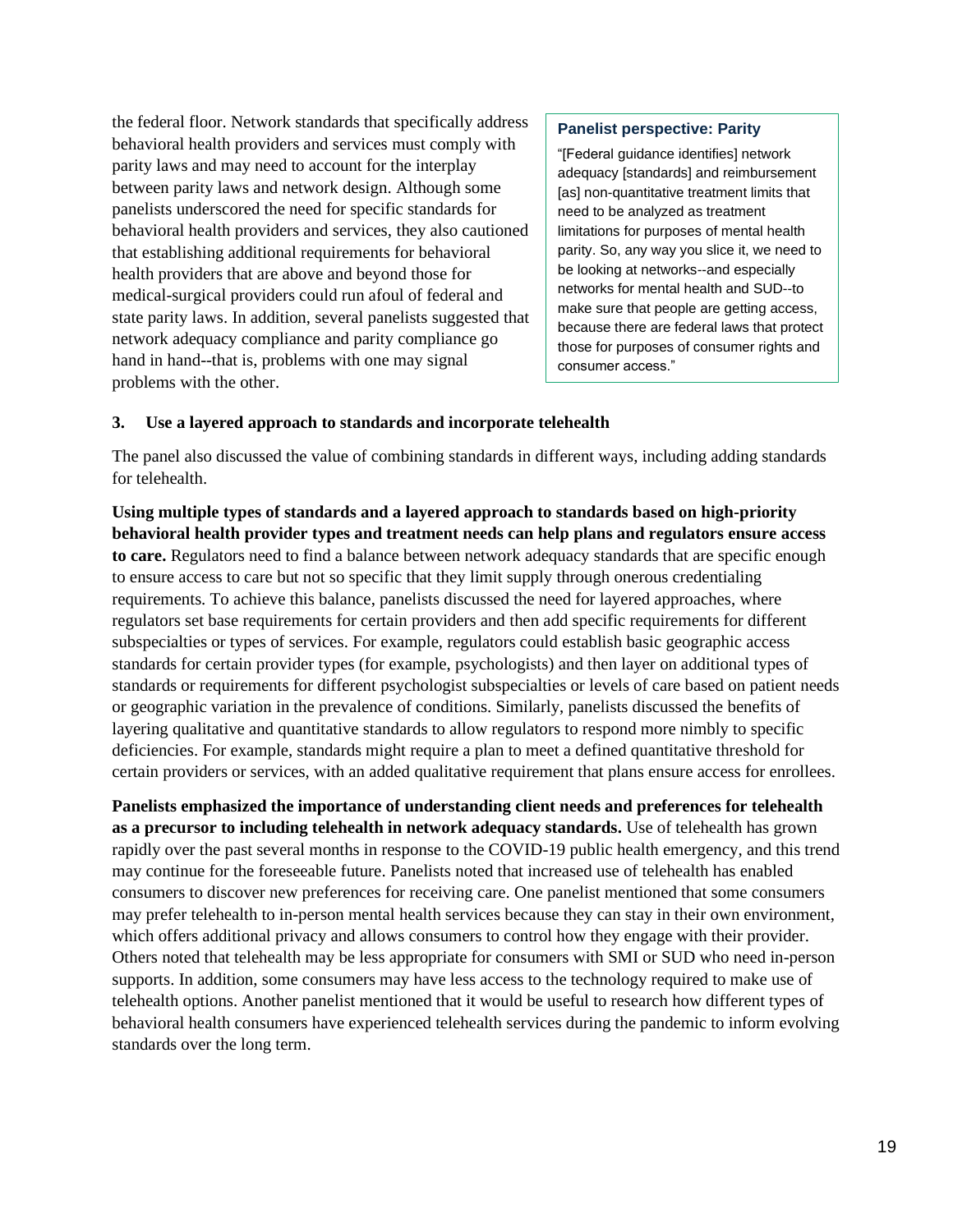**Federal regulators have already begun to adapt network adequacy standards to reflect more widespread use of telehealth, but panelists noted the need to further define how telehealth contributes to meeting network adequacy standards for different types of behavioral health services.** One panelist explained that the Contract Year 2021 Medicare Advantage and Part D Final Rule (CMS-4190-F1) offers plans that contract with telehealth providers in certain specialties, including psychiatry, a 10 percent credit toward meeting the Medicare Advantage standards, which require a certain percentage of enrollees to have access to a network provider within certain time and distance standards. For example, offering telehealth for psychiatry would reduce the required percentage of beneficiaries who must reside within the maximum time and distance from psychiatrists from 85 percent to 75 percent. This rule tries to strike a balance between recognizing that telehealth can adequately substitute for some types of in-person visits but that in-person visits are critical for some types of conditions or client needs. Panelists did not further comment on how to quantify or define the contribution of telehealth to network adequacy standards but broadly agreed that the availability of telehealth needs further consideration in network adequacy standards.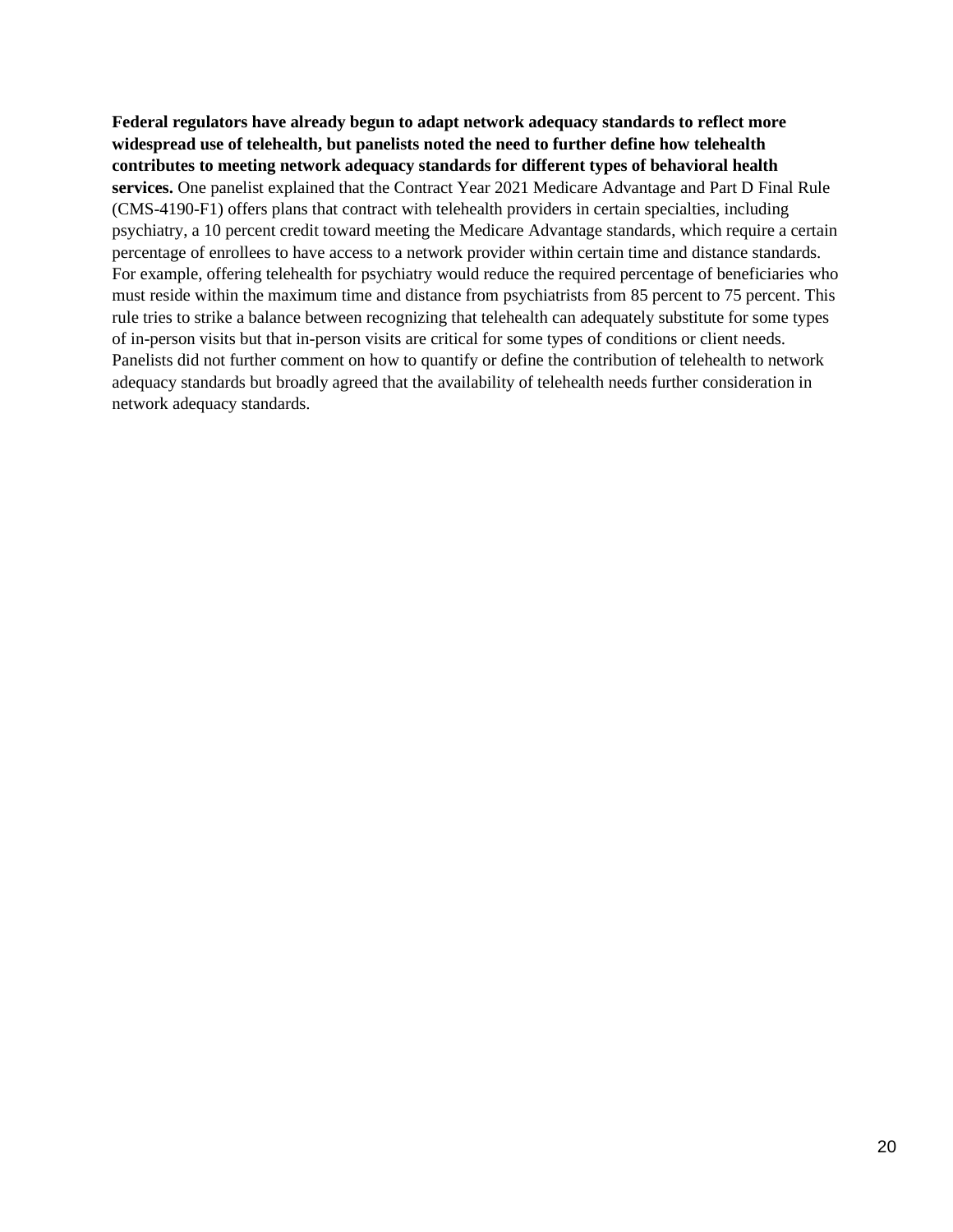## **V. MONITORING AND ENFORCEMENT OF NETWORK ADEQUACY STANDARDS FOR BEHAVIORAL HEALTH**

In this chapter, we synthesize information on monitoring and enforcement practices derived from the environmental scan and the TEP, beginning with an overview of the monitoring strategies described in scan sources and by TEP participants, followed by recommendations on monitoring from the TEP. We conclude this chapter with a brief review of enforcement strategies.

## A. Monitoring

### **1. Overview of monitoring strategies**

Federal and state regulators use a variety of methods for monitoring network adequacy standards that are not specific to behavioral health. Some primarily rely on reactive strategies, such as consumer complaints, while others use a combination of proactive and reactive strategies to ensure adequate networks.

**Proactive monitoring strategies are reviews at different points in the life cycle of health plan contracts to identify problems before an indication that there are any.** They include: (1) reviews of plan networks at contract initiation and plan certification; (2) ongoing reviews of plan-contracted providers against state provider enrollment files and provider supply files; (3) periodic provider directory reviews; (4) plan enrollee surveys; and (5) secret shopper surveys that check the accuracy of provider directories and assess appointment availability. For example, through its certification process, CMS

#### **Panelist perspective: Monitoring differences in plan networks**

"If a company can say to me, 'Well, there are 700 psychiatrists, and we have 500 of them,' I think, 'Okay, that's better than nothing.' But if a second provider in that same service area says, 'Well, we have 25,' I'm trying to figure out why they only have 25. And that's a red flag where I need to go in and ask more questions so that I can figure out what's going on, because even if having 25 providers does meet the time and distance standard, I still don't understand why it's not 500 like their peers."

reviews and approves all new and amended contracts that Medicaid managed care programs enter into with plans to verify that they include network adequacy requirements and an acknowledgement of the state's role in monitoring. In addition, each state must submit a quality strategy to CMS and report its quality outcomes as well as certify that its plans have complied with the requirements for the availability of services (OIG 2014a). Under Medicare Advantage, CMS evaluates MAO networks every three years to assess whether the plans meet network adequacy requirements. MAOs upload "health service delivery tables" that list providers and facilities contracted to the plans, and CMS conducts an automated review. CMS also uses claims data to validate and approve exception requests.<sup>40</sup>

Although proactive monitoring strategies could be used for either behavioral or physical health providers and services, panelists described some nuances in monitoring behavioral health network adequacy. For example, one state regulator reported reviewing monthly provider enrollment files to check whether the listed network providers actually provide certain behavioral health services, such as SUD treatment, based on familiarity with the state's providers. Such an approach suggests the need for dedicated teams of

<sup>40</sup> See "Medicare Advantage and Section 1876 Cost Plan Network Adequacy Guidance" at [https://www.cms.gov/files/document/medicare-advantage-and-section-1876-cost-plan-network-adequacy-guidance](https://www.cms.gov/files/document/medicare-advantage-and-section-1876-cost-plan-network-adequacy-guidance-pdf)[pdf](https://www.cms.gov/files/document/medicare-advantage-and-section-1876-cost-plan-network-adequacy-guidance-pdf) for a description of this process and the MAO requirements.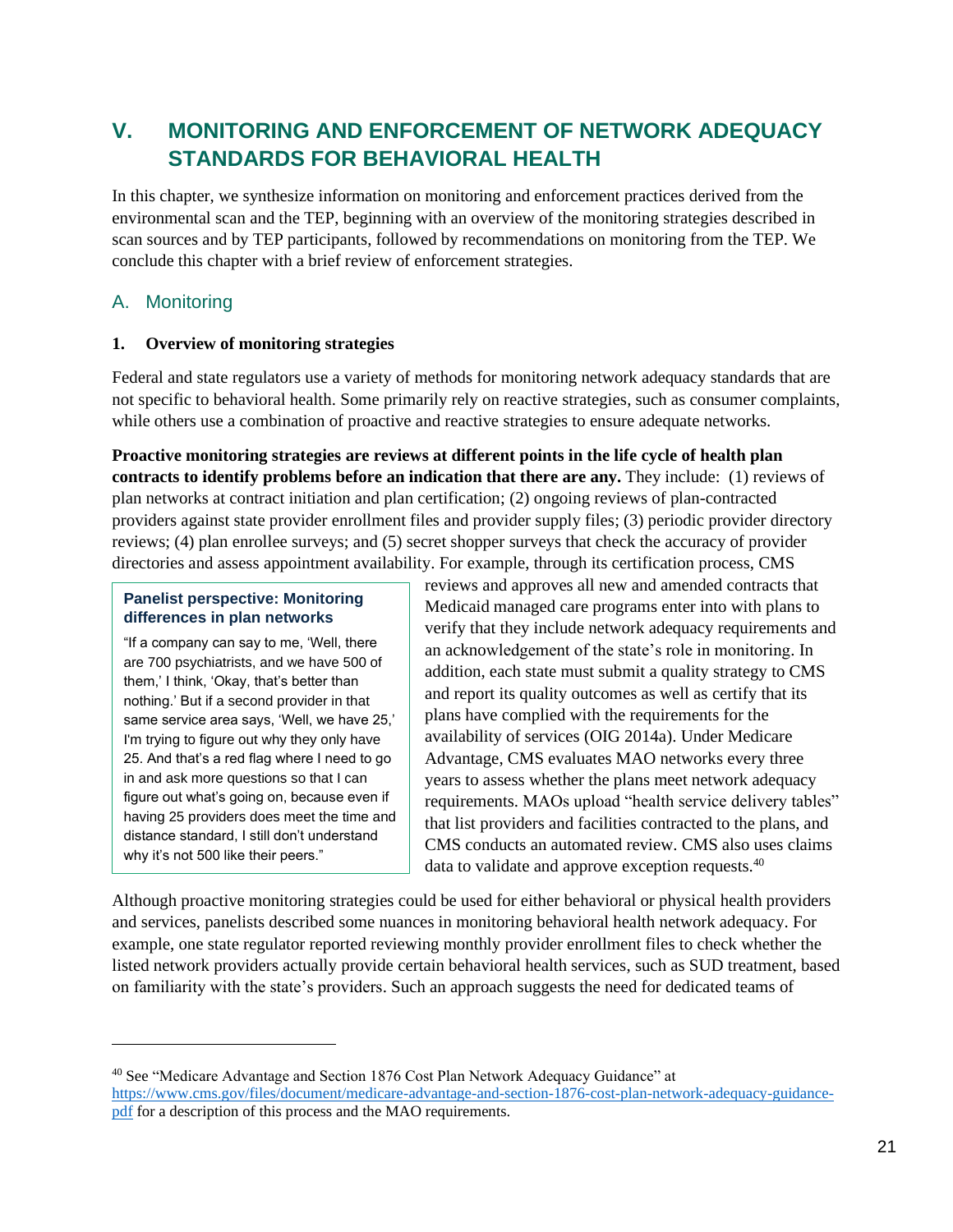reviewers who understand the markets in which plans operate and the types of services specific providers do and do not offer.

**Reactive monitoring strategies are reviews triggered by specific events.** Triggers include: (1) termination of provider contracts; (2) increases in plan enrollment by a certain percentage; (3) reductions in the number of providers of a certain type by a certain percentage; (4) observing that networks that provide similar services to a similar population vary in their relative size; and (5) trends in consumer appeals, grievances, and complaints. Plan issuers sometimes report triggering events themselves. For example, Missouri's Medicaid managed care contract specifies that plans must alert the state within five days of any changes to the composition of the plan's network that "materially affect the health plan's ability to make available all covered services in a timely manner."<sup>41</sup> One panelist emphasized the value of requiring plan issuers to self-monitor and report network changes to the state. This allows the state to observe potential problems and intervene--for example, when plans include many single-case agreements (where a provider agrees to see a single client for a particular service).

Monitoring consumer complaints and grievances is common for state regulators. Nearly all states track consumer complaints related to network adequacy, although the specificity of the information they collect varies significantly (Barber et al. 2014; U.S. Government Accountability Office 2017). Complaint-based monitoring systems entail challenges and gaps; for example, panelists noted that investigating the root cause of individual complaints is time-consuming and some access issues, such as inadequate reimbursement rates and wait times for follow-up appointments, do not surface in complaints. At the federal level, consumer complaints are one of several triggering events for ad hoc CMS reviews of MAO network adequacy (that is, reviews that occur at times other than the regular triennial reviews described above). CMS also requires states with Medicaid waivers authorized under the SSA to report grievances, appeals, or critical incidents, depending on the waiver type. Some of these grievances and appeals are specific to behavioral health, although not necessarily specific to network adequacy: states with Section 1115 Medicaid demonstrations for SUD and for SMI and SED must monitor grievances and appeals related to SUD and SMI/SED services.<sup>42</sup> In addition, federal reporting requirements for Medicaid managed care programs require states to report data on appeals and grievances, although states had not yet begun to do so as of the writing of this report. 43

## **2. Monitoring recommendations for behavioral health network adequacy**

**Panelists viewed monitoring access and network adequacy as at least as important as improving standards.** Panelists strongly advised that no matter the approach regulators take to establishing standards, network adequacy standards must be paired with effective monitoring and enforcement

<sup>41</sup> See "MO HealthNet Managed Care--Central, Eastern, Western, and Southwestern Regions," Missouri Department of Social Service, a[t https://dss.mo.gov/business-processes/managed-care/docs/Managed-Care-Contract-](https://dss.mo.gov/business-processes/managed-care/docs/Managed-Care-Contract-Approved.docx)[Approved.docx.](https://dss.mo.gov/business-processes/managed-care/docs/Managed-Care-Contract-Approved.docx)

<sup>&</sup>lt;sup>42</sup> See "Monitoring Metrics for Section 1115 SUD Policies" a[t https://www.medicaid.gov/medicaid/section-1115](https://www.medicaid.gov/medicaid/section-1115-demo/downloads/evaluation-reports/sud-monitoring-metrics.pdf) [demo/downloads/evaluation-reports/sud-monitoring-metrics.pdf](https://www.medicaid.gov/medicaid/section-1115-demo/downloads/evaluation-reports/sud-monitoring-metrics.pdf) and "Monitoring Metrics for Section 1115 Demonstrations with SMI/SED Policies" at [https://www.medicaid.gov/medicaid/section-1115](https://www.medicaid.gov/medicaid/section-1115-demo/downloads/evaluation-reports/smi-monitoring-metrics.pdf) [demo/downloads/evaluation-reports/smi-monitoring-metrics.pdf.](https://www.medicaid.gov/medicaid/section-1115-demo/downloads/evaluation-reports/smi-monitoring-metrics.pdf)

<sup>43</sup> See 42 CFR, Part 438.66(e), at [https://www.ecfr.gov/cgi-bin/text-](https://www.ecfr.gov/cgi-bin/text-idx?rgn=div5&node=42:4.0.1.1.8#se42.4.438_166)

[idx?rgn=div5&node=42:4.0.1.1.8#se42.4.438\\_166.](https://www.ecfr.gov/cgi-bin/text-idx?rgn=div5&node=42:4.0.1.1.8#se42.4.438_166) See also the implementation dates for parts of the Medicaid managed care rule a[t https://www.medicaid.gov/Medicaid/downloads/implementation-dates.pdf.](https://www.medicaid.gov/Medicaid/downloads/implementation-dates.pdf)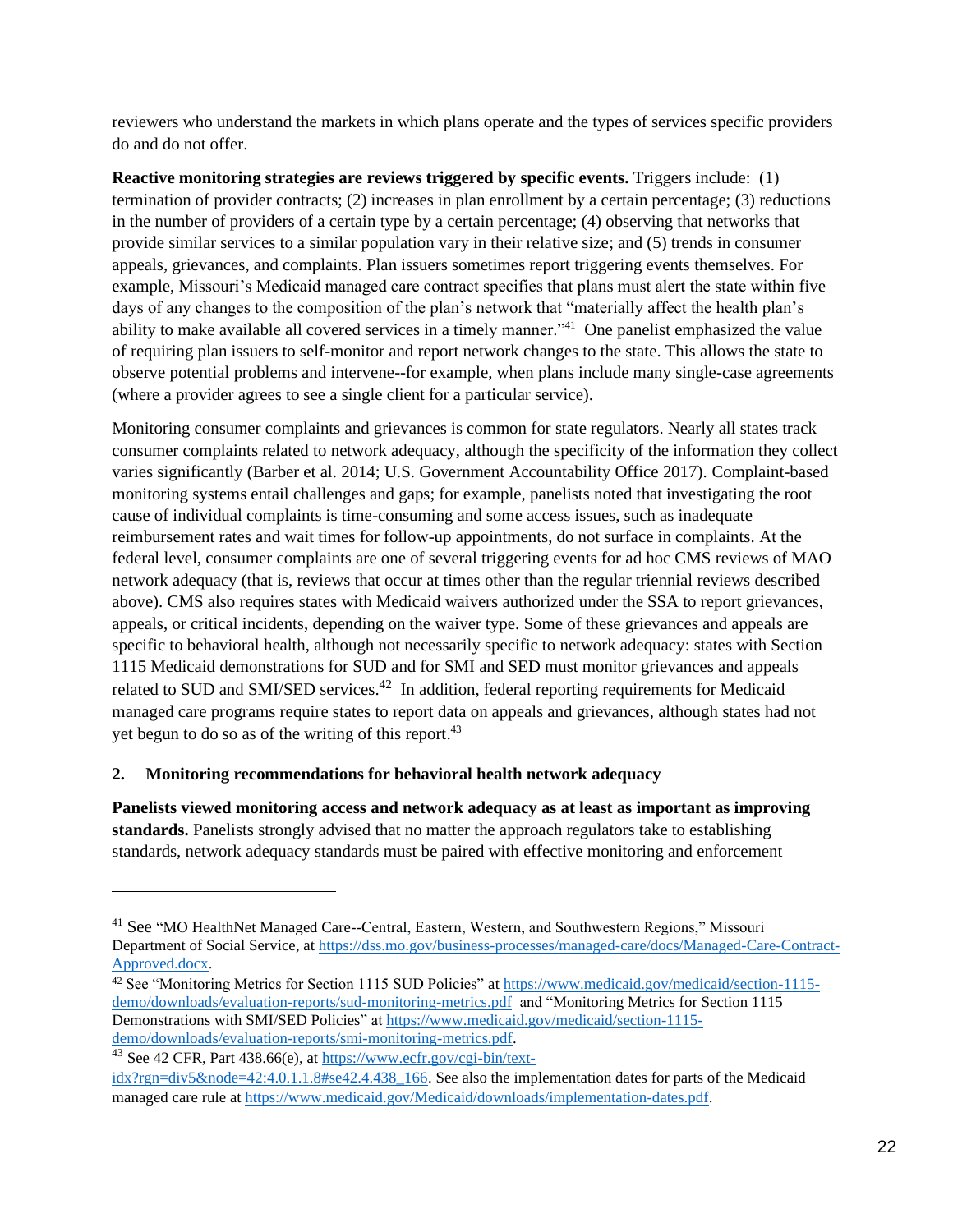activities to be successful. Furthermore, establishing new network adequacy standards for behavioral health providers and services is a complex endeavor, and the right way to do it may not be obvious given gaps in data and uncertainty about how to prioritize multiple considerations. In contrast, monitoring can provide concrete information that: (1) helps payers or regulators assess access to care from the perspective of consumers; and (2) supports iterative improvements to initial standards. For example, one panelist described setting standards for high-priority behavioral health services such as crisis intervention and stabilization but emphasized the use of monitoring to ensure access to such services, saying, "There's only so much you can do with respect to what the initial standard is, whether it's qualitative or quantitative."

**There was little consensus among panelists on the best monitoring methods, but the effectiveness of different strategies may vary depending upon the combination of methods used and the nature of the network adequacy problems that regulators intend to address.** For example, some panelists placed high value on consumer complaints or appeals, but one panelist countered that it is difficult to know how to improve networks on the basis of complaints alone and that it would be more effective to review networks against comprehensive lists of the behavioral health services they provide. Panelists also described the strengths and limitations of secret shopper surveys, which can be useful to assess the accuracy of provider directories and the ability of patients to obtain appointments. Multiple studies have shown that provider directories often have errors and are not an accurate reflection of which providers are accepting patients (OIG 2014a; CMS 2018; Malowney et al. 2015). However, secret shopper surveys can be expensive and labor-intensive. Contracting with external quality review organizations may be an efficient approach for conducting such studies in some states, particularly because states can receive enhanced federal matching funds for doing so.<sup>44</sup>

**Panelists recommended claims or utilization-based analysis to assess provider capacity and to monitor changes in emergency department visits, visits to county jails, and use of crisis services.** Several panelists emphasized the need to conduct analyses of claims or encounter and utilization data to monitor realized access to providers and services, noting that the numbers of providers or provider-toenrollee ratios alone do not sufficiently demonstrate network adequacy. Instead, assessing the number of providers within a network who submit claims for plan enrollees is important for: (1) understanding how network adequacy standards are implemented on the ground; (2) validating that network adequacy standards are being met; and (3) determining whether they do or do not reflect provider availability. Panelists identified medical specialties that may offer models for such practices--for example, using claims data to assess providers' actual caseloads has been done for OB/GYNs. Similarly, plans' methods for assessing the network adequacy of some specialties that deliver a substantial portion of care on a cashonly basis, such as plastic surgeons and some dermatologists, could offer models for behavioral health. In addition, panelists suggested that observing changes in emergency department visits, visits to county jails, and use of crisis services would signal that consumers are experiencing problems accessing routine care and should trigger adjustments to network standards.

## B. Enforcement

**Enforcement mechanisms used for network adequacy include non-financial and financial approaches that are not unique to behavioral health.** Our environmental scan found few examples of enforcement actions related to behavioral health network adequacy. One recent example was in

<sup>44</sup> See 42 CFR, Parts 433.15 and 438.370, at [https://ecfr.federalregister.gov/current/title-42/chapter-IV/subchapter-C.](https://ecfr.federalregister.gov/current/title-42/chapter-IV/subchapter-C)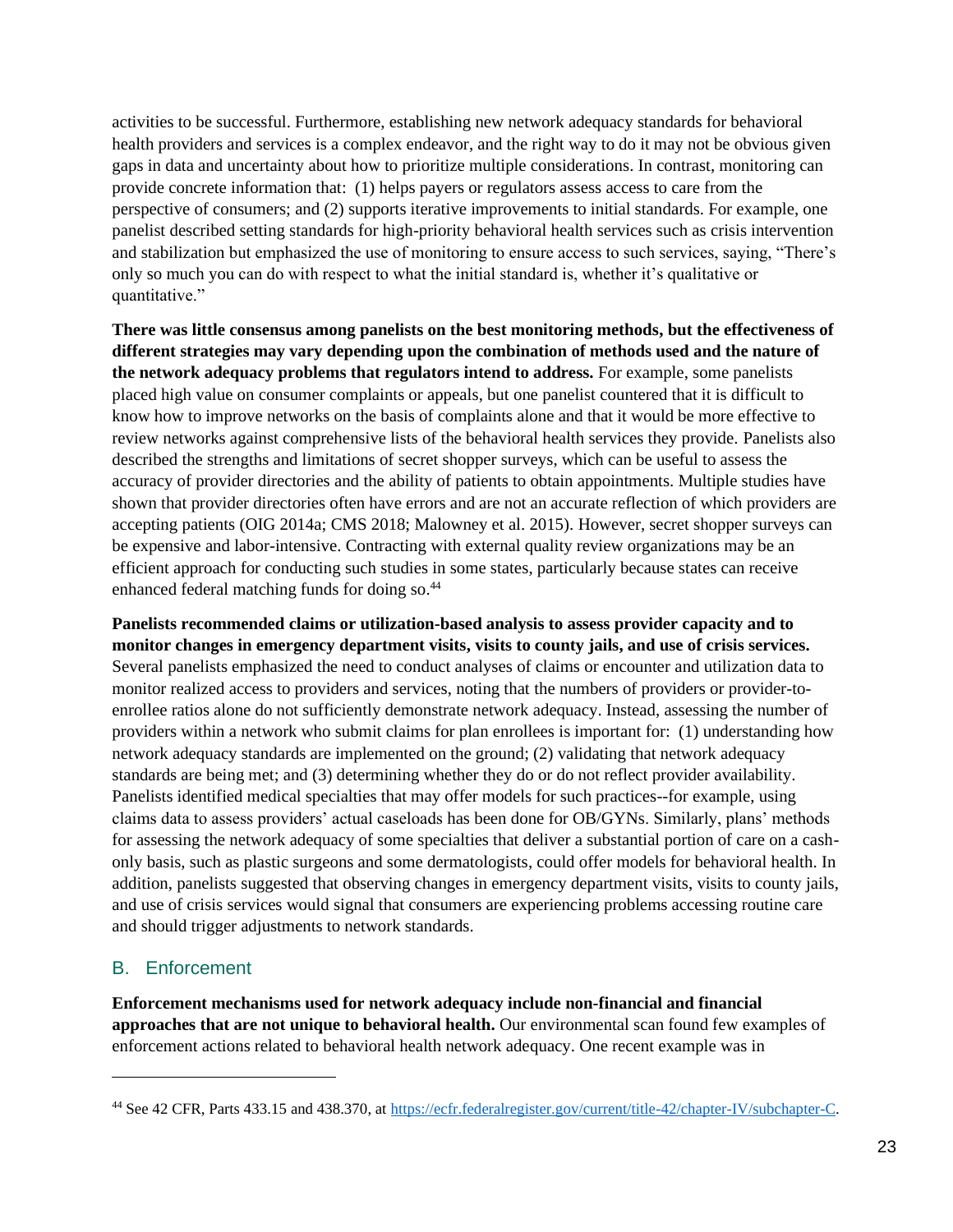Pennsylvania, where the state's Insurance Department fined Aetna \$190,000 in 2019 for violating rules on the coverage of treatment for drug and alcohol abuse and for not complying with parity requirements, among other infractions. Another example was in California, where the state's Department of Managed Care reached a settlement with Kaiser Permanente in 2017 over persistent issues in providing patients with timely access to mental health services. Kaiser Permanente was required to hire a consultant to improve access to care and oversight. Previously, in 2013, the state fined Kaiser \$4 million for failing to provide adequate access to mental health services.

Examples of enforcement strategies mentioned by panelists were not specific to behavioral health. They included corrective action plans proposed by plan issuers and reviewed by regulators, cease and desist orders accompanied by corrective action plans with subsequent compliance review by outside auditors, and several types of financial penalties. Some states prefer to use liquidated damages as a financial penalty, but one panelist cautioned against them because plans are sometimes required to report them when bidding on new contracts and are more inclined to fight them legally. Instead, capitation withholds and small fines for each instance of a deficiency may be more effective. As one panelist said, "It's easier to withhold money than it is to get money back once you've given it." Panelists did not report that they published notices of corrective actions or used incentives to encourage compliance with network adequacy standards; it is more common to link incentives to other quality measures and outcomes.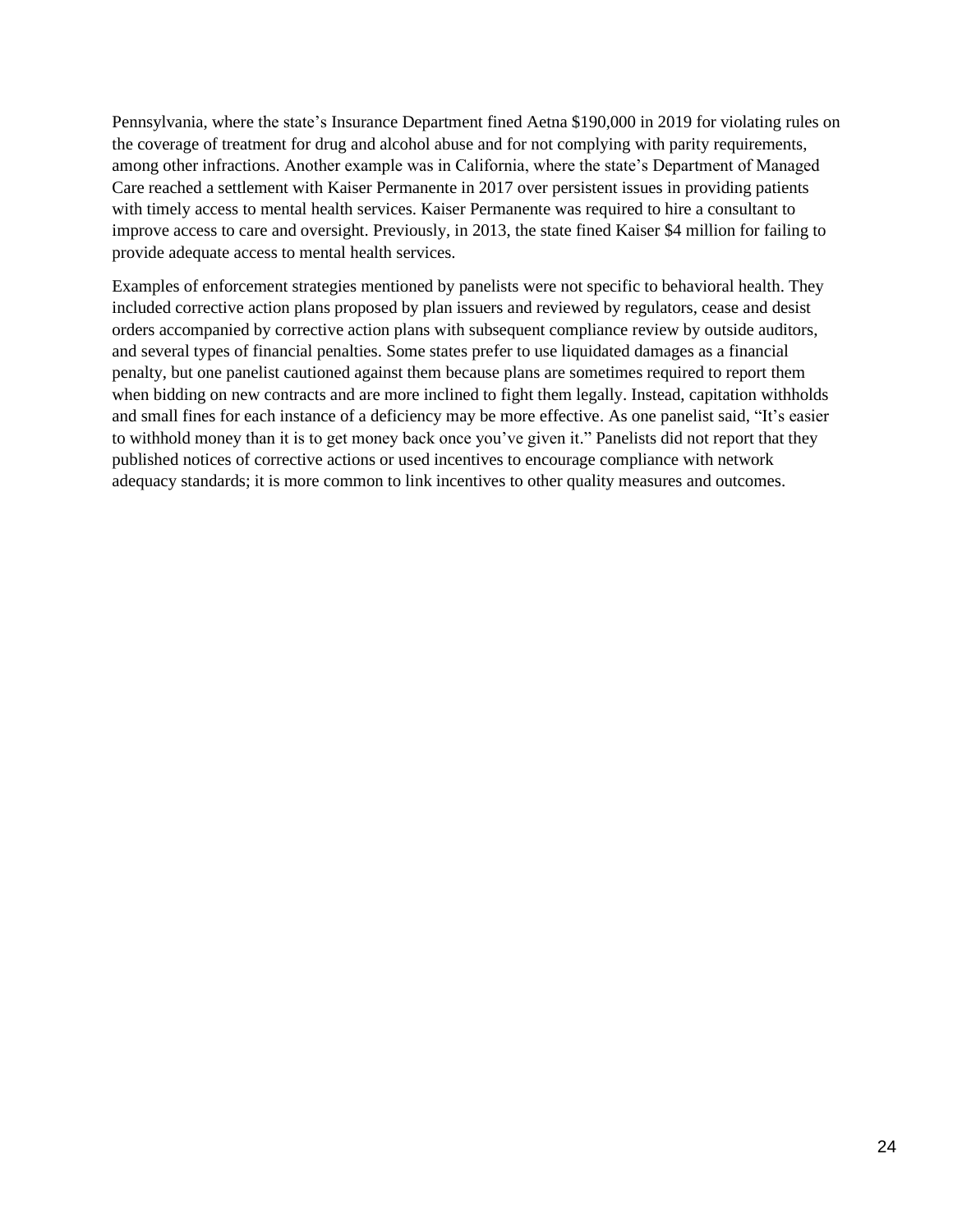## **VI. SUMMARY AND POLICY IMPLICATIONS**

The TEP did not reach consensus on a specific set of approaches for establishing network adequacy standards or monitoring them; instead, the panelists' discussion highlighted the complexity of the task and numerous considerations for regulators. Other key takeaways from this research are described below.

**Quantitative network adequacy standards vary by payer and in the case of Medicaid and commercial insurance by state as well.** Although federal standards for Medicaid and QHPs are qualitative, they also direct states to specify quantitative network adequacy standards. For both markets, the Federal Government cedes authority for defining standards to states. The degree to which state standards specify behavioral health providers and services also varies. Many states use the same standards for behavioral and physical health care, or do not specify behavioral health providers.

**We found multiple examples of quantitative network adequacy standards specific to behavioral health providers and services, although most of these standards list a small number of provider types.** For Medicare Advantage standards, psychiatrists and psychiatric inpatient facilities are the only behavioral health provider or facility types specified. Likewise, state standards for Medicaid and commercial behavioral health providers typically specify a handful of provider types. We also found that states with specific standards for behavioral health usually specify providers or settings, rather than behavioral health services such as alcohol and drug rehabilitation or Assertive Community Treatment. There are, however, exceptions. For example, both Kansas and New Mexico include a long list of behavioral health providers and services. Most states with standards specific to behavioral health define time and distance standards, but some states include other quantitative standards, such as maximum appointment wait times or provider or bed ratios. Washington State is an exception, with a complex set of qualitative standards and requirements specific to behavioral health.

**The TEP raised several challenges with setting network adequacy standards for behavioral health that warrant attention from plans, providers, and policymakers.** These include underlying causes of inadequate networks, such as workforce shortages, licensing and scope-of-practice restrictions, low reimbursement rates, and plans' contracting and credentialing practices. State and plan-level variation in some of these factors makes it difficult to recommend a common approach to designing standards. Variation in the definitions of some behavioral health providers across states is another challenge.

**Panelists emphasized the need for accurate data on the number of providers who are delivering services and accepting new patients.** Such metrics are necessary to set standards, but they are difficult to generate. Without them, standards may be based on providers who contract with plans but who are not available to provide services to plan enrollees. Potential solutions could include analyzing utilization data or using secret shopper surveys to understand provider availability. Approaches to analyzing utilization data could be as simple as counts of services provided per enrollee population in some defined time frame, or more sophisticated approaches such as predictive models of utilization data that use realized access and predefined signals of access problems to understand how many providers of certain services are necessary to ensure access. Better information on consumers' treatment needs would also be helpful for setting standards but is likewise difficult to obtain.

**Effective network adequacy standards for behavioral health must consider the characteristics of behavioral health providers and services and the overall behavioral health context.** In other words, ensuring access to behavioral health care requires a somewhat different approach to designing network adequacy standards than approaches to setting standards for physical health. For example, standards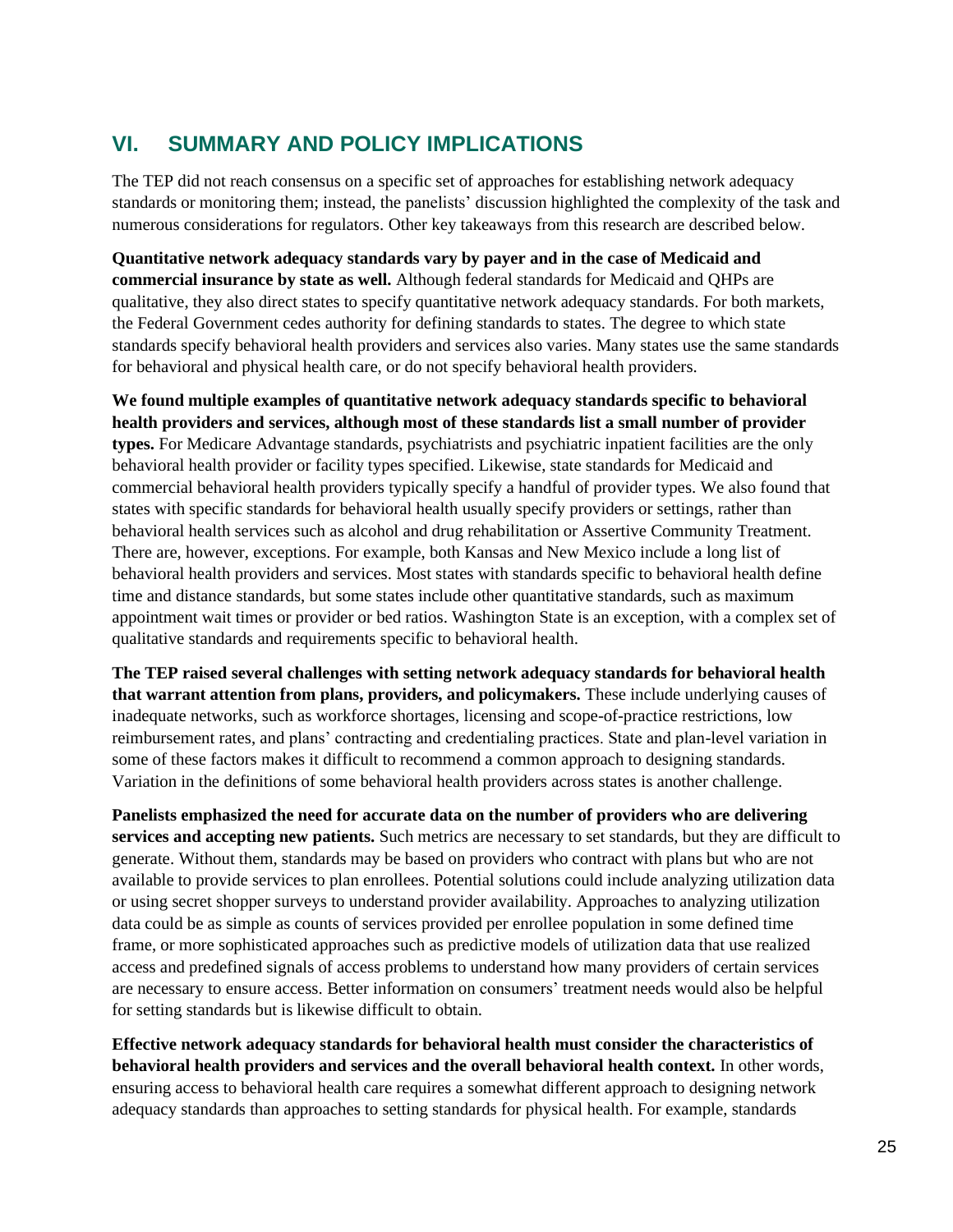should account for services that involve multidisciplinary teams so that clients can access the service rather than only some providers on the service team. Standards for behavioral health should also consider integrated care delivery models and the provision of some behavioral health services in primary care settings. As another example, standards should prioritize certain provider types, such as psychiatrists, given that they are often the first provider consumers have contact with. Considering the overall regulatory context for behavioral health is necessary as well; network adequacy standards that are specific to behavioral health providers and services should account for the interplay between network design and mental health and SUD service parity laws.

**Layered approaches to designing network adequacy standards are helpful for ensuring access and are already used in practice, including telehealth.** The findings from the environmental scan and input from the TEP suggested that using multiple types of standards can help regulators ensure access to highpriority services. Combining qualitative and quantitative standards can help plans and regulators adapt networks to local contexts and respond to access problems in a flexible way. Qualitative standards may be especially helpful for delegating responsibility for ensuring access to plans. Standards can also define base requirements for certain providers and add further requirements for subspecialties. Standards should also account for the increased availability of telehealth and consumer needs and preferences for telehealth. Federal regulators have already begun to adapt network adequacy standards to reflect more widespread use of telehealth, but panelists noted the need to further define how telehealth contributes to meeting network adequacy standards for different types of behavioral health services.

**Setting and improving standards iteratively by monitoring access to care may be realistic and effective given the challenges involved in designing initial standards, lack of consensus on what the standards should be, and state variation in important inputs.** Panelists emphasized that monitoring access and network adequacy is at least as important as improving standards. If the ideal standard design is not apparent, regulators should consider focusing their efforts on improving initial standards over time by monitoring access to care with both proactive and reactive monitoring strategies.

**Limitations and findings of this project point to multiple avenues for further research.** It is important to note that this research is based on a targeted rather than exhaustive scan of existing standards and on expert opinion. A systematic comparison of physical health and behavioral health standards by state and market could suggest ways to improve standards in some states. A second avenue for research might be a study of the relationship between network adequacy standards for behavioral health and access to behavioral health care. We did not find high quality, systematic, published evidence on this relationship as part of our scan, but generating such evidence could help states design and improve standards. Related opportunities for research might be: (1) conducting claims-based analyses of realized access to understand the differences between contracted and available providers; (2) monitoring use of acute or crisis services, or other service systems, such as county jails, for indications of gaps in access to routine care; and (3) building or evaluating predictive models that can shed light on how many providers of certain types are necessary to avoid triggering access problems. A different avenue for further work is understanding how, with recent growth in the use of telehealth, different types of behavioral health consumers have used and experienced telehealth services during the pandemic. Considering the best ways to incorporate telehealth into quantitative network adequacy standards will also benefit from further thought on the part of plans, regulators, and policymakers.

Finally, while this report largely focuses on how network adequacy standards can account for service availability and ensure access to care, more attention may be needed to other dimensions of access such as acceptability and affordability (Penchansky and Thomas 1981). As one panelist noted, "If you don't solve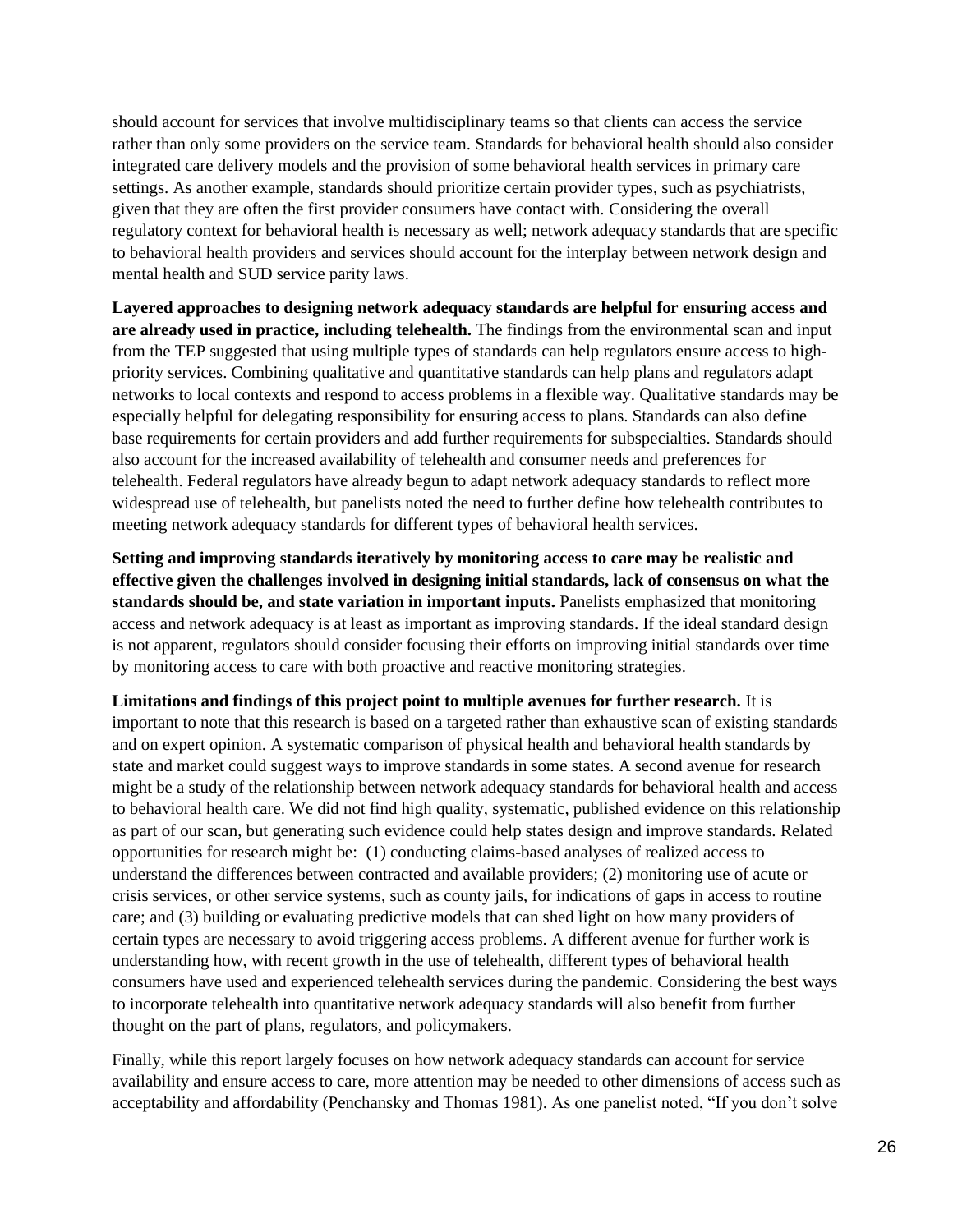the problem of availability at the front end, … you literally can't solve the problem of accessibility. [But] if I don't get to the level of services that are acceptable to the people who use them, then I don't know that accessibility actually means that much."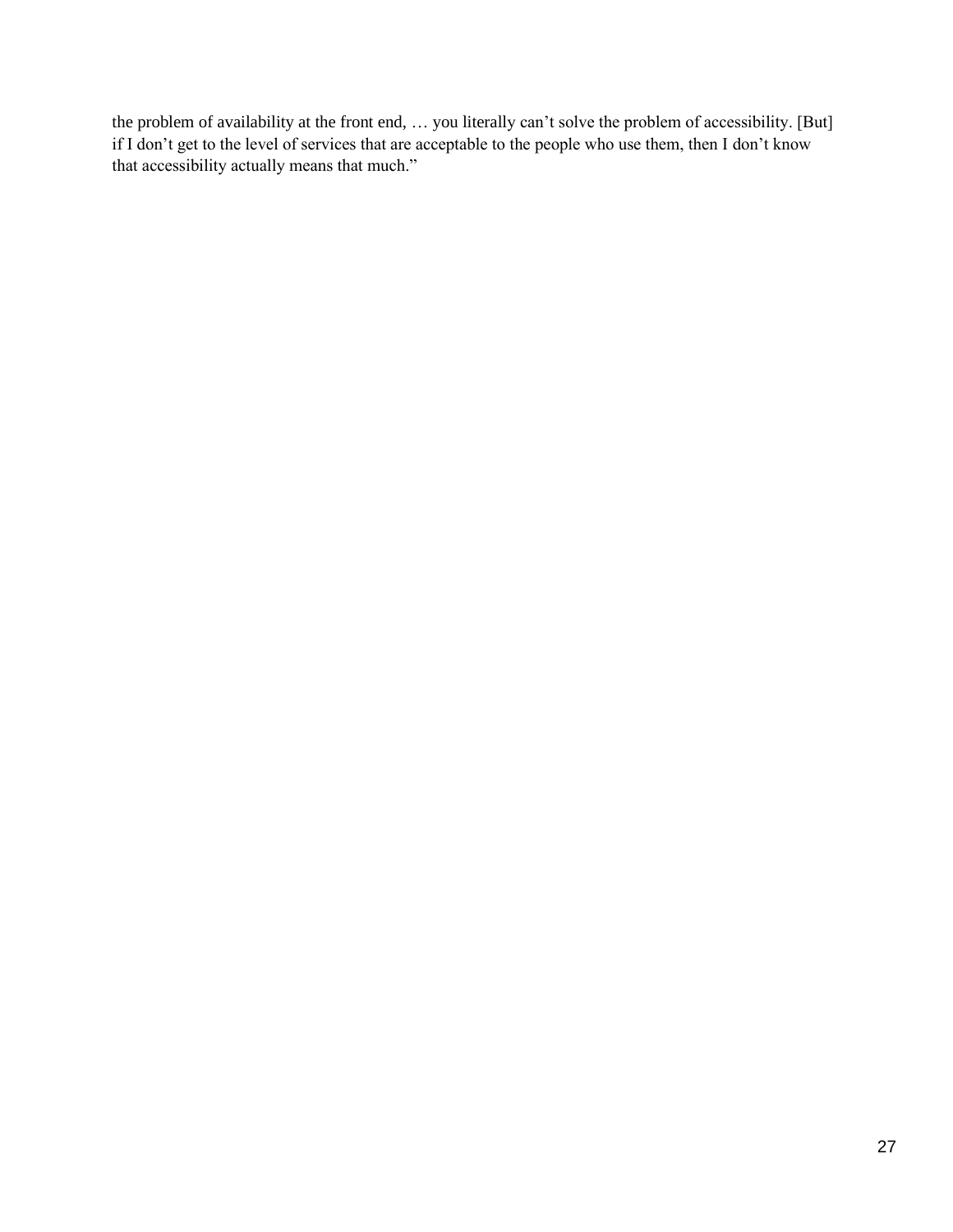## **REFERENCES**

- Barber, C., B. Bridgeland, B. Burns, S. Corlette, K. Gmeiner, M. Herman, T. Soltzfus Jost, et al. "Ensuring Consumers' Access to Care: Network Adequacy State Insurance Survey Findings and Recommendations for Regulatory Reforms in a Changing Insurance Market." Lansing, MI: Health Management Associates, 2014.
- Cama, S., M. Malowney, A.J. Smith, M. Spottswood, F. Cheng, L. Ostrowsk, J. Rengifo, et al. "Availability of Outpatient Mental Health Care by Pediatricians and Child Psychiatrists in Five U.S. Cities." *International Journal of Health Services,* vol. 47, no. 4, October 2017, pp. 621-635.
- Centers for Medicare & Medicaid Services (CMS). "Online Provider Directory Review Report." Baltimore, MD: CMS, November 2018. Available at [https://www.cms.gov/Medicare/Health-](https://www.cms.gov/Medicare/Health-Plans/ManagedCareMarketing/Downloads/Provider_Directory_Review_Industry_Report_Round_3_11-28-2018.pdf)[Plans/ManagedCareMarketing/Downloads/Provider\\_Directory\\_Review\\_Industry\\_Report\\_Round\\_3\\_](https://www.cms.gov/Medicare/Health-Plans/ManagedCareMarketing/Downloads/Provider_Directory_Review_Industry_Report_Round_3_11-28-2018.pdf) [11-28-2018.pdf.](https://www.cms.gov/Medicare/Health-Plans/ManagedCareMarketing/Downloads/Provider_Directory_Review_Industry_Report_Round_3_11-28-2018.pdf) Accessed August 6, 2020.
- Giovannelli, J., K. Lucia, & S. Corlette. "Health Policy Brief: Regulation of Health Plan Provider Networks." *Health Affairs,* July 28, 2016. [https://www.healthaffairs.org/do/10.1377/hpb20160728.898461/full/healthpolicybrief\\_160.pdf.](https://www.healthaffairs.org/do/10.1377/hpb20160728.898461/full/healthpolicybrief_160.pdf) Accessed May 21, 2020.
- Hall, M., & C. Brandt. "Network Adequacy Under the Trump Administration." *Health Affairs* Blog, September 14, 2017. Available at [https://www.healthaffairs.org/do/10.1377/hblog20170914.061958/full/.](https://www.healthaffairs.org/do/10.1377/hblog20170914.061958/full/) Accessed May 21, 2020.
- Kaiser Family Foundation. "State Health Facts; Definition of Essential Community Providers (ECPs) in Marketplaces." n.d. Available at [https://www.kff.org/other/state-indicator/definition-of-essential](https://www.kff.org/other/state-indicator/definition-of-essential-community-providers-ecps-in-marketplaces/?currentTimeframe=0&sortModel=%7B%22colId%22:%22Location%22,%22sort%22:%22asc%22%7D)[community-providers-ecps-in](https://www.kff.org/other/state-indicator/definition-of-essential-community-providers-ecps-in-marketplaces/?currentTimeframe=0&sortModel=%7B%22colId%22:%22Location%22,%22sort%22:%22asc%22%7D)[marketplaces/?currentTimeframe=0&sortModel=%7B%22colId%22:%22Location%22,%22sort%22](https://www.kff.org/other/state-indicator/definition-of-essential-community-providers-ecps-in-marketplaces/?currentTimeframe=0&sortModel=%7B%22colId%22:%22Location%22,%22sort%22:%22asc%22%7D) [:%22asc%22%7D.](https://www.kff.org/other/state-indicator/definition-of-essential-community-providers-ecps-in-marketplaces/?currentTimeframe=0&sortModel=%7B%22colId%22:%22Location%22,%22sort%22:%22asc%22%7D) Accessed May 21, 2020.
- Malowney, M., S. Keltz, D. Fischer, & W. Boyd. "Availability of Outpatient Care from Psychiatrists: A Simulated-Patient Study in Three U.S. Cities." *Psychiatric Services,* vol. 66, no. 1, 2015, pp. 94-96.
- National Association of Insurance Commissioners (NAIC). "Health Benefit Plan Network Access and Adequacy Model Act." Kansas City, MO: NAIC, 2015. Available at [https://www.naic.org/store/free/MDL-74.pdf.](https://www.naic.org/store/free/MDL-74.pdf) Accessed May 21, 2020.
- National Center for Health Workforce Analysis. "National Projects of Supply and Demand for Selected Behavioral Health Practitioners: 2013-2025." Rockville, MD: Health Resources and Services Administration, 2015. Available at [https://bhw.hrsa.gov/sites/default/files/bhw/health-workforce](https://bhw.hrsa.gov/sites/default/files/bhw/health-workforce-analysis/research/projections/behavioral-health2013-2025.pdf)[analysis/research/projections/behavioral-health2013-2025.pdf.](https://bhw.hrsa.gov/sites/default/files/bhw/health-workforce-analysis/research/projections/behavioral-health2013-2025.pdf) Accessed May 21, 2020.
- Pellitt, S. "CMS Releases Draft List of Essential Community Providers for 2018 Plan Year." Capitol Connector blog, September 15, 2016. Available at [https://www.thenationalcouncil.org/capitol](https://www.thenationalcouncil.org/capitol-connector/2016/09/cms-releases-draft-list-essential-community-providers-2018-plan-year/)[connector/2016/09/cms-releases-draft-list-essential-community-providers-2018-plan-year/.](https://www.thenationalcouncil.org/capitol-connector/2016/09/cms-releases-draft-list-essential-community-providers-2018-plan-year/) Accessed May 21, 2020.
- Penchansky, R., & J.W. Thomas. "The Concept of Access: Definition and Relationship to Consumer Satisfaction." *Medical Care,* vol. 19, no. 2, 1981, pp. 127-140.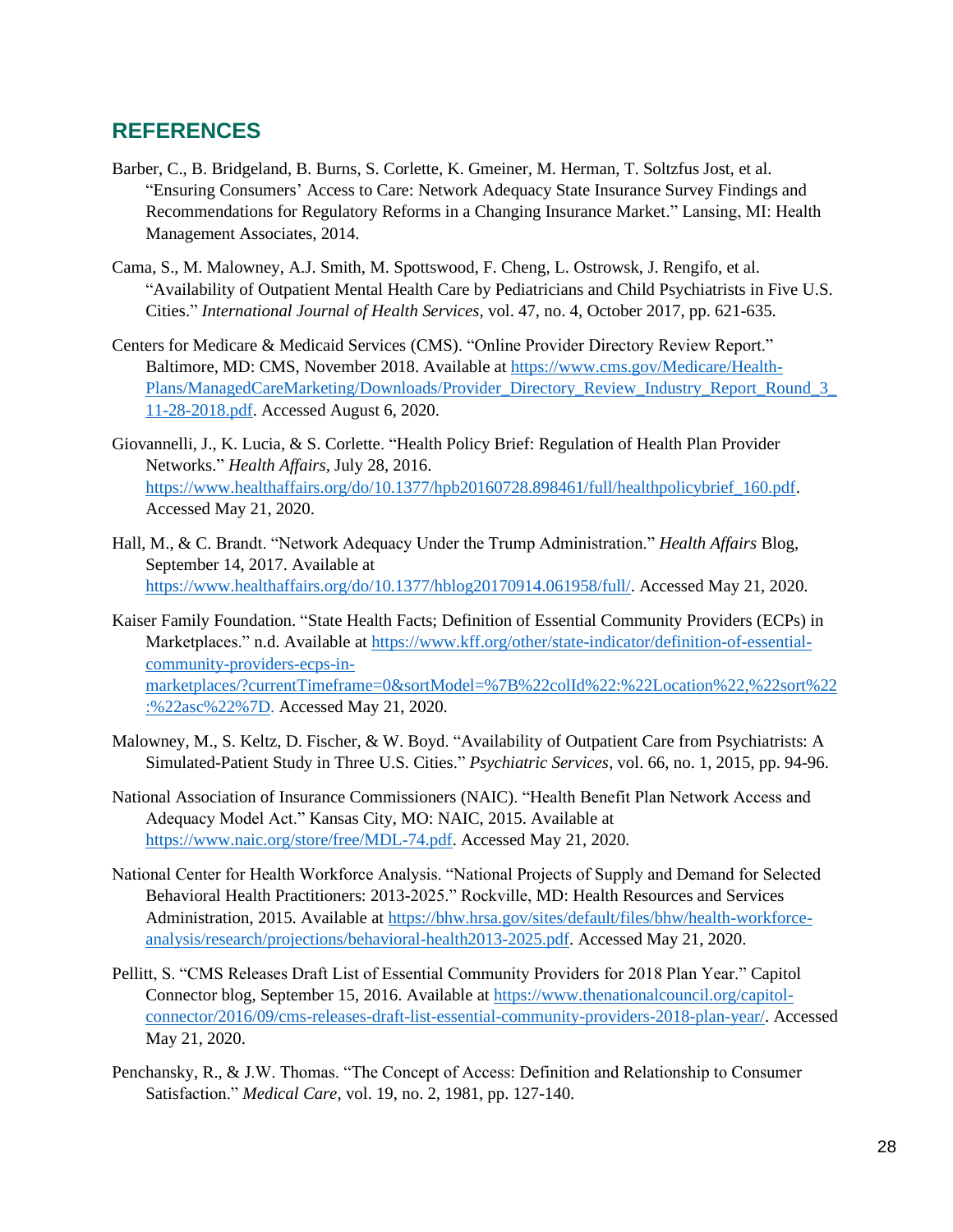- Rosenbaum, S., S. Schmucker, & J.Z. Beckerman. "Provider Networks and Access in Medicaid Managed Care: A Look at Federal and State Standards." *To the Point* blog, October 10, 2018. Available at [https://www.commonwealthfund.org/blog/2018/provider-networks-and-access-medicaid-managed](https://www.commonwealthfund.org/blog/2018/provider-networks-and-access-medicaid-managed-care-look-federal-and-state-standards)[care-look-federal-and-state-standards.](https://www.commonwealthfund.org/blog/2018/provider-networks-and-access-medicaid-managed-care-look-federal-and-state-standards) Accessed May 21, 2020.
- Substance Abuse & Mental Health Services Administration (SAMHSA). "Key Substance Use and Mental Health Indicators in the United States: Results from the 2018 National Survey on Drug Use and Health." Rockville, MD: SAMHSA, August 2019. Available at [https://www.samhsa.gov/data/sites/default/files/cbhsq](https://www.samhsa.gov/data/sites/default/files/cbhsq-reports/NSDUHNationalFindingsReport2018/NSDUHNationalFindingsReport2018.pdf)[reports/NSDUHNationalFindingsReport2018/NSDUHNationalFindingsReport2018.pdf.](https://www.samhsa.gov/data/sites/default/files/cbhsq-reports/NSDUHNationalFindingsReport2018/NSDUHNationalFindingsReport2018.pdf) Accessed May 21, 2020.
- U.S. Department of Health & Human Services, Office of Inspector General (OIG). "Access to Care: Provider Availability in Medicaid Managed Care." Report OEI-02-13-00670. Washington, DC: OIG, 2014a. Available at [https://oig.hhs.gov/oei/reports/oei-02-13-00670.asp.](https://oig.hhs.gov/oei/reports/oei-02-13-00670.asp) Accessed May 21, 2020.
- U.S. Department of Health & Human Services, Office of Inspector General (OIG). "Provider Shortages and Limited Availability of Behavioral Health Services in New Mexico's Medicaid Managed Care." Washington, DC: OIG, 2019. Available at [https://oig.hhs.gov/oei/reports/oei-02-17-00490.pdf.](https://oig.hhs.gov/oei/reports/oei-02-17-00490.pdf) Accessed May 21, 2020.
- U.S. Department of Health & Human Services, Office of Inspector General (OIG). "State Standards for Access to Care in Medicaid Managed Care." Washington, DC: OIG, 2014b. Available at [https://www.oig.hhs.gov/oei/reports/oei-02-11-00320.asp.](https://www.oig.hhs.gov/oei/reports/oei-02-11-00320.asp) Accessed May 21, 2020.
- U. S. Department of Labor (DOL). "Warning Signs--Plan or Policy Non-Quantitative Treatment Limitations (NQTLs) That Require Additional Analysis to Determine Mental Health Parity Compliance." Washington, DC: DOL, n.d. Available at [https://www.dol.gov/sites/dolgov/files/EBSA/laws-and-regulations/laws/mental-health](https://www.dol.gov/sites/dolgov/files/EBSA/laws-and-regulations/laws/mental-health-parity/warning-signs-plan-or-policy-nqtls-that-require-additional-analysis-to-determine-mhpaea-compliance.pdf)[parity/warning-signs-plan-or-policy-nqtls-that-require-additional-analysis-to-determine-mhpaea](https://www.dol.gov/sites/dolgov/files/EBSA/laws-and-regulations/laws/mental-health-parity/warning-signs-plan-or-policy-nqtls-that-require-additional-analysis-to-determine-mhpaea-compliance.pdf)[compliance.pdf.](https://www.dol.gov/sites/dolgov/files/EBSA/laws-and-regulations/laws/mental-health-parity/warning-signs-plan-or-policy-nqtls-that-require-additional-analysis-to-determine-mhpaea-compliance.pdf) Accessed May 21, 2020.
- U.S. Government Accountability Office (GAO). "Medicaid Managed Care; CMS Should Improve Oversight of Access and Quality in States' Long-Term Services and Supports Programs." Washington, DC: GAO, August 2017. Available at [https://www.gao.gov/assets/690/686550.pdf.](https://www.gao.gov/assets/690/686550.pdf) Accessed May 21, 2020.
- Weatherford, H., B. Webb, & C. Bradstreet. "State Legislative Brief: The NAIC Network Adequacy Model Act." Kansas City, MO: National Association of Insurance Commissioners and the Center for Insurance Policy and Research, December 2019. Available at [https://www.naic.org/documents/cmte\\_legislative\\_liaison\\_brief\\_network\\_adequacy.pdf.](https://www.naic.org/documents/cmte_legislative_liaison_brief_network_adequacy.pdf) Accessed May 21, 2020.
- Wishner, J., & J. Marks. "Ensuring Compliance with Network Adequacy Standards: Lessons from Four States." Washington, DC: Urban Institute, March 2017. Available at [https://www.urban.org/sites/default/files/publication/88946/2001184-ensuring-compliance-with](https://www.urban.org/sites/default/files/publication/88946/2001184-ensuring-compliance-with-network-adequacy-standards-lessons-from-four-states_0.pdf)[network-adequacy-standards-lessons-from-four-states\\_0.pdf.](https://www.urban.org/sites/default/files/publication/88946/2001184-ensuring-compliance-with-network-adequacy-standards-lessons-from-four-states_0.pdf) Accessed August 3, 2020.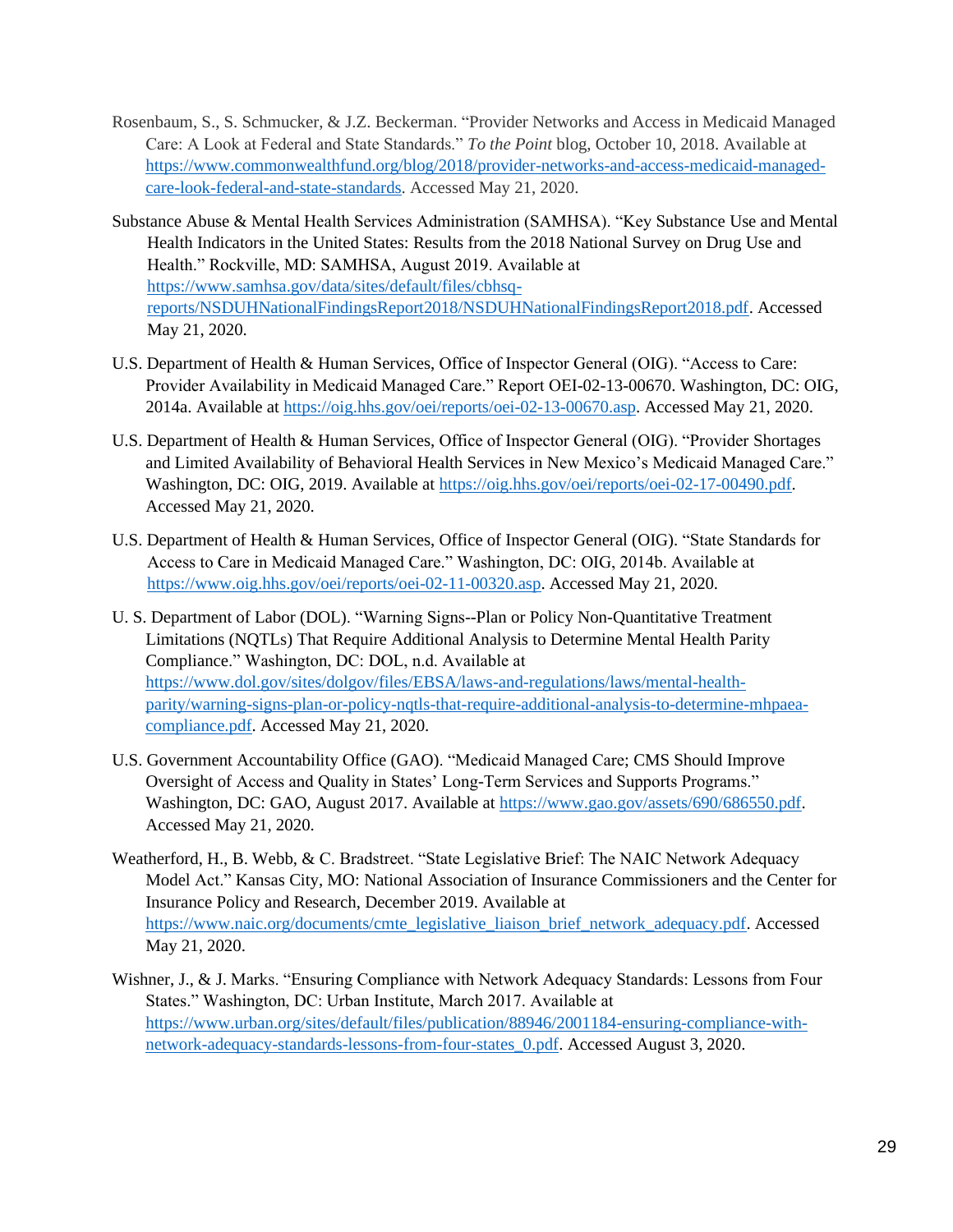Zhu, J., Y. Zhang, & D. Polsky. "Networks in ACA Marketplaces Are Narrower for Mental Health Care Than for Primary Care." *Health Affairs,* vol. 36, no. 9, September 2017, pp. 1624-1631. Available at [https://ldi.upenn.edu/sites/default/files/pdf/LDI%20Research%20Briefs%202017%20No.%209\\_4.pd](https://ldi.upenn.edu/sites/default/files/pdf/LDI%20Research%20Briefs%202017%20No.%209_4.pdf) [f.](https://ldi.upenn.edu/sites/default/files/pdf/LDI%20Research%20Briefs%202017%20No.%209_4.pdf) Accessed May 21, 2020.